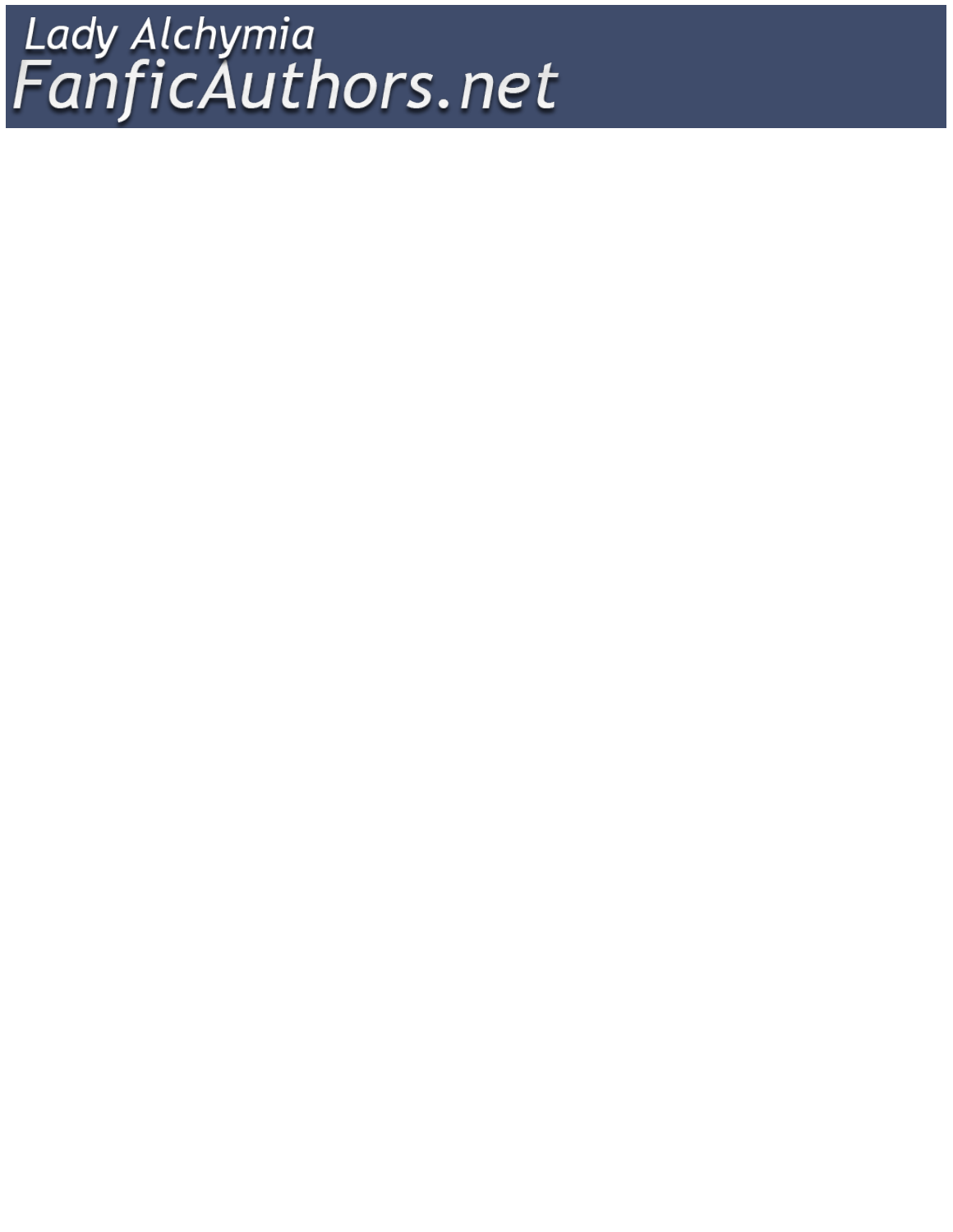## **Psychomachia Chapter 1 — Child's Play**

The grin was still plastered all over Harry Potter's face as he wriggled back through the window of the train compartment he had gatecrashed. He had just solved a prophecy that tormented his guardian and his godmother for ten long years and he was feeling on top of the world.

"Here you go, Ha-Harry," said a plump girl with curly brown hair and a rather regrettable case of acne. Gingerly, she held out Frank's saggy basket.

A sixteenth birthday gift from Hagrid, Frank was Harry's pet Diamond Python, a long and rather insouciant singing python who (in Harry's opinion) took a great deal too much pleasure in startling the unwary and sticking his wedge-shaped nose in Harry's love life. Harry gave the pimply girl his biggest smile.

"Thanks very much, Eloise," he said happily. The girl's mouth fell open; she seemed stunned he knew her name. "Cheers," he added, nodding to the group at large. He collected Hedwig from a young boy (who, unfortunately, looked to be the spitting image of his big sister) and was at the door when the boy gamely piped up.

"What was all that about, sir?"

Elizabeth and Remus Lupin had last been seen (by the entire Hogwarts student body) in a flagrantly passionate embrace on platform nine and three-quarters back at Kings Cross Station.

Smiling, Harry said, "Oh, they were just *really* happy to get rid of me. And don't call me sir."

"Yes, sir. Imean no, sir. Imean ..." The little boy's voice trailed off in awe.

"What's your name?" asked Harry.

"Brutus, Brutus from Basingstoke."

Valiantly, Harry did not laugh; Frank was less gracious and snickered softly from inside his basket.

"First year?" Harry guessed, squishing his python firmly under his armpit. The boy nodded. His liquid brown eyes were full of fear and excitement. "Good luck in the Sorting. Piece of advice: don't be afraid to let the hat know what you want."

Harry's happily glittering green moodstone lasted well into the Midlands. After locating half the DA in a string of compartments three carriages along, he spent the journey to his sixth year at Hogwarts catching up with friends, eating too many pumpkin pasties, and playing a messy game of Gobstones on the floor of his compartment with Neville Longbottom and Justin Finch-Fletchley. Frank quickly abandoned Harry for Susan Bones (to whom the serpent had taken quite a shine over the summer) and spent the whole trip coiled languidly in her lap. He just lay there, dreamily hissing songs to her, while she read from a novel with one hand and idly stroked his long, silvery body with the other, her fingertips tracing his body all the way to the tip of his quivering tail.

"Ow!" Harry yelped, and Justin crowed in victory, having just delivered a generous spray of violet goo into Harry's ear.

"Nice one," Susan said, chuckling behind *The Lady and the Wraith* .

Throughout the trip, Harry's friends drifted in and out of the compartment, full of questions about the Lupins, but they did not find Harry very forthcoming. In the manner of teenage boys from all around the world, Harry merely shrugged and said, "Yeah, they're back together now."

Unsurprisingly, the girls (in company with Ravenclaw's worst gossip, Terry Boot) found this singularly unsatisfying, but Harry couldn't tell them the true story; he promised his guardian, and his guardian's trust meant more to him than impressing his friends with a bit of juicy gossip. He was just determinedly smashing another of Justin's golden Gobstones out of the game when Ron, Hermione, and the rest of the DA prefects arrived. Ron extracted Harry for a quiet word.

"You haven't told her about the island, have you?" he whispered worriedly.

"Who?"

"Hermione."

Harry blinked. "Haven't really had a chance to —"

"Don't," cut in Ron. His ears were very red.

The existence of Black Island was a tightly held secret, even from the Order of the Phoenix, but Harry suspected it wasn't Death Eaters that were troubling Ron's ears. He dragged his mate to the end of the carriage and crossed his arms, waiting. Ron busied himself toying with the apparently fascinating vacant-sign on the toilet door.

"She doesn't know, does she?" Harry said shrewdly. "About Natalie."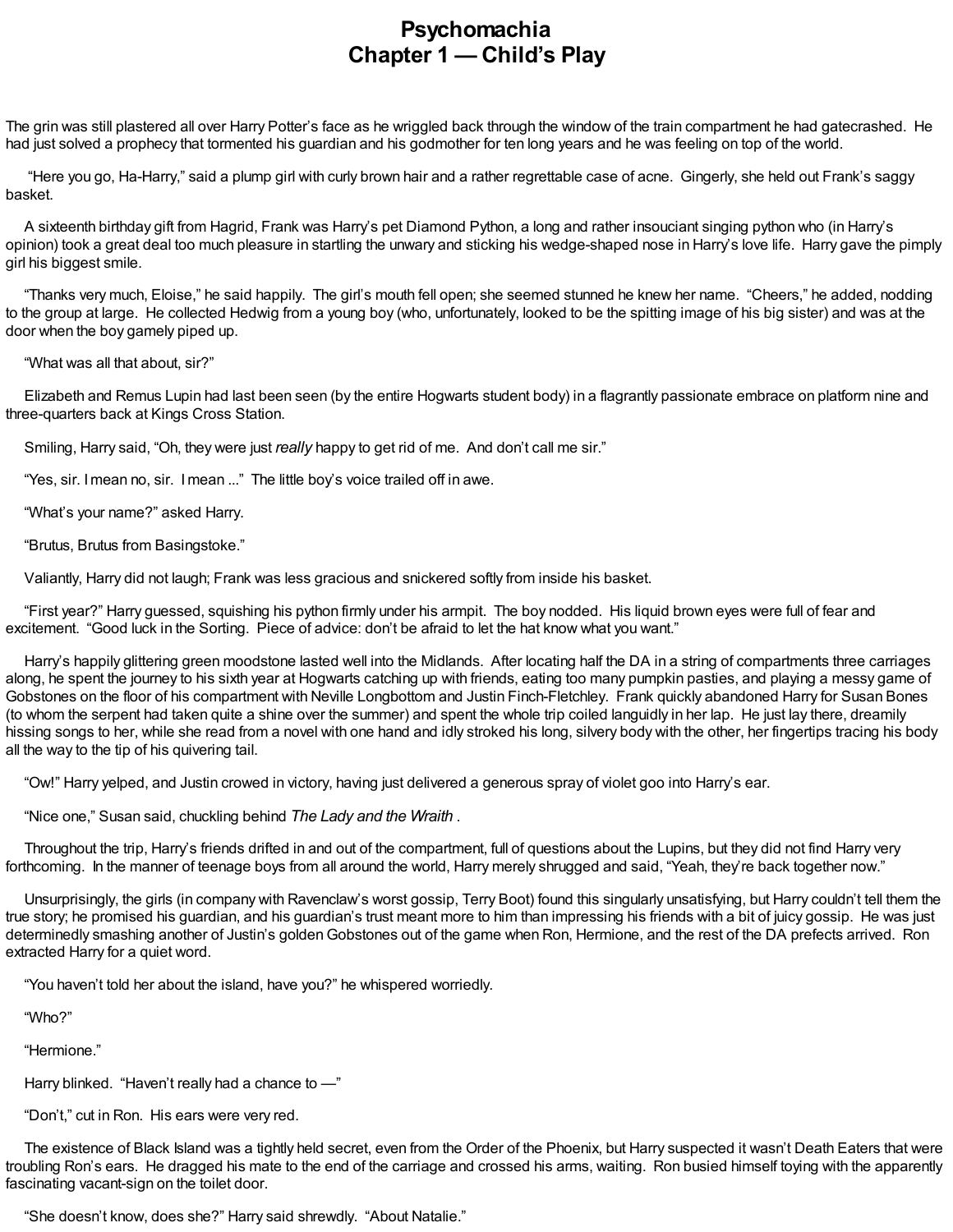Ron shrugged eloquently.

"Ginny's never —" started Harry.

"Ginny doesn't know about the island or Natalie or anything," Ron countered. "She just thinks we were at your house. Didn't want her tagging along."

Harry chewed at his lip; it occurred to him that Hermione *not* finding out about his Black Island house-elves, Lovey and Dovey, would save a lot of melodrama. In any case, he doubted Ron's summer romance with Elizabeth's Canadian niece would last much longer, not with them living on opposite sides of the pond.

"Iwon't bring it up," he said finally. "But just don't get me stuck in the middle of anything."

"Yeah, yeah," Ron agreed with relief. "Not a problem. Hey, did you hear about Cho?"

"What?"

"She got Head Girl."

"Yeah? Cool."

"Not bad having a girlfriend who's Head Girl," Ron noted. "Gotta be worth a few perks."

Harry was just about to tell Ron that he and Cho had broken up (hopefully for the last time) when he sensed someone coming up from behind.

"Are you protecting the toilet from the Japanese Toilet God?" prompted a familiar dreamy voice. "Hanako-san died in a school bathroom, you know. He can really scare the you-know-what out of you."

Ron and Harry snorted delighted laughs. Who else but Luna Lovegood would know about Toilet Gods?

"You can laugh," she warned them knowingly, "but you don't want to say his name three times in a row when you're sitting on the loo; that'd flush him out for sure."

"Good holiday, Luna?" Harry asked over Ron's helpless giggling.

"Oh yes, we had a wonderful time!" declared Luna, looking surprised and very pleased that Harry would ask. "I'm so glad you survived another summer. We didn't find out you were in hospital until yesterday or Iwould have sent you some pomegranates. Don't worry, though," she assured him very seriously, "my father's going to write a special editorial demanding a Ministry task force hunt down the herd of Heliopaths that attacked you."

Harry stared. Then he beamed at her and said, "That sounds absolutely *brilliant* , Luna."

A surprise awaited the students at lantern-lit Hogsmeade Station; numerous Ministry security guards ushered them from the carriages. Hermione said they were Hogwarts' new 'Castle Guard', assigned by the new Minister for Magic, Madam Amelia Bones, in response to the demands of fearful parents. Hermione said they were only supposed to guard the school gate and perimeters, not the castle itself.

"They've been lobbying for more responsibilities," she panted as she tried to hold onto Crookshanks and two huge books for the journey up the drive, "oh, thanks," she said as Ron relieved her of the ginger feline, "but Dumbledore refused. Politely," she added as an afterthought as Ron helped her into a carriage with Dean and Ginny.

In Harry's opinion, the guards looked bored and self-important; the only thing they had in common with Peacock Knights, an elite order of international peacekeepers who guarded Harry in hospital, was the colour of their ill-fitting robes. Having dismissed the Prefects, they were now trying to make Hagrid step aside and 'let them do their job'. Hagrid accidentally-on-purpose gave one of them a sharp poke with his umbrella and bellowed at the first years to follow him. The guards raced to catch up. Then Hagrid spotted Harry and let loose a mighty howl of joy. He whipped out a paisley handkerchief the size of a small tablecloth and waved it madly, sending security guards and first years flying. Harry grinned and waved back and grabbed a seat in the next carriage with Neville and Susan (and Hedwig, Frank, and the ever-elusive Trevor). He was just getting comfortable when Justin leapt into the carriage with his caged barn owl.

"Made it!" he panted happily.

One of the Thestrals twisted its skeletal head around to eyeball them, making everyone flinch — except Justin, who was oblivious. Typical, thought Harry, feeling oddly satisfied. Once they got going, he tried to sort out a routine with Susan for his python. The one-pet rule meant Frank would be living with her during term.

"Didn't you use to have a toad?" Neville asked Susan. Both Harry and Justin snorted laughs. Neville winced sympathetically. "Did he run away?"

"Ah, no," Susan said wryly as she tied a card with her name onto Frank's basket, "Gilderoy's quite happy in the duck pond this year. Oh, look! There's the castle — I love it when it's all lit up."

Harry twisted in his seat to see the castle far above them. Every year he relished the journey up the long drive, knowing that good friends, good food, and a warm bed awaited him. One way or another, he'd seen more of the dark underbelly of Hogwarts and its occupants than most, but it had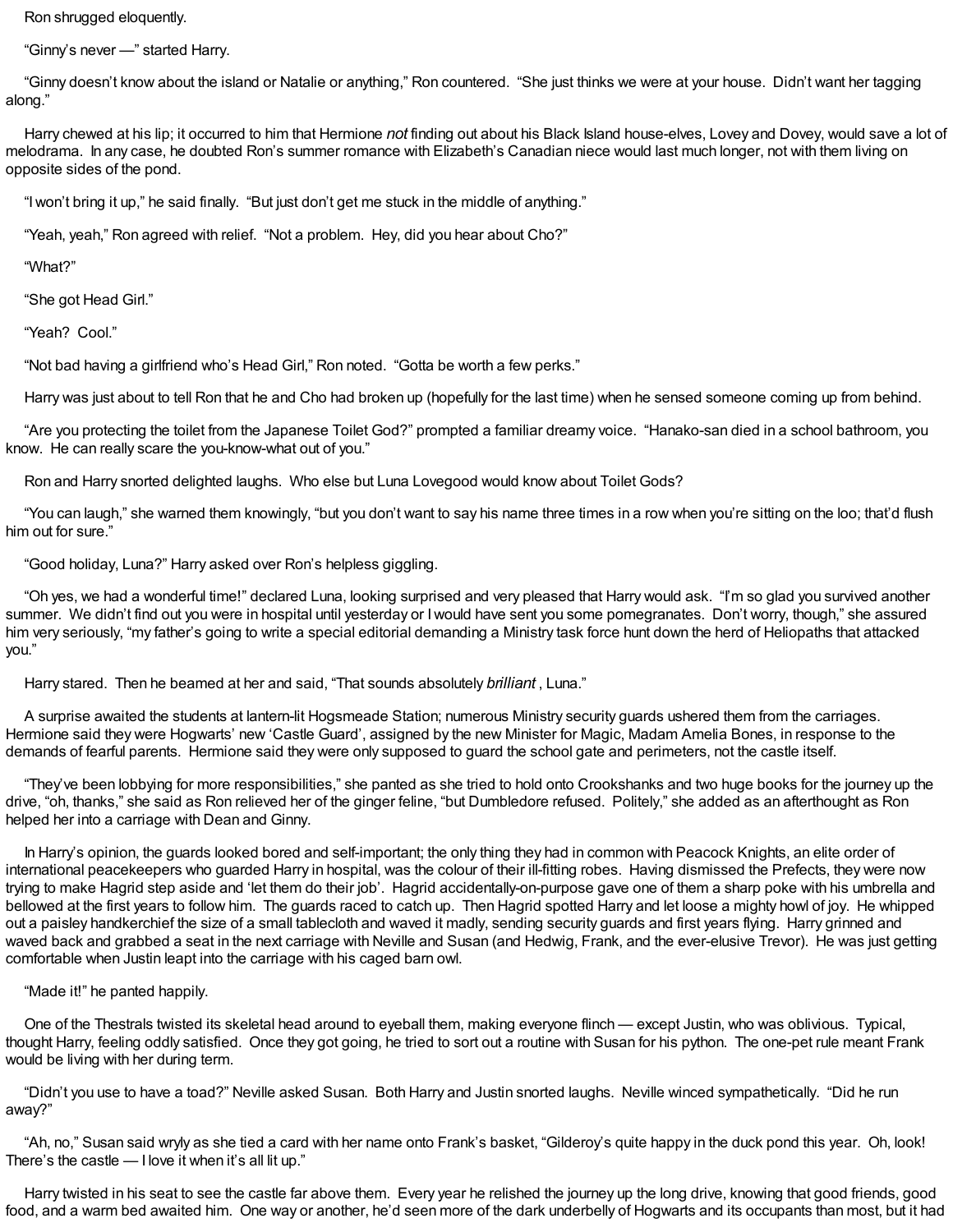been his true home for the last five years and he loved it still. On arrival, he tried to leave Frank with the other pets just inside the entrance hall, but Frank was not to be put off so easily, not with such delicious aromas wafting from the kitchens.

"Frank — please!" Harry pleaded in Parseltongue, pulling the snake from around his legs; he'd just spotted Professor McGonagall emerging from the Great Hall.

"You promised me a treat!" Frank reminded Harry; his forked tongue was quivering with excitement.

"I know, I know," said Harry. "I'll save you something really good — but please — please — just get back — back in your basket for me — come on, come on." Frank slithered higher up Harry's body. Things were getting desperate; McGonagall was coming straight towards them. Harry slyly hissed, "You know, there's a good chance we'll sing the school song."

Frank dived for his basket.

"Mr Potter, a word?" called Professor McGonagall. Harry jumped guiltily. Sharp blue eyes narrowed behind square glasses as Frank's tail disappeared down Harry's legs — and did not miss the snowy owl at Harry's feet. "Potter, I thought I made it clear you could only bring one pet —"

"He's mine, Professor," Susan cut in.

"Yours, Miss Bones?"

Susan scooped up the lid of Frank's basket and pointed out her name. "Harry was just helping me with him. Him being a Parselmouth and all ... um ..."

Professor McGonagall didn't look convinced, but the noisy melee of students distracted her. "Longbottom, would you kindly control that toad! Mr Malfoy, you're holding up traffic! Move along, move along!"

Malfoy slumped away after exchanging a nasty smile with Harry.

"Right," said McGonagall, turning back to Harry and his friends, "off you go. Not you, Potter. Follow me — quickly, now!"

She headed up the stairs and Harry trailed after her, trying to remember he hadn't actually done anything wrong yet. Standing in the Deputy Headmistress's office, he discovered that far from being chastised for some unknown indiscretion, he was to receive a most welcome surprise.

"... And I shall expect you to exert greater discipline and diligence this year, Potter," said McGonagall. "As captain of the Gryffindor Quidditch Team you are a role model not only for your team but your entire house. Do not make me regret this appointment."

"Yes, Professor." Harry completely failed to hide a smile as he caressed the silver captain's badge now pinned on his robes. He wondered if this day could possibly get any better. "Iwon't let you down."

"I'm counting on it," said McGonagall.

Harry continued staring dopily at his badge. He'd need to owl Remus — guardians needed to be kept up to date with this sort of thing.

"Potter? I said that's all. Now, get along. I need to collect the first years for the Sorting. Apparently, our new Castle Guard saw fit to dismiss Hagrid. Goodness only knows where they've landed."

Harry noticed the Sorting Hat limp on a stool by McGonagall's desk.

"I can carry those for you," he offered amiably.

McGonagall nodded and together they made their way back down to the Entrance Hall, by which time the elderly witch was panting for breath and leaning more heavily than ever on her walking cane. Harry was more than a little apprehensive about her making it all the way down the slippery path to the harbour beneath the castle.

"I can fetch the first years for you, Professor," he offered magnanimously (though his generosity was at least partially related to knowing he wouldn't be eating until the job was done — and McGonagall would likely take forever on her bung legs).

The offer surprised McGonagall and earned Harry a rare smile. "Thank you, Potter. I shall await you here."

"They'll be ages yet," reasoned Harry. "I can bring them in for you."

McGonagall hesitated a moment, as if Harry must surely have some ulterior motive for such an offer. Then her eyes fell on his new captain's badge.

"Very well, Potter," she decided briskly. "You will need to explain about the Sorting of students into houses, and the House Cup, and the system of merit and *demerit* points. I daresay you have more experience than most on that subject," she said dryly. "And you must be fair and positive about all the houses — yes, Potter, all of the houses," she added archly.

"Yes, Professor," Harry agreed dutifully (but he privately remembered how valuable Ron's warning about Slytherin had been all those years ago).

"And you must wait until everyone is seated before bringing them in," finished McGonagall, peering out the huge oak doors towards a lengthy procession of carriages slowly snaking up the drive. Turning back to Harry, she eyed him up and down and said, "You might do to smarten yourself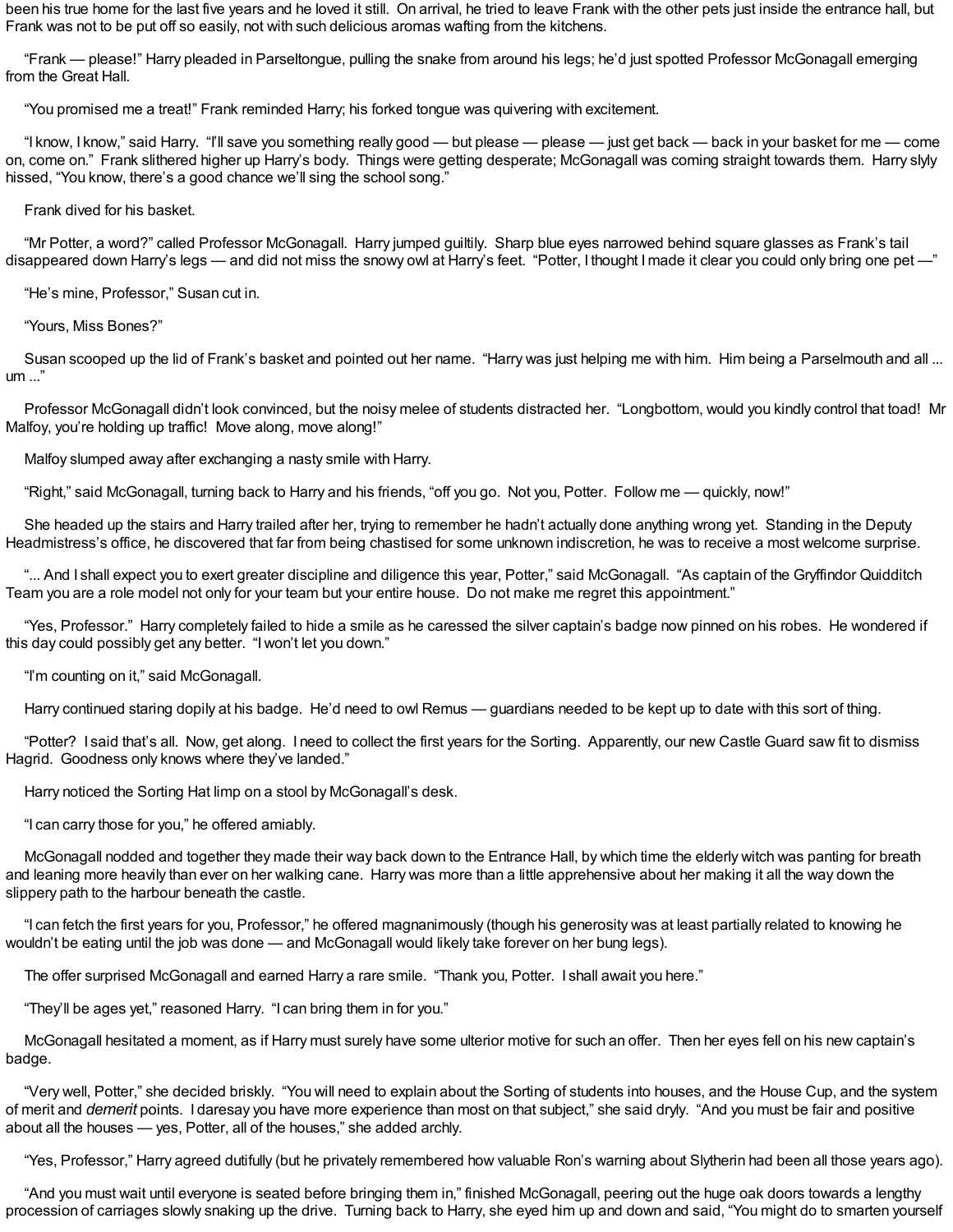up a bit. Straighten your hat. And do clean your ears. Right, off you go then."

Professor McGonagall took the Sorting Hat and stool and disappeared with them into the already noisy Great Hall. Full of energy, Harry bounded down the castle steps, along a twisted rocky path, and down a tunnel that led to the harbour. At the top of the cavern, he inhaled chill, moist air. Far below on the pebble-strewn landing, children were already being manhandled out of their boats, three and four at a time, by a flustered-looking Hagrid. There were no guards in sight. Hagrid must have set a Hogwarts record for getting the boats across the lake. The kids certainly seemed more excited and windswept than usual — and quite a number of them had lost their hats.

Picking his way through stalactites and stalagmites, Harry amused himself noting how familiar the children looked: an excitable 'Colin Creevey' was jumping up and down and asking lots of questions; a black-skinned boy was giving Hagrid a hard time and acting like he owned the place; a few 'Crabbes' and 'Goyles' were pushing and shoving people around; a 'Hannah Abbott' with long blonde plaits, who looked far too small for her shabby robes, was tightly clutching the neck of what Harry hoped was not a real rabbit. A smile twisted Harry's lips; there was even one boy scrambling after a croaking toad. Leaning casually against an ancient stone balustrade, Harry surveyed the noisy children. Torches flickered on either side of him and he knew the lighting would make a spooky play of firelight across his face. An evil 'mwah ha ha ha ha!' seemed in order, but he wouldn't want to scare Hagrid.

"Good evening!" he called out, but no one heard him over the croaks and squeals of laughter. Disinclined to yell himself hoarse, he cast a Sonorus Charm on his throat. "Good evening!" he repeated loudly. The charm sent his voice echoing impressively throughout the cavern, making the children jump and Hagrid clutch a great ham fist to his heart.

"Oh, it's yeh, Harry! Give a bloke a — yeh all righ'?"

"Never better, Hagrid." Harry was pleased to find he didn't need to raise his voice at all. It wasn't that his voice was now incredibly loud, more that it echoed effortlessly to every corner of the cavern. He wondered why they didn't do this in Quidditch practice; it was much easier than yelling. "Professor McGonagall sent me for the first years."

Excited whispers erupted amongst the children as word spread as to just who was standing above them chatting with the giant man as if it were the most normal thing in the world.

"Yeh righ' then?" Hagrid called hopefully. "Jus', I got a couple o' blighters ter fish outta the lake."

#### "Students?"

"Guards. Don' want ter be giv'n poor ol' squid injestion. Come down fer a cuppa when yeh get a mo'," he called over his shoulder, as he climbed back into one of the boats.

#### "Cheers, Hagrid."

Dozens of smiling faces turned to Harry expectantly, which greatly relieved him. Last year, when he last tried to be nice to first years, he only succeeded in scaring them to death; this was all very much more to his liking.

"Welcome to Hogwarts. My name is Harry Potter. I'll be taking you up to the welcome feast, which I know you're going to love because our house-elves are *fantastic* cooks. But before we get to eat, we need to get you sorted into your houses. Professor McGonagall, she's our Deputy Head, she sent me down here to fill you in on everything. Have to say she's usually a lot smarter than that, but here goes. There are four houses at Hogwarts, one for each —"

"Are you the *real* Harry Potter?" blurted a boy excitedly.

"Yes, I'm the *real* Harry Potter. No sane person would want two of me."

The children giggled happily.

"Bit of hush, thanks," Harry said mildly. "Right, there are four houses at Hogwarts, one for — no, sorry, there'll be plenty of time for questions later, I promise," he said, for the children were doing excellent imitations of Hermione in Potions. "... Sorry? ... Well, I expect if you got your thumb out of Trixie's ear ..." An appreciative croak sounded. "There you go. Right," Harry said more firmly, determined to get all the way through his spiel, "there are four houses for the four founders of the school. When we go upstairs, each of you will be sorted into a house and you'll stay with that house for the next seven years, so you'll want to know a little bit about them.

"Now, Hufflepuff's a great house for people who are hard working and fair minded. There have only been two Champions of Hogwarts in the last hundred years and one of them was a Hufflepuff. Excellent bloke. Hard to hate — believe me, I tried — smart, generous, despicably good looking."

The little girls giggled; Harry grinned down at them.

"Gryffindor's a good house for people who aren't afraid to take chances; sometimes they pay off, sometimes they don't, but life's never dull for a Gryffindor. Excellent house for sports and parties. Not too shabby in the brains department either — best student in my year is a Gryffindor girl. Gryffindors will fight to the death for what they believe in, and you really don't want to cross them. Just between you and me," he confided, dropping his voice for effect, "they can get just a little bit testy."

#### There were more giggles at this.

"Right, Slytherin ..." said Harry, forcing himself to honour his promise to Professor McGonagall to be fair and positive, "Slytherins are good at ... um ..." Harry racked his brains, "they're clever, but they do tend to keep to themselves a bit. You know, sit back — take it all in. Um ... what else ..."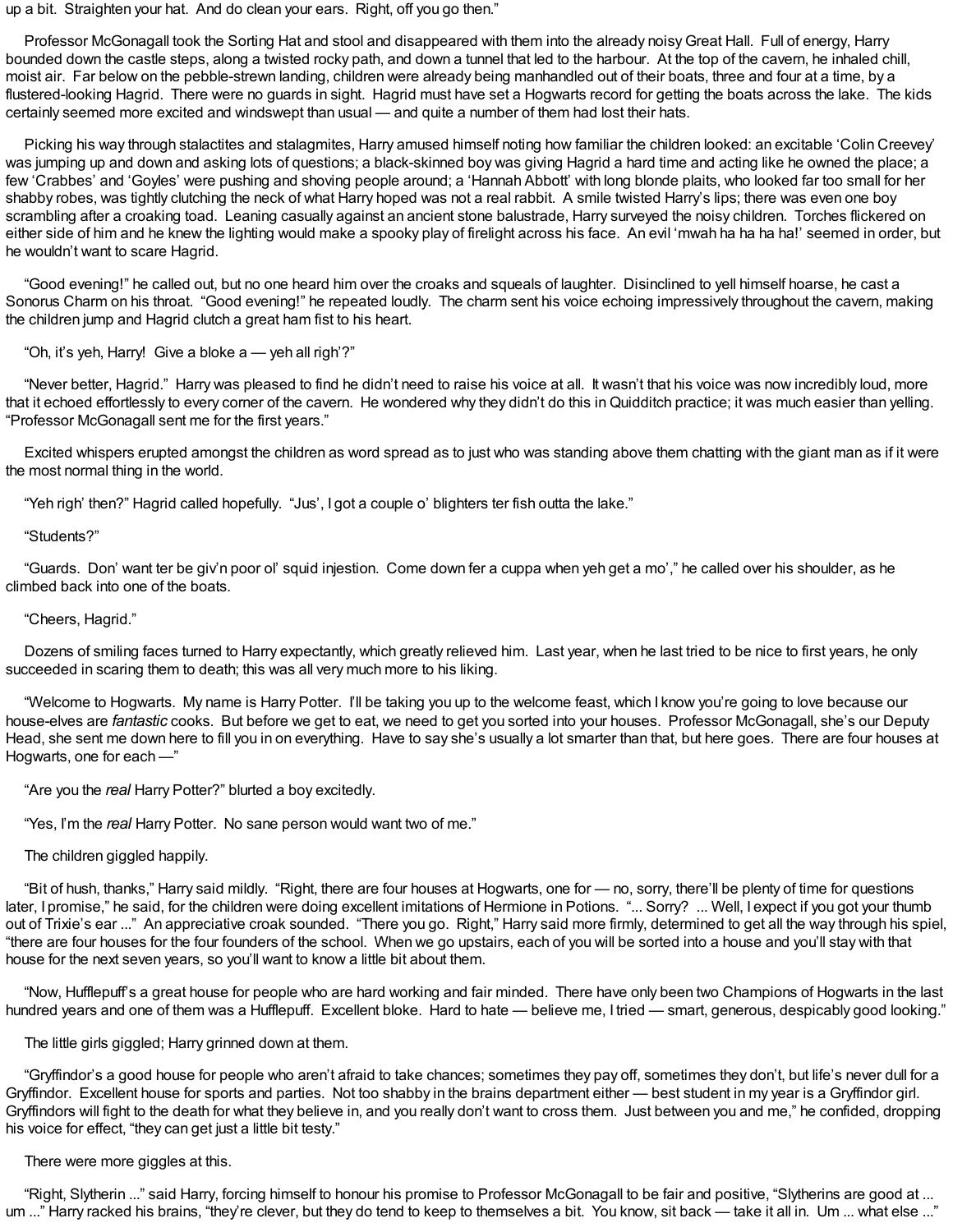Harry idly wondered if there was a polite way of saying 'scheming, back-stabbing thieves, plunderers, and murderers', "... erm, they're good at making complicated plans.

"Ravenclaw: Ravenclaw attracts people who love learning new things. They've got quick minds, Ravenclaws, very good at analysing and remembering things. Our new Head Girl is a Ravenclaw and, if Imay say, a rather *dishy* one at that."

There were yet more giggles. Harry shook his head ruefully. He knew it had been a huge mistake to hook up with Cho Chang again over the summer. Still, you live and learn. And getting to snog a pretty girl silly for a few weeks was hardly the worst thing that had ever happened to him.

"But Gryffindor's the best!" called out Brutus Midgen.

"Well, *I* certainly think so," said Harry. "Course, Imay be a little biased. You'll have to judge that for yourself. Now, all of the houses have strong points, but Iwouldn't say any of them are perfect. Gryffindors tend to shoot first, ask questions later. Ravenclaws analyse the thing to death, then shoot the messenger. Slytherins hide, then shoot when you're not looking. Hufflepuffs try not to shoot, but if they do, they'll be sure to make you a nice hot cup of tea afterwards."

Harry thought that pretty well covered it.

"I don't want to shoot anyone," fretted a curly-haired girl.

Harry stared. "Er, you don't have to shoot anyone if you don't want to. Right, any questions?"

A mass of hands shot up along with voices squealing, "Sir! Sir!"

"Easy — one at a time," pleaded Harry. "Excitable little things, aren't you," he observed dryly. He nodded to a boy who looked like he might just hyperventilate if he didn't get out what he wanted to say.

"Brutus said you can tell the Sorting Hat which house you want! I'm going to ask for Gryffindor, too!"

Many oohs sounded and Harry grew worried; that'd be all he needed: forty little rug-rats filling up his common room.

"You can certainly let the hat know what you want," he said carefully, "but it'll put you wherever it thinks you'll do your best — wherever you've got the best chance to play to your strengths."

"Sir! Sir!" cried the children. The questions came thick and fast, but none were about the Sorting process. A small, resigned sigh echoed around the limestone cavern.

"Yes, I have a scar. ... Why? Why do you think? ... Does the Killing Curse hurt? You mean apart from killing you?" Harry said dryly. "Yeah, it hurt. ... Who? Sorry, I'm not answering questions about Voldemort unless you can call him by his name." A large number of hands went down. Harry regarded the rest of the fluttering fingertips suspiciously. "Any questions about *Hogwarts* ?" All but one hand went down. He nodded to a boy with thick black glasses. "... The teachers?" checked Harry. "Ah. Well, half of them have tried to kill me, but, you know, maybe that's just me."

The kids laughed, but Harry had only been half-joking.

"We're due a new Defence Against the Dark Arts teacher again this year; I'm hoping for a vampire, myself. Mix it up a bit. Professor McGonagall takes Transfiguration; she's pretty strict, but she's fair. Then there's Potions — you take that in the dungeons. Have to say it's not too much fun unless you happen to be in Slytherin. Best way to get on the teacher's good side is to rubbish me, so be my guest. You'll like Charms, though; Professor Flitwick's cool. You get to make things float about." Harry grinned and wiggled his fingers. "Professor Flitwick, if you're lucky," he added and the children laughed. "What else do you do ... Oh! Flying! How could I forget Flying? Well wicked. Madam Hooch is -"

"People *really* fly?" squealed the bunny girl, earning sniggers from the other children at her ignorance.

Harry smiled down at the elfin-like little girl, standing there in threadbare robes, clutching an even more threadbare old bunny. Her pale blue eyes were wide with wonder and excitement; Harry got the feeling she hadn't had a lot of treats in her life.

"They do indeed! You're gonna love it!" he declared confidently. "Course, you do need a broomstick, but the school provides those."

A mass of quivering hands shot up again. Harry chuckled throatily at the next question.

"No, I do not have a Hungarian Horntail tattooed across my chest — who told you that? ... Yeah, well, your sister should stay out of the boys' showers. ... Sorry? You don't need to know that. ... Do I have a girlfriend? You don't need to know that either. ... Am I a what?" Bemused, Harry shook his head. "Sadly, no, I am not a dragon Animagus. ... Yes, I'm sure. ... Mmm, well, I expect Imight have noticed by now if I had blazing red eyes and a tail. Be cool, though. Wouldn't mind setting fire to a few people."

A familiar snort sounded and Harry's smile broadened.

"You on the left — the redhead. You're not related to the Weasleys, are you? ... Ah. ... Prewett. Cool." Harry nodded approvingly to Molly Weasley's nephew. The boy definitely had the look of a Charlie Weasley about him. "Welcome. Some great Quidditch players in your family. Hope I see you at the Gryffindor table."

Young Hector Prewett positively glowed (and earned deeply envious looks from the other first years). Harry nodded affably to another question.

"... Ah, that one's true, actually. I am a Parselmouth. ... It means I can chat to snakes. ... What do they say?" Harry shook his head ruefully. "*So,*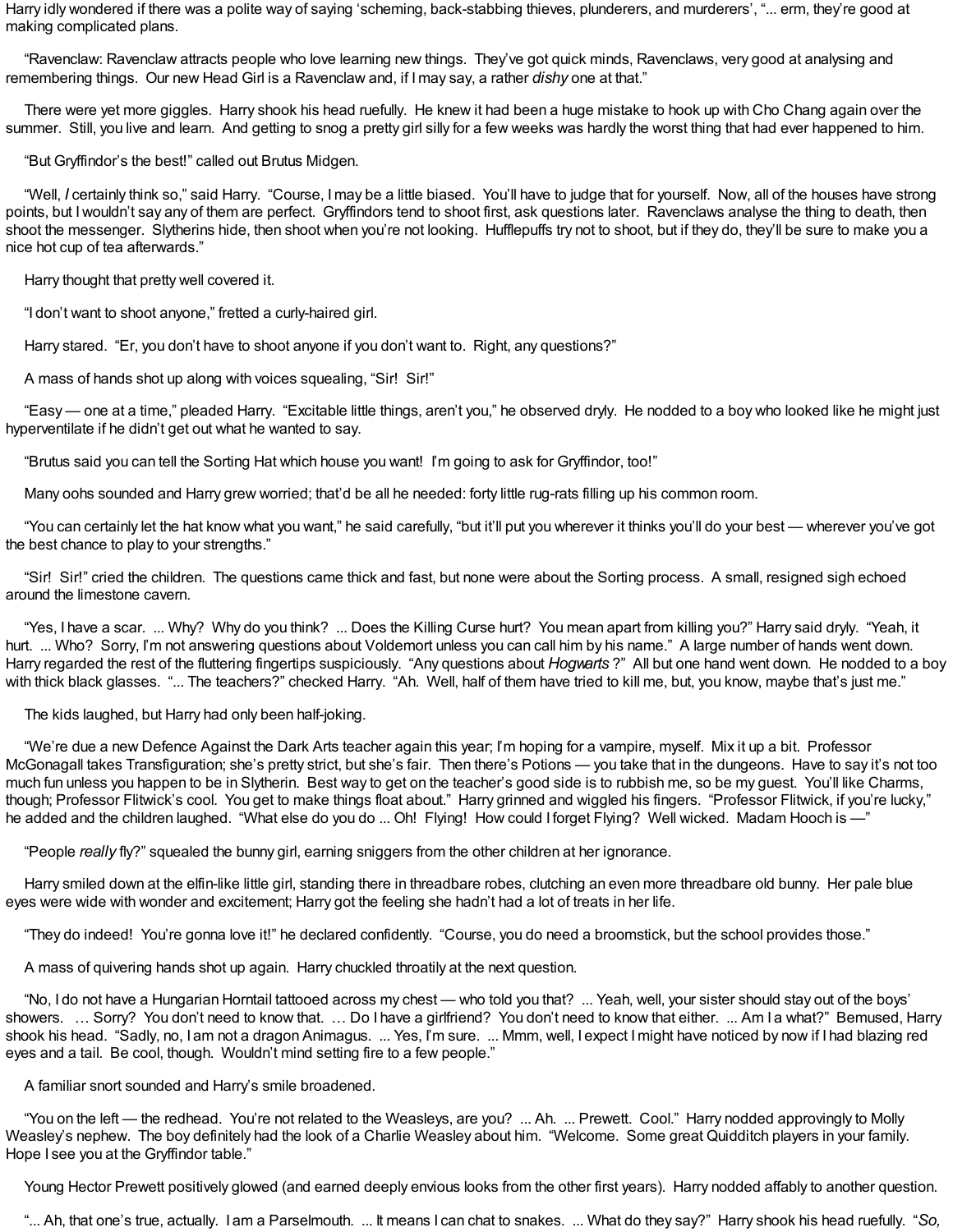*so* much. They're brilliant! Very unique point of view — very wise. And manners are important. Bit like Hippogriffs; they'll bite your head off if you're rude." Harry's smile stiffened at the next question. "... Saint Mungo's? Nothing much to tell. I'm all better now. ... You don't need to know that. ... Seriously, I'm fine. Right," he said firmly, "I think that's more than enough about me. ... Brutus, I promise, if I start growing horns and breathing fire, you'll be the first to know."

Before the first years could ask any more questions, Harry explained about the House Cup and the points system.

"Can *you* take points off people?" asked a black-skinned boy with long, slanting eyes; it was the smarmy git who'd been giving Hagrid a hard time.

"Only teachers and Prefects can deduct points."

"Aren't *you* a Prefect?"

"Me? Nah, I'm just an ordinary student."

"So you're *nobody* ," snickered the boy disparagingly. "We don't have to listen to you at all!"

"That's very true," Harry agreed mildly. "I *am* nobody. You can ignore anything I tell you to do and you won't lose a single point. I can't guarantee you won't lose anything else, but your points are quite safe from me."

The boy either didn't understand the veiled threat or didn't care. He persisted in asking increasingly irritating questions, which Harry (who had coped with far worse in his life) swatted away like so many blowflies. There was one, though, that he took exception to.

"No, I am not gay," he said coolly. "What kind of question is that? Do you even know what that means?" Harry listened to an answer that included some very unlikely Magical Creatures. "That's *not* what it means!" he said testily.

"What is it then?" asked the boy curiously.

"Ask a teacher," Harry replied indifferently. Then a truly inspired idea occurred to him. He smiled beatifically at the rotten little snot, and said in his most blandly innocent voice, "I'd recommend Professor Snape. He's the youngest of the unmarried, male teachers. I'm sure he'd be ever so helpful in sorting you out."

Rounding out his lecture, Harry described how each house was like a family and how the students looked out for one another. The kids were growing restless now. Harry was just finishing when some nasty remarks floated up to his ears. The bunny girl looked close to tears.

"*Accio Smarmy Git* !" roared Harry.

The children screamed as the black-skinned boy went hurtling through the air and was caught by the scruff of the neck. Harry dangled the petrified child over the balustrade and growled low and menacingly with his Sonorus-Charmed voice, "*What* did you call that little girl?"

The boy shook his head fearfully beneath Harry's spookily lit face.

"Nothing — nothing —  $I -$ " he stammered.

"Funny," Harry said icily, not at all amused, "thought I heard you call her a Mudblood. Guess Imust be hearing things. Iwould be *very* disappointed to hear that word coming out of the mouth of a fellow Hogwarts student. Do Imake myself clear?"

The boy nodded as vigorously as he could manage with someone half-strangling him.

"Name?" Harry demanded coolly.

"Za-Zabini," panted the terrified boy. "Ne-Nero Zabini."

Harry's lips curled with distaste. No doubt, the little git was related to Blaise Zabini, one of Draco Malfoy's gang.

"Iwould strongly suggest," Harry said softly and dangerously, "that you do not test my hearing again. Or my eyes — you'd be surprised what they see."

Nero looked ready to wet himself by this stage and Harry dropped him with disgust to the ground below. The boy rolled away and scrambled across the pebbles like a crab to hide at the back of the group. Amongst the fidgeting, muttering children, there was clear indignation that the boy had been chastised. Now, more than ever, he could see how *exactly* they were like his own year: a handful of brats, a handful of hopefuls, and a bunch of fence-sitters. A kind of fire began to burn in his chest. Who was to say there wasn't another Bellatrix Lestrange lurking down there another Tom Riddle — another Barty Crouch Junior? All sorted into Slytherin where they'd feed off each other's bigotries. Prudence told Harry it wasn't his place to get mixed up in what parents taught their kids. That it wasn't up to him to save every little kid who came to Hogwarts from being bullied. Harry never had much time for prudence.

"We are not all the same," he declared bluntly and all whispering ceased. "Some of you are going to be cleverer than others. Some will be braver or funnier or better at sports. Some of you are going to find it easier to cast spells or fly a broomstick. If your parents were really gifted, chances are you could be, too, but Muggle-born blood is not *weaker* than 'pure' blood and it is most definitely not *dirty* in *any* way whatsoever!" And here Harry cast a contemptuous look towards Nero Zabini. "Being pure-blooded means *nothing!* One of my best friends is Muggle-born and she's this *amazing* , *scathingly* brilliant witch — and my pure-blood best mate is completely clueless!"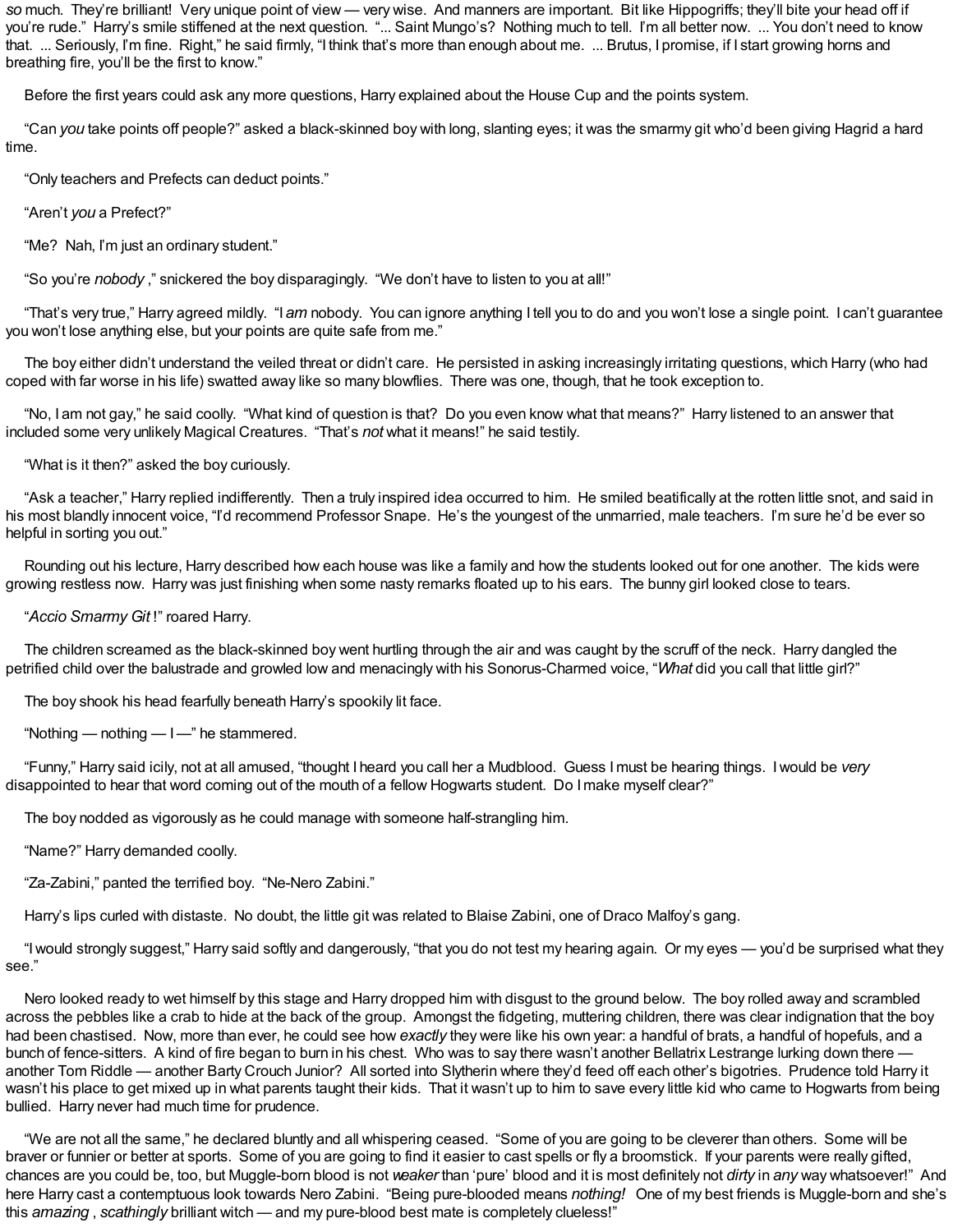The students shifted restlessly and there were isolated grumbles of dissent. Harry's jaw set stubbornly. Well, if they weren't going to listen to reason.

"As you wish," he said briskly. "First I need you to break into three groups: pure-bloods on the left; Muggle-borns on the right; half-bloods in the middle."

Pebbles crunched underfoot as the children obediently shuffled themselves around (though some were a little unsure at first where they belonged). Snickers started again as they checked out who was in each group.

"Draw your wands!" Harry commanded.

*That* got their attention. There was much commotion as nervous little hands fumbled for brand new wands, sending green, gold, and red wandsparks shooting hither and thither. Silence fell — then thickened. Harry let them stew a little. Someone sniffed.

"Pure-bloods seem a little outnumbered, don't they," Harry observed coolly. The pure-bloods looked around nervously; they were certainly in the minority. "You just might want to think about that before opening your gobs and spouting rubbish about bloodlines. Then again you could just battle it out right here, right now. Iwon't stop you."

All of the children were looking alarmed now — and Nero Zabini was attracting looks of considerable loathing from the other pure-bloods for getting them into trouble (especially from the Prewett boy).

"That's not fair!" blurted a pure-blooded girl. "We didn't do anything wrong!"

"We don't even know any magic yet!" cried another.

"That's very true," Harry said fairly, as if giving the matter careful consideration. "Quite a dilemma, really. All of you can do magic, but none of you know any really nasty spells yet. Tricky. Course, there's plenty of rocks down there, plenty of fists; I imagine you could still put up a pretty good fight if you wanted to."

"But we don't want to fight!" declared a boy from the half-blood group, a sentiment quickly echoed around all three groups.

"*Oh* , you don't *want* to fight?" Harry repeated, feigning surprise. "I'm very glad to hear it. Professor McGonagall would've had me in detention till Christmas if I brought up forty slugs to be Sorted."

The children looked around at each other warily; nervous laughter started — then died out the longer Harry continued staring silently at them from his spooky pulpit. For Harry's part, he was growing quite frustrated. There was still a good deal of resentment and superiority scattered amongst the children. Clearly, 'subtle' was not going to cut it.

"Pure-bloods, raise your wands to the roof and repeat loudly after me — Lumos!"

The pure-bloods knew what the spell would do and immediately complied. "*LUMOS!* "

The effect was magnificent. Even though only a few of the students managed to make anything happen, the cavern was so darkly lit that even their feeble efforts made a remarkable difference. Excited gasps sounded as the students looked up to see the gleaming stalactites far above them.

"Half-bloods," declared Harry, "raise your wands. Lumos!"

Again, three or four students managed to light their wands, adding to the radiance of the pure-blood group.

"Muggle-borns!" called Harry. He breathed an inward sigh of relief when another few wands lit up. The successful Muggle-borns, the bunny girl among them, were ecstatic and all of the children gazed around in awe at the beautifully illuminated cavern.

"Doesn't look half so scary when it's all lit up, does it," Harry observed. "Now everyone repeat after me — Nox!"

"*NOX!* " cried the children as one.

As the cavern plunged into darkness, Harry withdrew into the shadows and surreptitiously sent a few Parseltongue hisses echoing eerily through the cavern. The children's excited tittering quelled instantly. The three blood-groups dissolved as they huddled together, clutching at their wands, their eyes darting nervously around the cavern. They didn't notice as Harry, still reciting his chicken-casserole recipe, crept down the last few steps to join them on the pebble-strewn landing area.

"Where you came from," he declared sternly in English, his voice setting little hearts hammering, "and who your parents are, means *nothing* when you're standing alone and defenceless in the dark, and the sooner you get that through your thick heads the better. And the best way to find yourself alone and defenceless is to piss off the people who *might* be inclined to help you!"

The children quailed and Harry stopped himself; he didn't need to scare them to death. He started pacing, kicking at the pebbles, trying to work out how to get through to them. Somehow, he just knew that if you could only get to kids early enough, then you could make them believe anything. Why couldn't it be something good for a change? He finally turned back to address them, scanning the frightened faces one by one. A small sigh escaped his lips and echoed around the cavern.

"Look, you can all do magic. All of you. *That's* what you have in common. You *all* belong here, and the only people you can *really* count on to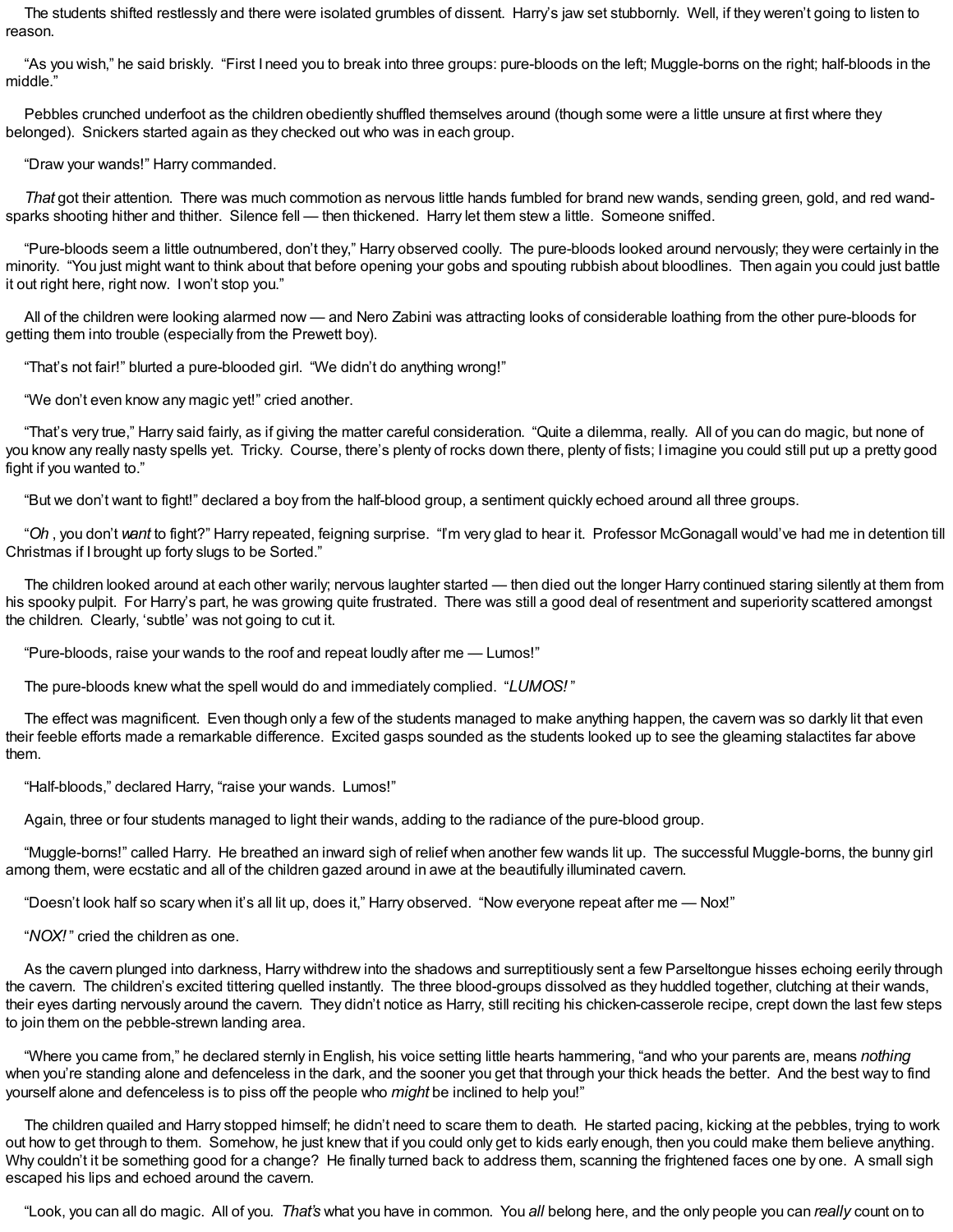watch your back are standing right next to you. Not the teachers, not the Prefects, not your families, *you* . Now don't get me wrong, you *should* be careful about choosing your friends but *never* because of their blood status. It's stupid and cruel and it *should* be beneath you."

Harry smiled inwardly as the children sneaked glances at each other. He may not have converted all of them, but it was a start.

"Wands away, you rotten little sods," he said, but he was smiling and the children giggled with relief and pocketed their wands. "You did pretty well with those spells," he conceded, causing the children's faces to light up. "Probably best we keep that to ourselves," he added delicately and the children laughed. "Come on, then, they should be just about ready for us by now; time to try on the old Sorting Hat."

The hair on the back of Harry's neck prickled. A girl was hiding in the shadows, clearly terrified of something. Harry hoped it wasn't him.

"You okay?" he asked kindly. The girl's heart-shaped face paled. "I promise Iwon't bite your head off. What's your name?"

The girl sniffed tragically. "Will — Willow Ma — Mallory. Do — do you really ha — have to wear a ha — ha — hat?"

Harry laughed before he could stop himself — of all things to be worried about.

"Sorry, sorry. Um, yeah, you'll each go up and put on the Sorting Hat, and it'll pick a house for you."

This news only further terrified the girl.

"It doesn't hurt or anything," Harry assured her.

Willow's dark eyes darted around nervously. With a trembling hand, she removed her pointed hat. The rest of the children gasped and laughed as a bounty of bright-blue hair spilled around her shoulders. Mortified, Willow's hair turned hot pink.

"Cool," said Harry appreciatively, but the girl didn't seem to think it was cool at all. "Er, are you a Metamorphmagus?" he guessed; she did seem to resemble Tonks.

Willow shook her head and glared resentfully towards a handsome, black-haired boy. The boy was the smaller of the two children, but he had the same pale, delicately chiselled face — and he was looking rather smug.

"And you are?"

"Marcus."

It did not escape Harry's notice that the boy could easily have been Sirius Black at eleven, but the pure-blooded gene pool was pretty shallow; by looks alone, he could just as easily be a Tom Riddle, or a black-haired Malfoy, or a Potter, or any number of pure-blood look-alikes. Still, there was something about him that was jogging a memory — then Harry remembered: the Weasley twins' joke shop. He hadn't got too good a look at the girl back then (she'd been crying and running down Diagon Alley holding her tongue at the time), but he recognised the boy by the self-satisfied smirk on his face.

"You her brother?" The boy shrugged, which Harry took for a yes. "Hand it over," he ordered in a bored voice. "*Now*, you little maggot, or I'll turn you into one."

Harry was bluffing, but Marcus Mallory didn't know that. Under the light of his wand, Harry silently read the label on a potion bottle; it was, indeed, one of Fred and George's joke-shop products: '*Hair-With-Flair — A rainbowin a bottle! Two drops to a more fabulous you!* '

Willow looked up at Harry hopefully, but Harry hadn't studied human transfiguration yet.

"Look," he said frankly, "I could take a shot at fixing it but, seriously, I'm really the *last* person you want messing with your hair."

Willow burst into tears, which Harry thought was deeply unfair.

"Hang on, there's no need to cry ... er ... I know this Auror who wears her hair like that. She does pig snouts and everything. No, no, Imean she's cool," Harry added quickly, for Willow was weeping even harder. "She does fall down a lot, but other than that ..."

Harry fumbled for a handkerchief, surprised when he actually found one in his robes; it even had his initials on it. Elizabeth must have put it there. He passed it to Willow and she noisily blew her nose. Her hair had gone green by now. She had the defeated air of someone who just knew they were always going to lose. Harry didn't know what to say. The way the twins booby-trapped their products, he knew there would be no quick fix by McGonagall in the antechamber. And she certainly wasn't going to let funny hair be an excuse to avoid the Sorting ceremony. Harry regarded Willow sadly; he knew they'd fix it eventually but not before she'd been ridiculed by the whole school. An older student might laugh it off, or even do it on purpose, but not a little kid who was just trying to fit in. Harry knew just how she felt. His Aunt Petunia sheared off his own hair horribly one time, and he'd barely slept that night in his cupboard for worrying about how he was going to face the other kids at school the next day.

"We'll work something out," he said, putting a protective arm around her shoulders. "It'll be okay."

Willow snuffled miserably into his stomach; Harry had a feeling she knew a little too much about Weasley products to believe him.

"Maybe no one'll even notice," he offered lamely. The rest of the children sniggered their opinion of that. "You lot can just shut your traps! I suppose you think it's funny, do you? Singling someone out on their very first day? Right when they have to go up all alone in front of the Headmaster and the whole school? Nice. And here's me thinking you little maggots might be worth something."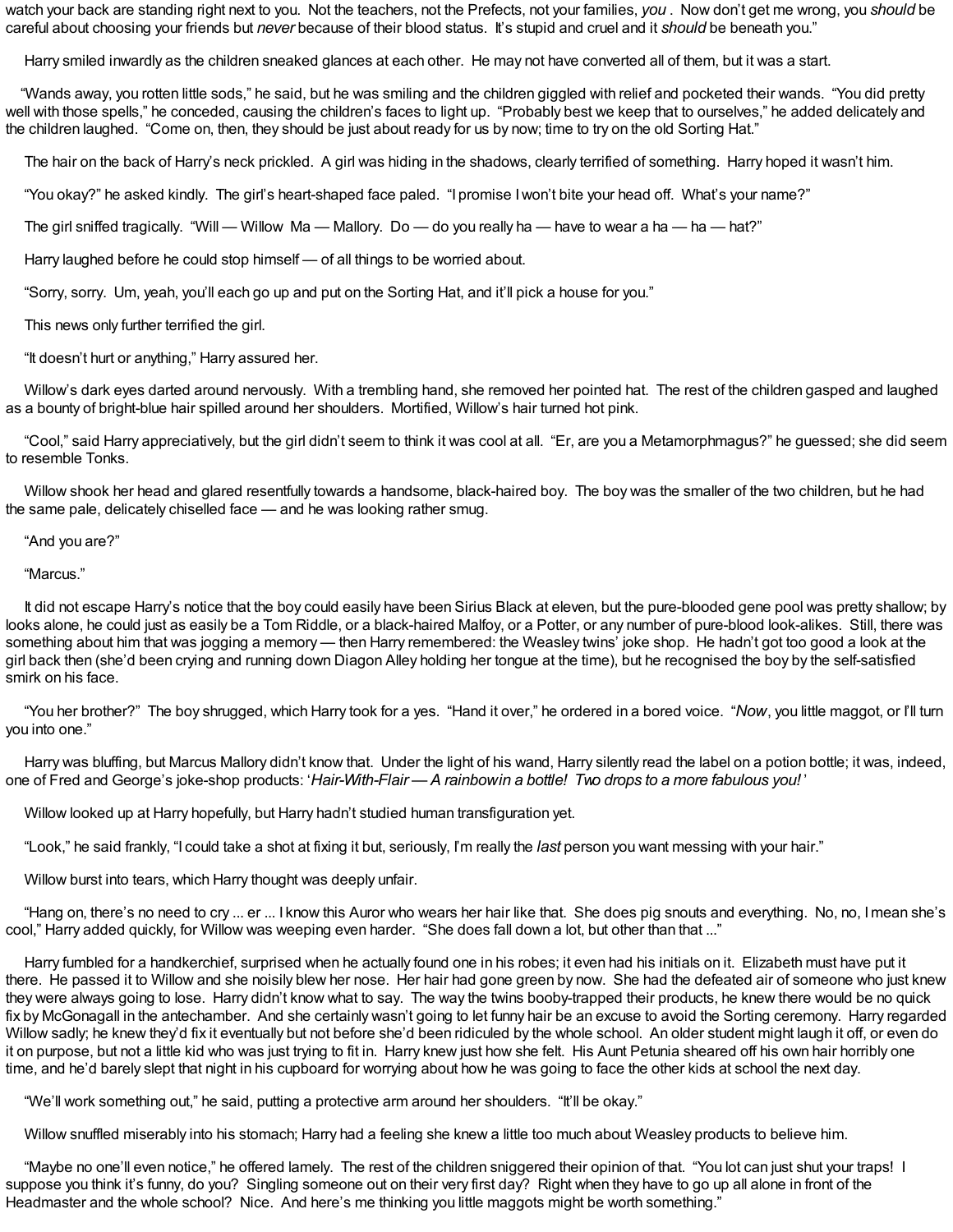The Mallory boy rolled his eyes, but the rest of the kids stopped laughing and watched guiltily as Willow's hair turned tomato red and she snorted down a good deal of phlegm.

"Er, that's okay, you keep it," Harry muttered when offered his handkerchief back.

His voice was still echoing, which was just annoying him now, so he terminated the charm. He was just trying to work out how many detentions he'd have to serve if he gave the brother a good case of pus-spewing tentacles when he felt someone tugging on his robes.

"Please, sir?" It was the bunny girl. "Is there enough in that bottle for two?"

\*\*\*\*\*\*

Harry swung open the doors to the Great Hall and strode purposefully down the centre aisle to raucous laughter and applause. Scurrying along in his wake were thirty-nine colourfully coiffed children in every hue of the rainbow — and one handsome, black-haired boy.

Every head turned to look and laugh as Harry passed by, but Harry was quite accustomed to this and ignored them all. Instead, he fixed his eyes on Professor McGonagall, who was waiting at the top of the aisle with her scroll, succeeding in looking amused, exasperated, and sternly disapproving all at once.

"Thank you, Potter," she said archly. "You may be seated."

By the time Harry walked around the edge of the hall and slipped into a seat between Ron and Seamus, the Sorting Hat had begun its song. Harry grinned at his friends (who he expected to be at least a little impressed with his vibrant entourage) but their reactions flummoxed him. Ruleupholding Hermione was beaming at him, whilst Ron looked ropeable.

"What?" whispered Harry. "What'd Imiss?"

"*Clueless* , am I," sniped Ron, nodding in an *if-you-don't-know-then-I'm-not-going-to-tell-you* kind of way. "Nice."

"Hush," Hermione chided in a whisper, "Iwant to hear what the Hat has to say."

"Whatever you say, Miss *Scathingly Brilliant,* " muttered Ron.

Harry looked around helplessly, but every familiar face in the vicinity was struggling not to laugh.

"Show *you* testy!" grunted Ron to no one in particular. Harry was beginning to wonder if his robes were on backwards when the horrible truth washed over him.

Nudging Seamus, he said, "You didn't hear me, did you?"

"Every word, mate," Seamus whispered gleefully. "Come up through the floor somehow. Old McGonagall wanted ta send someone ta shut you up, but Dumbledore wouldn't let her. Better than Wizard Radio. Course, we only got *your* voice. You should'a seen Snape's face when you told that kid ta ask him about being gay."

\*\*\*\*\*\*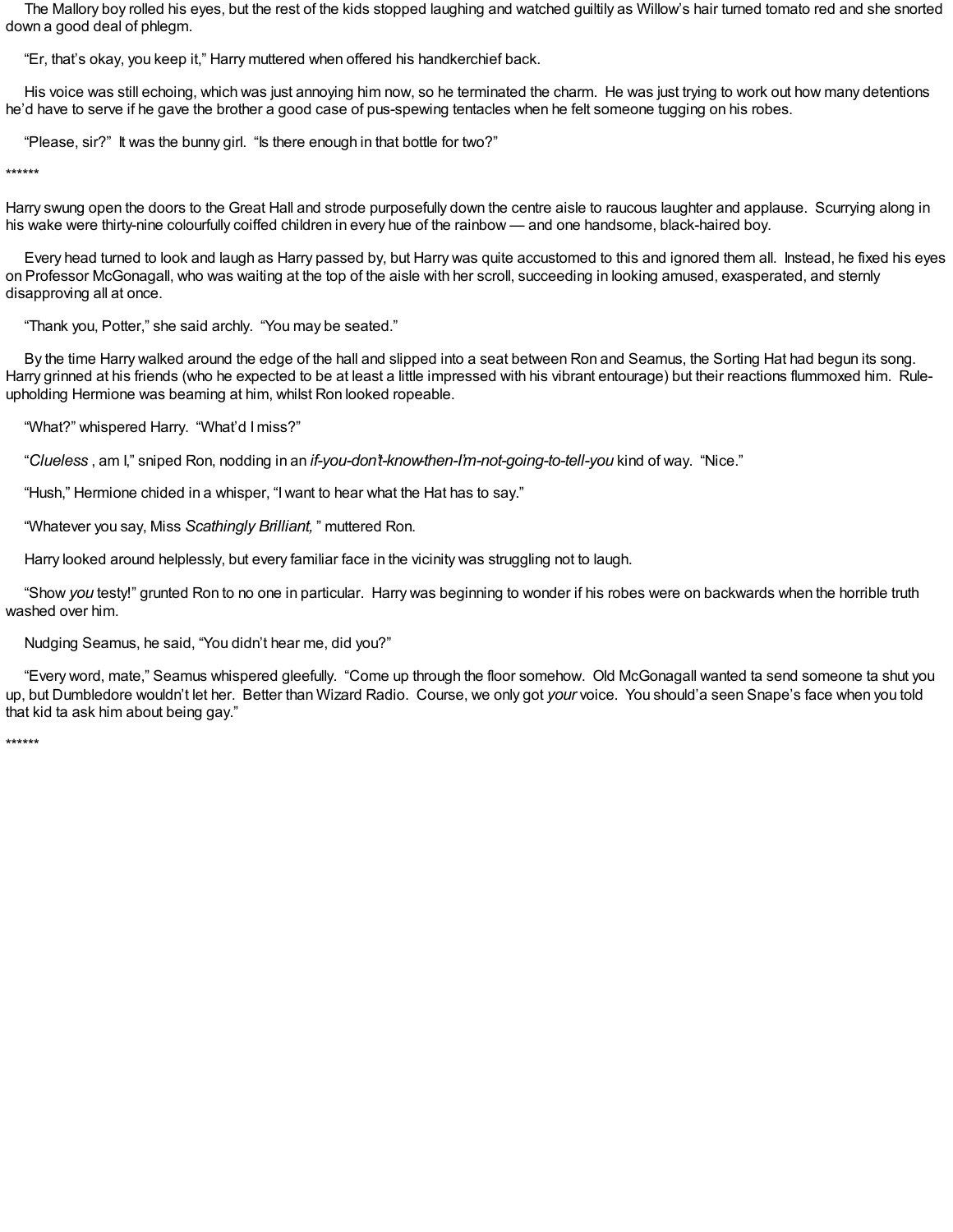# Lady Alchymia<br>FanficAuthors.net

- 
- 
- 
- 
- 
- -
	-
- - - -
			-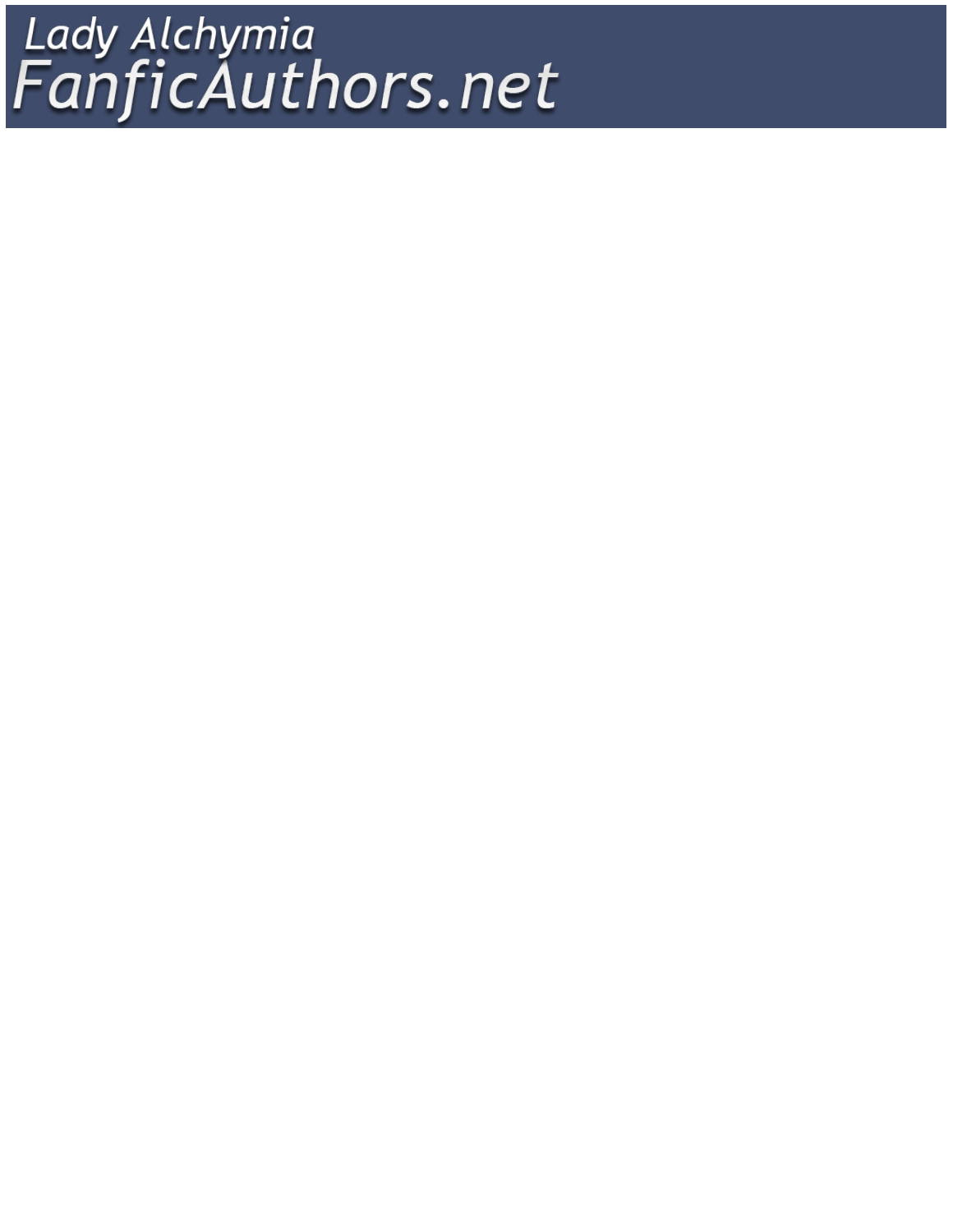## **Psychomachia Chapter 2 — Payback**

*Cube chicken and lightly coat with flour. Sauté in a little oil, then set aside before ...*

Drowsily, Frank peeked over the edge of the bed to where his pet's voice was mysteriously hissing through the cellar floor. Stretching languorously across Susan's bed, the python smacked his jaws in anticipation. Harry's treat for him sounded rather tasty. As he listened to his boy browning his onions, Frank wondered just how long it was going to take to get his two humans to breed. With so few Parselmouths in the world, he certainly couldn't afford to leave matters of such import to the boy. Harry was a dear little thing, but he really was an idiot when it came to the females of his species; the swan proved that.

Deciding another nap before supper would be just the ticket, Frank coiled contentedly beneath Susan's quilt and fell asleep dreaming of snuggling into her stomach; she was always so deliciously soft and warm.

\*\*\*\*\*\*

The Great Hall was feeling horribly warm. Harry paled thinking of all the stupid questions the first years had asked him. He racked his brains trying to remember if he said anything offensive about anyone.

"*We have to followthe spiders* ," Ron muttered in a mocking voice. "Talk about ruddy *clueless* !"

"Sorry?" Harry couldn't remember saying anything about spiders.

"Quiet!" Hermione hissed across the table; the Sorting Hat was cheerfully extolling the virtues of 'a Magical World for all Magical Creatures'. Behind the Hat, bright-coloured lollipops grinned madly at each other whilst the rest of the students craned their necks to see Harry and hiss whispers to each other. If Harry didn't know better, he'd swear the hall was full of Parselmouths. His moodstone was going decidedly pink. It went even pinker as the last lines of the Sorting Hat's song trilled through the hall:

*So doff this hat, and we shall see*

*If Mr Potter, young though he be*

*Did hit the mark — and better than me!*

The Hat bowed politely to rousing cheers.

"Guess you can add the Sorting Hat ta ya fan club," snickered Seamus.

Groaning, Harry sank lower into his seat. Professor McGonagall started calling names for the sorting, and the houses started cheering for each new member. They were up to K when Ron grabbed at Harry's robes.

"You got captain!" he hissed incredulously.

Harry held his breath; he knew Ron had long coveted the captaincy. Ron said nothing more; he just crossed his arms and glowered across the hall to where 'Kingston, Stephanie' was eagerly jamming the Sorting Hat onto her lurid purple curls.

"Gryffindor!" cried the Hat.

Harry applauded reflexively. Seamus and Dean were thumping him on the back and hissing excitedly. Ginny was grinning from ear to ear and whispering something across the table. Hermione was telling them all to hush and pay attention. Ron wouldn't even look at him. Dazedly, Harry shook his head. He'd been having such a good day.

"Lawrence, Amanda!" called McGonagall.

Harry watched the now blue-haired bunny-girl stumble over her robes and climb onto the stool. The Hat swiftly declared her a Hufflepuff. Harry glanced towards the Hufflepuff table, where Susan and the other Hufflepuffs were cheering heartily for Amanda. Seated beside Susan, Justin Finch-Fletchley caught Harry's eye and sent him an appreciative smile and nod, causing sparks to fire inside Harry's moodstone for some reason. Feeling he had enough to worry about, Harry shoved his sleeve over his wrist. He glanced back towards Susan, not really sure what he was hoping for, but her curious hazel eyes were fixed upon a different black-haired boy. Marcus Mallory was the only child who declined the hair potion.

"Mallory, Marcus!"

A low rumble sped round the hall. No one was looking at Harry anymore (not that Harry was complaining); instead, people were lifting out of their seats to get a good look at the hair culprit. Mallory didn't look the least perturbed or embarrassed; Harry suspected he even *wanted* people to know he was responsible. The castle ghosts zoomed low over the tables, gossiping and adding to the general air of anticipation.

Seamus nudged Harry in the ribs. "That the maggot?"

"What? Yeah."

"That was just *brilliant* , Harry," Ginny whispered approvingly, "making them all the same."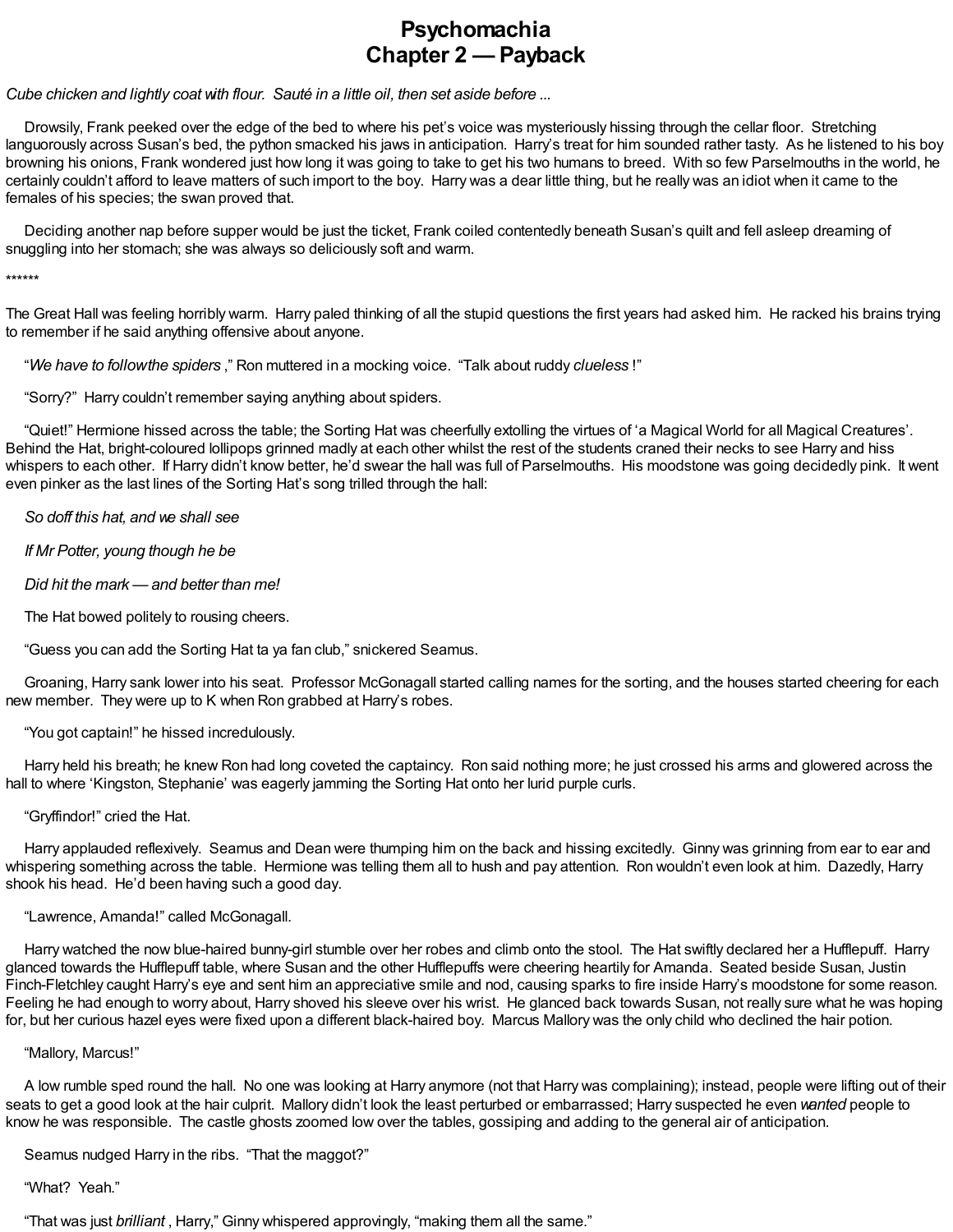Harry shook his head. "Wasn't my idea; they did it all on their own."

And this was quite true. Hector Prewett had come forward straight away, then Brutus Midgen, and the rest quickly followed once they saw how very pleased it made Harry Potter. Even Nero Zabini had volunteered, perhaps realising that to be the odd man out in such circumstances was unwise. Tiny Amanda Lawrence had been the first, though, and Harry was surprised she had not been sorted into —

"Gryffindor!" cried the Hat.

The Gryffindor table groaned (and the rest of the houses applauded wildly) as Marcus Mallory joined the scarlet and gold.

Willow Mallory was sorted into Ravenclaw, then it was Brutus Midgen's turn. The Sorting Hat deliberated for several long minutes before declaring, "Slytherin!"

Brutus didn't move. He looked dolefully towards the Gryffindor table on his far left — then to the Slytherin table on his far right. Professor McGonagall had to nudge him off the stool to make way for 'Newland, Patrick'. Harry's view of the staff table cleared as the lollipops thinned. As expected, Snape's black eyes were full of venom for him. Smugly, Harry smiled back, safe in the knowledge that Snape couldn't touch him. At the inquest into his accident, Snape was found innocent of treason but guilty of prejudice when it came to Harry Potter. Dumbledore promised if his behaviour did not improve by Halloween, then his very position at Hogwarts could be in jeopardy. Ignoring Snape, whose face was now tight with suppressed rage, Harry looked to Dumbledore's left and did a double-take. Could it really be her? Rousing cheers erupted as 'Zabini, Nero' became a Slytherin. Harry tugged eagerly at Ron's robes, but Ron ignored him, which just infuriated Harry. *He* was the one who had a right to be ticked off! Ron might have come down and — oh — let his best mate *know*that he was making a prat of himself in front of the whole school. And now Ron was sulking because he'd missed the captaincy? What did he expect? He'd only been on the team for one year!

"Welcome, welcome!" Professor Dumbledore declared from his podium. He opened his arms wide, as if embracing the whole hall. "To old hands, welcome back, and to the colourful new heads I see before me, allow me to extend the very warmest of welcomes! I cannot remember when I have seen such a magnificent example of unity and friendship amongst a group of new students. An example, I feel, that *older* heads would do well to emulate." Laughter and cheers met this pronouncement. Each beaming first years' hairdo morphed through the rainbow as the Headmaster's twinkling eyes fell upon them. "Five points a piece, I think, for each participant in this lavish display of camaraderie!"

Loud cheers erupted, though the cheers were a little more subdued on the Gryffindor table since they were now already five points short courtesy of Marcus Mallory. An unhappy grunt sounded from the far end of the high table.

"Ah, yes," Dumbledore continued blithely, "Mr Filch has been so good as to remind me that all products from a shop by the name of *Weasleys' Wizard Wheezes* , as well as a number of other provisioners of magical mayhem, are banned from school grounds." Dumbledore looked down his crooked nose to the Gryffindor table and added serenely, "Iwould be much obliged if Mr Harry Potter would be so good as to report to my office after the feast."

Commiserating titters sounded from around the hall (combined with hearty snickers from the Slytherins). Harry sank even lower into his seat. By now, his feet were stretched so far under the table they were tangled up with Hermione's. She tilted her head sympathetically and managed to give his feet a kind of hug with her own. Harry decided that his letter to Remus didn't need to include *every* little thing that happened to him.

In more subdued tones the Headmaster went on to announce increased security measures at Hogwarts as well as a plea for greater cooperation and vigilance by students in these 'most uncertain times'. There were mixed reactions to Dumbledore's words of caution. The summer had come and gone and Voldemort and his Dark Order had yet to make their presence felt.

"On a happier note," Dumbledore declared, "I am delighted to announce the addition of two excellent new professors to the Hogwarts faculty! Professor Perenelle Flamel will be teaching Defence Against the Dark Arts this year, and I can say with the utmost confidence that you would be hard pressed to find a superior or more experienced practitioner of the Art."

Dumbledore nodded respectfully to the witch, who inclined her head to a smattering of weak applause. Hogwarts students had learned the hard way to be suspicious of new Defence teachers. Harry smirked at Hermione's dropped jaw; she clearly spent too much time reading books and not enough time sorting through Chocolate Frog photos. He knew the Flamels had put enough Elixir of Life aside to set their affairs in order, but that was four years ago. He kind of thought they would have dropped off the perch by now, but then again, six-hundred-plus years was bound to create a lot of affairs to tidy up. He wondered if her husband would be teaching as well. Nicolas Flamel was a world-class alchemist. Who better to replace Snape?

"Our second new appointment," Dumbledore continued cheerfully, "is for the subject of Light Arts. A personal favourite of my own but one we have had considerable difficulty staffing over the years. This year we are in luck, for Professor Oribel has kindly consented to relocate her workshop to Hogwarts."

Harry craned his neck to see where Dumbledore was smiling and nodding. The empty chair next to Hagrid was not empty after all. Dark skinned with slanting eyes, pointed ears, and a mane of wispy white-gold hair that shone under the floating candles, dressed in robes of shimmering gold and silver, Professor Oribel surveyed the students curiously, as if unaccustomed to seeing human children. She certainly inspired a great deal more muttering than Professor Flamel did. Dumbledore's smile stiffened.

"I entrust you will all strive to extend your very warmest welcomes to both Professor Flamel and Professor Oribel, or Oribel the Whimsical as she is known amongst her fellow goblins."

Ron snorted derisively under his breath. "'Oribel the *Orrible '*more like …"

Harry shot him a sharp glance; Ron was lucky*Hermione* didn't hear him say that! Harry wondered, yet again, what on earth had gotten into his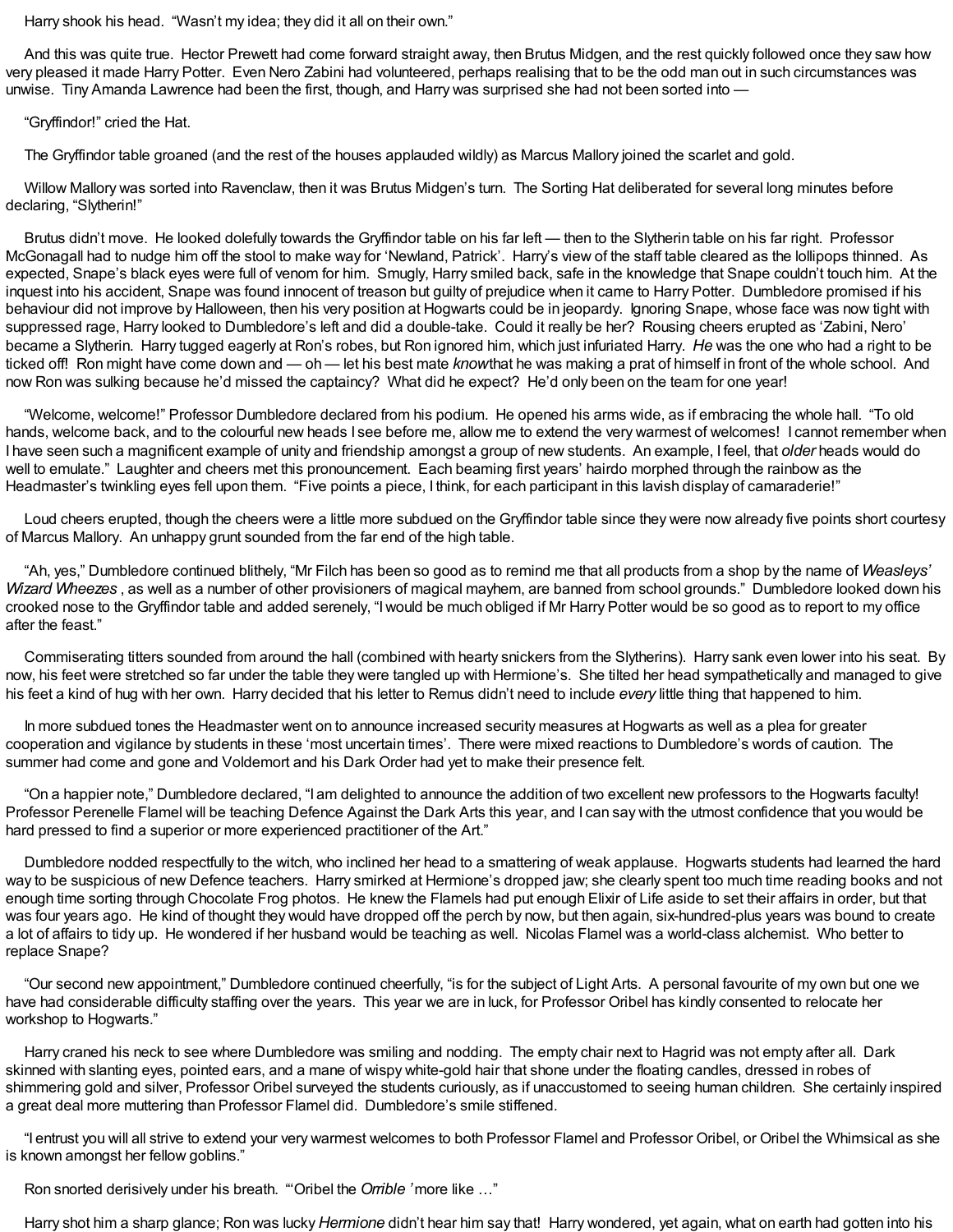best mate.

"Ugly as, goblins are," Seamus agreed in a low aside. "Who's she think she's foolin', tartin' up in dress robes?"

Ron snickered in agreement. Frowning sternly, Harry was about to say something when Dumbledore spoke up again.

"And now stomachs are rumbling and we have dallied enough." At a clap of his hands the tables were overflowing with delicious fare. "Dig in!"

Harry gave Ron up as a lost cause once the food appeared. Instead, he filled his own golden plate with succulent roast-lamb and mint jelly, and sneaked more looks towards the staff table. Although surprised Professor Oribel was a goblin, Harry had no problem with it. Didn't everyone always go on about how exceptionally fine goblin-workmanship was? The only thing he found curious was that she seemed rather young. Professor Flamel, unsurprisingly, did not. But she didn't look six-centuries old. If Harry hadn't known who she was, he might have guessed her to be about seventy, though her misty white eyes betrayed her much greater age. In peacock-blue robes that glimmered sea-green when she moved, wearing a matching headdress and pearl-studded diadem, her serene countenance and attire gave the impression of a rather refined old nun. Dumbledore was certainly very attentive to her, talking and smiling and refilling her goblet the moment she took the slightest sip. Flamel seemed slightly oblivious to the Headmaster's solicitous behaviour; she smiled, she nodded, but she said little. She seemed more interested in the colourful first years, who (for some reason known only to eleven-year-olds) couldn't seem to sit still and kept sneaking between the tables to whisper to each other.

Dinner conversation around the Gryffindor table that night was rather fractured: Hermione wanted to talk about Professor Flamel; Harry wanted to figure out just how much trouble he was going to be in thanks to his ramblings beneath the castle; and Ginny and the boys wanted to talk Quidditch. From Ron there was nothing but the sound of lamb shanks being angrily gnawed to the marrow.

"It'll be fine, Harry," Hermione said consolingly over her strawberry trifle. "You didn't say anything untoward, really."

Ron snorted loudly. Harry had had quite enough.

"Look," he hissed into his mate's ear, "I can't help it if McGonagall picked me. Get over it!"

Ron stared. "And *I'm* clueless."

"What's Hector doing?" Ginny said wonderingly.

Fed up with Ron, Harry followed Ginny's gaze to where Amanda Lawrence, Willow Mallory, Brutus Midgen, and Hector Prewett, the newest little Gryffindor, were besieging Headmaster Dumbledore. Dumbledore's face gave nothing away; he listened politely then gently dismissed them. Downcast, the children returned to their four respective tables. Dumbledore rose again and declared it time for bed but not, he hoped, before a rousing rendition of the school song.

"On your feet and altogether now!" he declared, his arms lifting reluctant behinds.

Lyrics ribboned from his wand and the Great Hall exploded in a hodge-podge of melodies. The teachers' smiles were firmly fixed, but Professor Oribel did not seem inclined to feign pleasure and quickly plugged her pointy ears. Harry lustily joined in with his own cheerfully horrible rendition of *Hoggy Warty Hogwarts* to the woeful tune of the Dixie Chicks' *Goodbye Earl* , a song Harry had been tortured with over and over by Natalie Ramsay on Black Island. Natalie was a very nice girl and all, but hers and Harry's tastes in music could not have been further apart.

"*Dead flies and bits of fluff* ..." sang Harry. "*Ow*!" He rubbed the back of his head and glared at Ron. "What was that for?"

Ron just glowered at him.

The song finished and Professor Dumbledore clapped his hands with delight. "Ah, music," he sighed fondly, dabbing at his eyes, "truly a magic to set our hearts to flight! And now to bed! Sleep tight!"

Noisily, the students started leaving. Ron waited until Hermione dashed off to beat the other prefects to the first years then hissed at Harry, "Thought you weren't gonna bring up Natalie!"

"I didn't!" Harry said crossly, still rubbing his head.

"That was our song!"

Harry made the fatal error of laughing. He tried to cover but far too late.

"Oh, come on, you great git. How on earth could Hermione know anything about that song?"

Ron gave Harry his filthiest look and stormed off.

"Hang on! What's the password?"

But Ron was already being swept up in the crowd. Mentally cursing the crotchety Keeper, Harry grabbed the napkin full of treats he saved for Frank and slid across the Gryffindor then the Hufflepuff table to reach Susan, but he found his path blocked by a mass of giggling Hufflepuffs and Ravenclaws.

"Iwouldn't worry," said a dreamy voice, "Ron'll come around."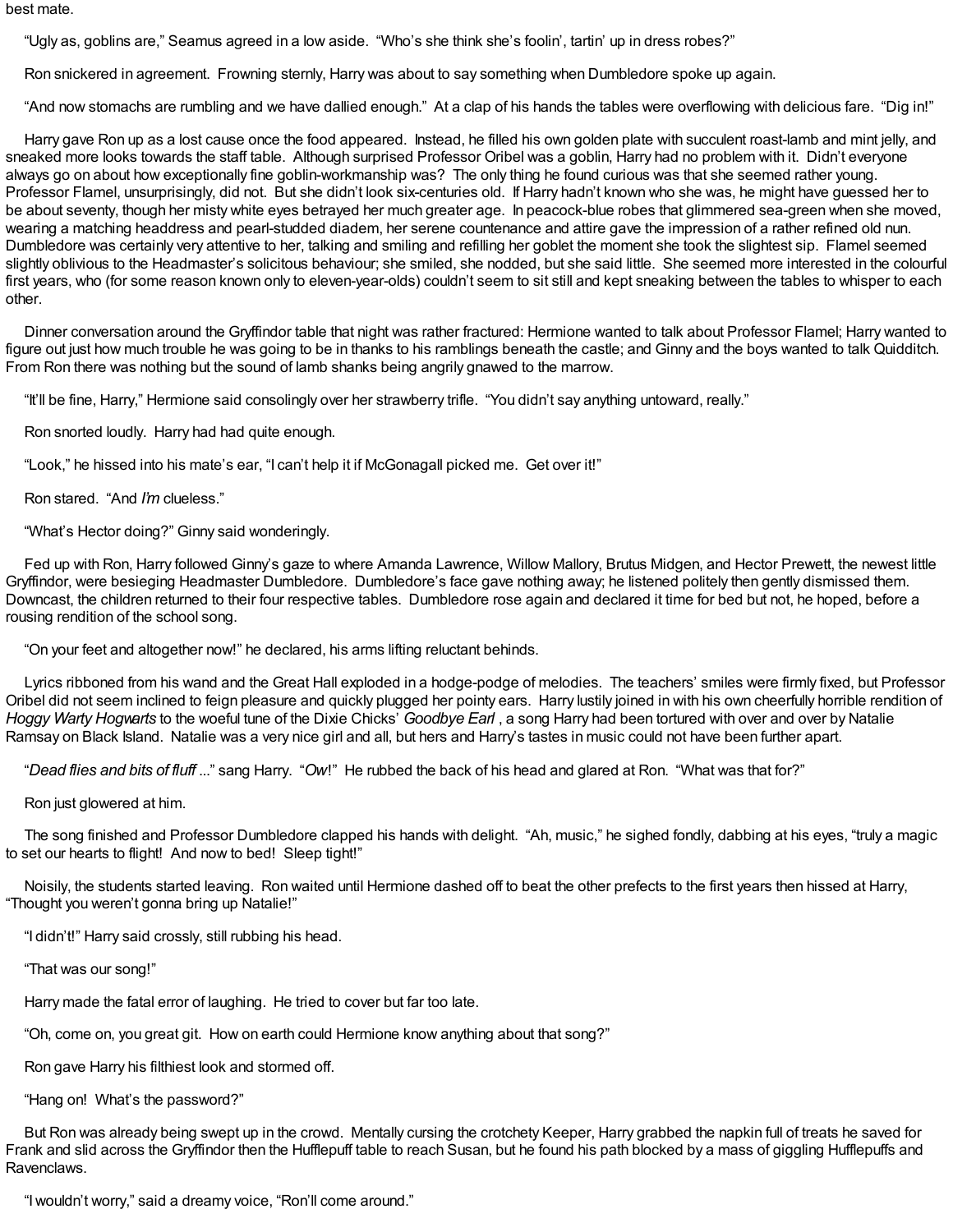"Huh? Oh, hi, Luna. Sorry, I just have to ..." Harry craned his neck, but Susan was gone.

"Cho left already," Luna offered helpfully. "But she was very pleased with what you said. We all were."

The Great Hall was rapidly emptying, and Harry needed to report to the Headmaster, but he wasn't inclined to do so completely unprepared.

"Can you tell me: what did I say exactly?" he begged Luna.

It seemed that nothing would please Luna more. She hopped up onto the Ravenclaw table with her feet on the bench, and Harry perched beside her.

"Well, you said Cho was rather 'dishy', and I think she liked that a lot."

Harry nodded distractedly. "Right, but did I say anything to offend anyone? Imean apart from Snape."

Luna squinted in thought. "I shouldn't have thought so. You only told the truth, after all. People are always saying that's what they want, but lies do seem to make them a lot happier ..." Luna's eyes misted over thoughtfully. "Odd, really."

"Yeah, odd," Harry agreed and tried to get her back on track. "But did you hear everything I said?"

"Oh yes! It was wonderful. I usually just sit here with no one to talk to, so it was quite entertaining. Everyone was fascinated. And then you summoned that 'smarmy person', and we were all trying to guess who it was. Though the Slytherins didn't seem to enjoy that very much."

Harry smirked; no, they wouldn't have been too impressed with him going off at the pure-bloods.

"But it was just lovely to see all of the houses laughing," Luna continued happily. "Even the Slytherins at one point; they just laughed and laughed. Though I expect it wasn't so much fun for Ron."

"Sorry? What's Ron got to do with it?"

Luna tilted her head a little. "You know, when you were talking about your best friends, and you were saying how brilliant Hermione was and how Ron was completely — Harry? Are you okay? You've gone all pale."

\*\*\*\*\*\*

If asked, Harry could not have explained how he got from the Great Hall to the Fat Lady's portrait. He only knew he had to find Ron and somehow make things right. How could he have ever said such a thing? He knew it wasn't even the public nature of the insult that would've hurt the most; it was that deep down Ron believed he *was* the inferior of the three friends. And to make it worse, Harry knew it was probably true. But for his supposed best mate to come right out and say so ...

Harry begged the Fat Lady to let him in but, without the password, he was summarily dismissed and left with no option but to report as instructed to the Headmaster's office.

"Cockroach cluster?" Harry ventured listlessly. No luck. "Lemon sherbet ... sherbet lemon ... lemon drop ... lemon butter ... lemon cream ... canary cream ..."

The gargoyle stepped aside and Harry ascended the moving stone staircase without even the heart to smile at Dumbledore's choice of a joke sweet to protect his inner sanctum.

"Come," he called at Harry's knock. "Ah, good evening, Harry. Come in — come in. I do hope you enjoyed your dinner. I partook of the honeybaked ham, myself — most delicious. I trust you had an eloquent sufficiency?"

Harry had no idea what that meant, but an apology seemed in order. "Sir, I'm sorry about the — I mean the thing — I wasn't ... um, you know ..."

"My, my," Dumbledore said dryly, "and you were so erudite earlier." He waved Harry to sit down. "Calm yourself, dear boy. Iwas most impressed with your speech. And even your lack of, shall we say, *volume* control served a purpose. You said many things that older heads — and hats —" he added with a deferential nod to the Sorting Hat, which bowed back politely, "have long been trying to hammer into small skulls with considerably less success. I presume you have a bottle for me?"

Harry handed over the nearly empty bottle of *Hair-With-Flair* . Dumbledore held it at arms length to read the label.

"I do hope it lasts," he remarked. "Now if we can just get your punishment out of the way — though I suspect your true torment lies smouldering in your dormitory right about now."

"Yes, sir," Harry said mournfully. "I didn't mean for it to come out that way about Ron — Iwas just trying to ..." His voice trailed off uselessly. Dumbledore waved his explanation away.

"One demerit point, I think, for colourful — hmmm — language. And ten points *to* Gryffindor for a most *vivid* lesson in Hogwarts solidarity." Harry was still thinking about Ron. Regarding him shrewdly, Dumbledore added, "Ireceived a most interesting deputation over dinner from our multicoloured newcomers: one from each house. They were most concerned I not punish you for something they swear was their own idea."

Harry smiled reluctantly at that. Relaxing back into his chair, Dumbledore made polite inquiries as to Harry's health and whether he enjoyed the remainder of his summer. Harry suspected Dumbledore had bigger things on his mind, and he was right. After the niceties had been observed,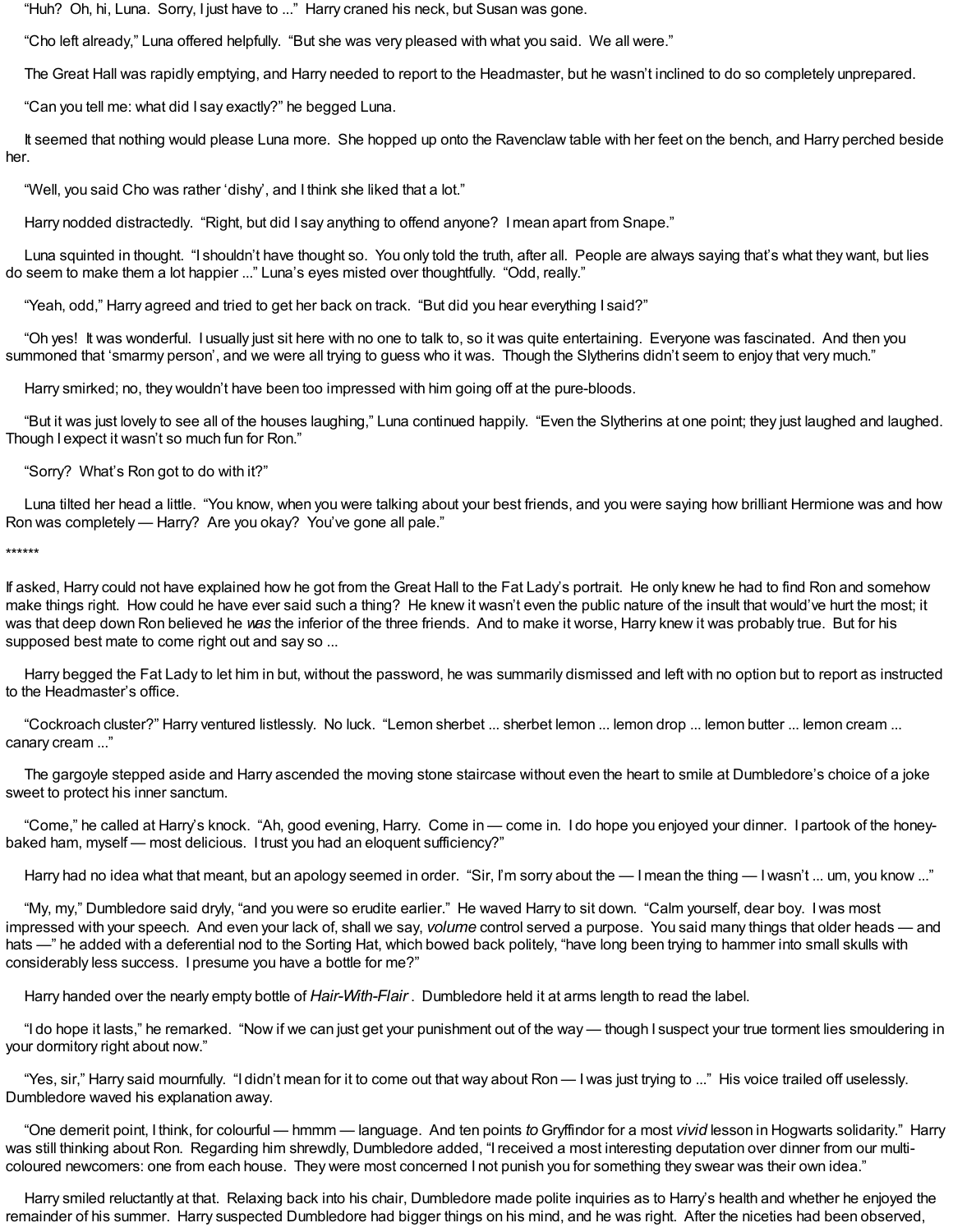the elderly wizard leaned forward, his hands loosely clasped across his desk, a more intense look in his eyes.

"Harry, there is something I should like to ask you." He waited for Harry's nod before continuing. "This evening, you were asked about the Killing Curse — about whether it hurt. You replied that it did. Harry, do you remember the attack? Do you remember the night your parents fell?"

Harry nodded dispiritedly; it was something he would dearly love to forget.

"The curse itself," Dumbledore pressed, "you remember being struck?"

Looking down at his hands, Harry didn't know why it was suddenly so hard to talk about the details. He'd talked about it before, hadn't he? Just the once, admittedly, when he was learning to fight Dementors. That terrible night was burned into his memory. Voldemort's cruel laughter; his mother begging for mercy — her screams.

A comforting coo sounded. It was Fawkes, stirring on his perch.

Raising his eyes to his Headmaster, Harry said, "It's not that I don't want to tell you about it, sir, it's just ... just ..."

"Hard," Dumbledore finished softly. "Another time then."

Harry didn't like the sound of that. "I don't mean to be ... Imean if it's all the same, I'd rather not. Sir," he added to show no disrespect was intended.

Dumbledore frowned deeply. "Harry, I know how difficult it must be to talk about, but you need to -"

"I do," Harry cut in, keen to get off the subject. "It's just I prefer talking to Remus about stuff like that."

A flash of annoyance flickered in Dumbledore's eyes, but it was gone as quickly and he was nodding sagely and saying, "Of course, you do."

Harry breathed an inward sigh of relief to have dodged a blow-by-blow interrogation of his parents' deaths. Without missing a beat, Dumbledore's blue eyes were twinkling once more.

"You know," he said conspiratorially, "my gossips tell me a certain *estranged* couple made quite a scene in London this morning."

Harry smiled ruefully; did nothing slip past Albus Dumbledore's long nose.

"That they did," he agreed proudly. "They're back together for good now."

"Marvellous news! Now, back to your punishment," Dumbledore continued breezily. "Imust say this little episode has created a most convenient opportunity. You see, I should like you to take some private tuition with me this year and the odd detention could prove most useful in masking our endeavours."

### "For Occlumency," Harry guessed.

Dumbledore inclined his head and said cryptically, "For that — and for other matters of import." Harry's relief at evading Occlumency lessons with Severus Snape was short-lived, for Dumbledore started talking about 'trials and challenges'. He said, "Mind Magic comprises several of the most dangerous and challenging branches of magic known to our kind and should not be enterprised lightly. You may wish to consult your guardians before proceeding — if you are uncertain of your strength …"

Harry was not fooled by Dumbledore's polite tone. It was a challenge.

"I do — Imean I am. I don't need to ask anyone."

"Excellent!" Dumbledore said, and Harry basked once more in the warmth of his approval. "I shall let you know when. Now, there is just one more matter to which we must attend: Professor Severus Snape."

Harry's heart stopped then started again. The Headmaster only wanted to remind him he agreed to spread a rumour that his accident over the summer was *not* an accident, something Dumbledore hoped would aid Snape in regaining Lord Voldemort's trust. Helping Snape become a better Death Eater was not something Harry, personally, was in favour of, but he promised Dumbledore he would try; he could only hope the old man knew what he was doing.

"To accuse Professor Snape directly would be too obvious," Dumbledore advised Harry. "Iwould suggest merely implying foul play."

"Will that be enough?" Harry asked dubiously.

Dumbledore smiled dreamily. "I believe so; I have learned never to underestimate the imaginations of Hogwarts students."

\*\*\*\*\*\*

An anxious Hermione awaited Harry in the common room. A look from Harry sent her sinking back into her chair. No one else was game to stop him — not until he found himself blocked halfway up the spiral steps to his room by a clutch of pyjama-clad maggots.

"Move!" Harry ordered sternly. The maggots wouldn't budge. "Why are you still up?" Harry groaned with exasperation.

The children launched into a torrent of questions and apologies, their mouse-like voices clamouring over each other.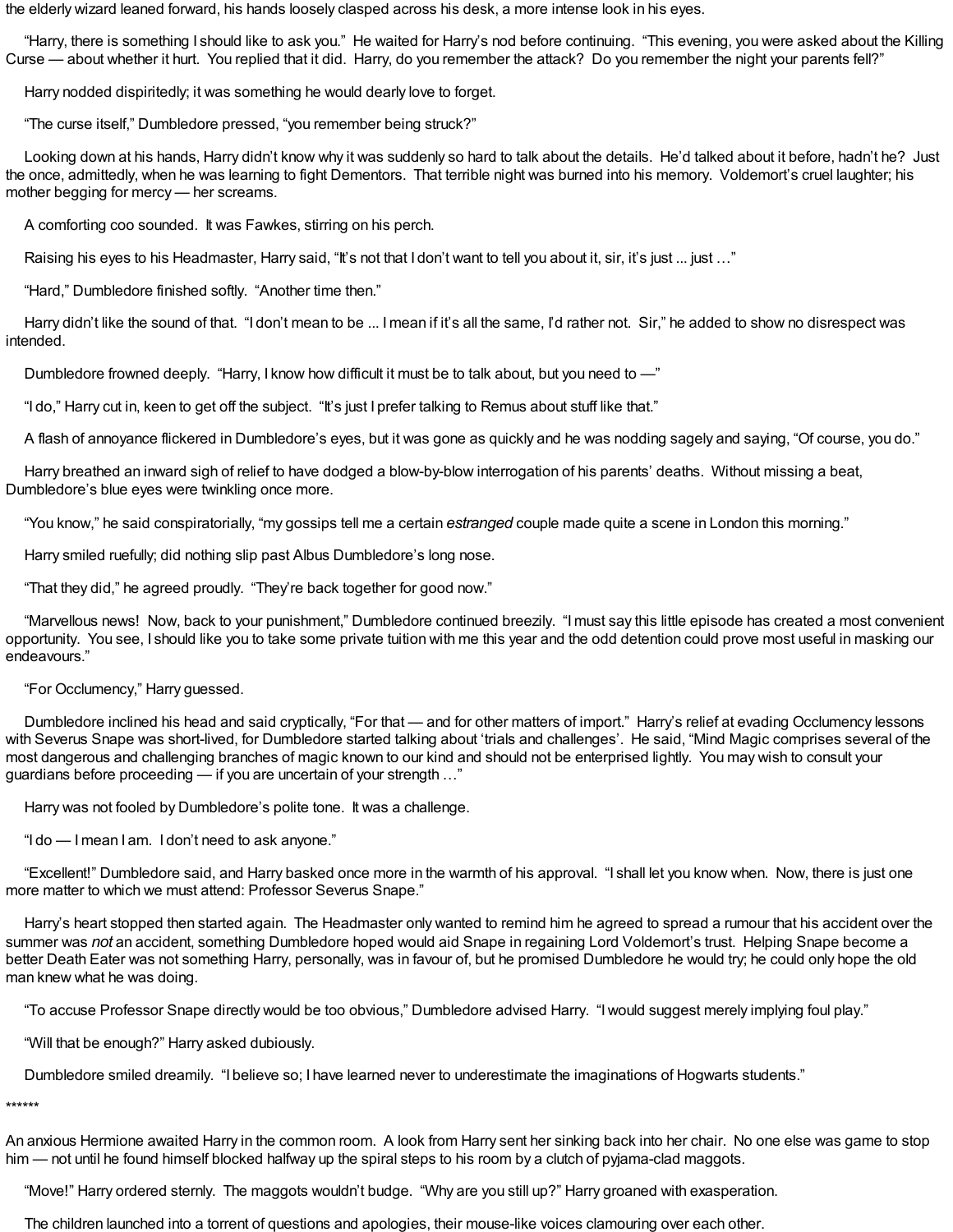"Are you okay?"

"What did he make you do?"

"Does he want us to fix our hair?"

"Did he use a cane?"

"Did he make you cut yourself?" breathed a little girl with big brown eyes. "Was it very bad?"

That stopped Harry dead; he couldn't have them thinking Dumbledore would deliberately hurt him.

"Listen, er — Stephanie, isn't it?" Stephanie nodded vigorously, making her green Shirley-Temple curls quiver and shake. "Look, I don't know what you've heard, but Professor Dumbledore is *nothing* like that evil troll we had here last year. I'm perfectly fine and there is *nothing* for you to worry about."

"You don't look fine!" challenged Hector. "Sir," he added hastily.

Harry just stared at the children; it occurred to him that first years were a lot easier to get rid of when they were frightened of him.

"It's nothing," he assured them. "I just have to do lines — *normal* lines," he added quickly, for Stephanie had gasped painfully, "you know — I must not dangle you little maggots over balconies — that sort of thing." The children were unconvinced. Harry struggled to think of something good. "And, you know, get lectured on responsibility and stuff. Seriously, I'm fine."

"Ginny says you always say that," Hector argued mulishly.

"Just go to bed," Harry pleaded, waving them up the steps. "Come on, *bed* ! Don't make me hex you."

\*\*\*\*\*\*

The morning after the welcome feast, Seamus, Dean, and Neville made themselves scarce, leaving Harry and Ron very alone. Ron's pet blowfly buzzed indignantly from his shoulder. Whilst Ron (and Bruce) accepted Frank's napkin full of treats (Frank would just have to understand), Harry's offer to go in front of the whole school and say how wrong he was wasn't quite what the redhead had in mind.

"So, is that it?" asked Harry.

"For now," replied Ron. Harry stared at the old SPEW badge that Ron had transfigured. Two words stared back at him in throbbing, hot-pink letters: *MORE CLUELESS* .

With a small, resigned sigh, Harry said, "Fair enough."

Ron helpfully pinned it on for him and stood back a moment to admire his handiwork. Satisfied, he regally waved Harry towards the dormitory door. The boys found an anxious Hermione waiting outside.

"Is everything — oh!" Hermione slapped a hand across her mouth on seeing the badge. Then she flung her arms around both boys' necks, dragging them into a head-clunking hug.

"Blimey, Hermione!" complained Ron, though Harry noticed Ron wasn't the first to let go.

On releasing her boys, Hermione pounced again, wanting to know exactly what Dumbledore said the night before. After checking they were alone, Harry explained about his fake detentions.

"Whoa," breathed Ron. "Private lessons with Dumbledore. How cool is that?"

Harry told them Dumbledore would need to keep finding things to punish him for throughout the year. Sheepishly, he said, "He reckons it won't be too hard." Ron snickered appreciatively; Hermione just rolled her eyes.

The common room that morning was full (of course it was) and Harry's throbbing, hot-pink badge drew a good deal more attention than his new silver one. The Gryffindor captain endured the good-natured ribbing with as much dignity as he could manage. Ginny did not.

"I think it's daft!" she declared, rounding angrily on her brother. "Harry only told the truth; you *are* a moron!"

Harry dragged Ron away before he could engage his tongue. "Come on; I'm starving."

Harry, Ron, and Hermione had the misfortune of arriving in the entrance hall just as a group of Slytherins emerged from the dungeons. Both Ron and Harry drew vocal and derisive taunts about the 'mentally challenged'.

"Potter more clueless than Weasley?" Malfoy crowed on spotting Harry's badge. "Is that even possible?"

Pansy Parkinson tittered gleefully at Malfoy's amazing wit.

"Ignore them," bit Hermione, trying to pull her scowling boys away. She didn't count on one purple-haired Brutus Midgen.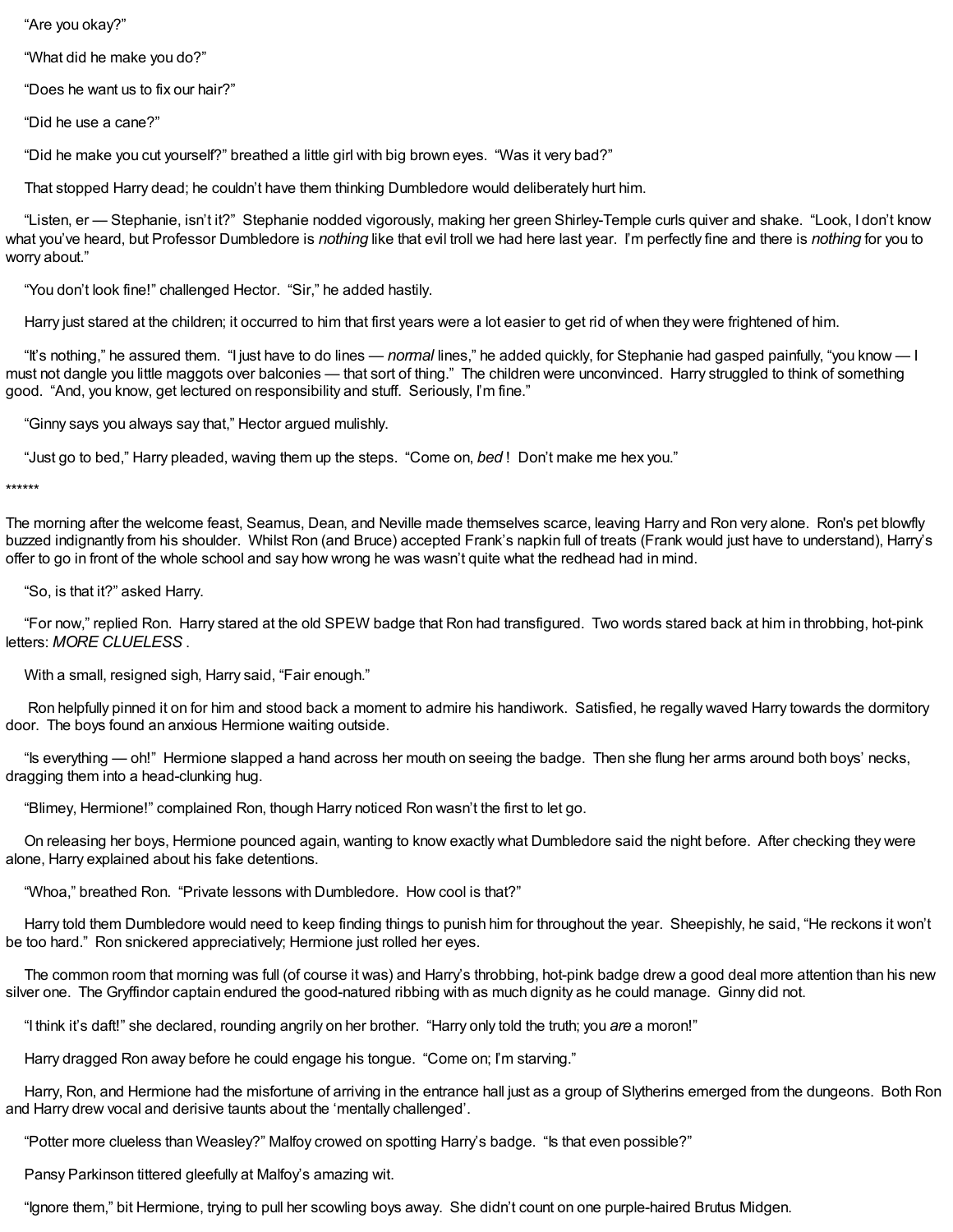"He's not clueless!" declared the furious little Slytherin. "He's bloody brilliant!"

There was a moment of stunned silence from the older Slytherins — then they just laughed harder.

"OW!" cried Malfoy. Brutus had given Malfoy a mighty kick in the shins. "*Why you little!* " Malfoy whipped out his wand, but Harry and Ron were more than ready.

"Put it away, Malfoy!" Harry demanded, his wand tip denting Malfoy's neck. Brutus's eyes shone as Malfoy grudgingly backed down. Crabbe and Goyle were nowhere in sight.

"Get off on threatening pure-bloods, do you, Potter?" drawled Blaise Zabini. Harry glanced past Zabini to where Nero, his green-haired little brother, was looking abashed. And further behind Nero, unnoticed by a growing crowd, stood a silver-haired wizard who gave a minute nod to Harry.

"Blood's got nothing to do with it," Harry countered coolly, not lowering his wand. "A git's a git no matter what flavour his blood."

"Thank you for that insight, Mr Potter." Silence fell as Professor Dumbledore strolled forward. "But I think you already conveyed that message last night."

Ron was quick to drop his wand, but Harry knew Dumbledore wouldn't want to pass up an excuse to give him more detentions.

The Headmaster's voice hardened slightly as he said, "Mr Potter, I thought Imade it quite clear I cannot condone students threatening each other. You will lower your wand, or I shall be obliged to extend your already considerable detentions."

Harry played along and did not lower his wand.

"Harry, *please* !" Hermione begged with remarkable sincerity (Harry really thought she should give acting a go). Ron wasn't quite so quick on the uptake, but his standard mulish expression was serving him well enough. Harry surreptitiously lightened his wand grip. A flicker of movement from Dumbledore and Harry's wand went flying.

"Detentions it is," Dumbledore said grimly, and deftly snatched the wand from the air.

"Yes, sir," Harry muttered with what he thought was just the right combination of resentment and respect.

Dumbledore's brow creased. "I think we need another word, Mr Potter." The Headmaster regarded the milling crowd. "I'm sure the rest of you are eager to benefit from a hearty breakfast."

The crowd dutifully dispersed, the older Slytherins looking gleeful, Hermione and Ron looking impressively indignant, and Brutus and Nero looking miserable. Alone for a few moments, Dumbledore returned Harry's wand.

"Imust say, I like the badge," he offered mildly.

"Yes, sir," said Harry.

Dumbledore's blue eyes were sympathetic over his half-moon glasses. "I imagine you'll be getting more of the same from your fellows over the next few days."

Harry shrugged and tried to say it didn't matter, but Dumbledore wasn't fooled.

"You know better than anyone, Harry," he observed, "that no good deed goes unpunished. And regrettably, the greater the deed, the greater the punishment."

Harry did not find this thought particularly comforting and his downcast expression was genuine on rejoining his friends.

Over breakfast, he endured yet more digs and laughter, but the more embarrassed he was, the happier Ron seemed to be, which was just the price Harry knew he had to pay. He was dearly hoping the whole speech thing would soon be forgotten, but the likelihood of this happening was not helped by the fact that each long table was currently infested by a nest of colourful maggots.

"Sir?" prompted a small voice.

"Huh?" One of the maggots was tapping Harry's shoulder. "Oh, Hector, mornin'. You don't need to call me sir, all right?"

"Yes, sir," Hector agreed at once, inspiring snickers from Seamus and Ron.

"Save it for the teachers," Harry muttered, turning back to his breakfast. "Potter's fine."

"Yes, sir," agreed Hector. "Sir, it's just —"

"*Potter* !" Harry despaired through a mouthful of toast. Hermione smiled into her pumpkin juice; Seamus muttered something mischievous about fan clubs.

"Is everything okay, sir?" fretted Hector. "About last night, we didn't mean to —"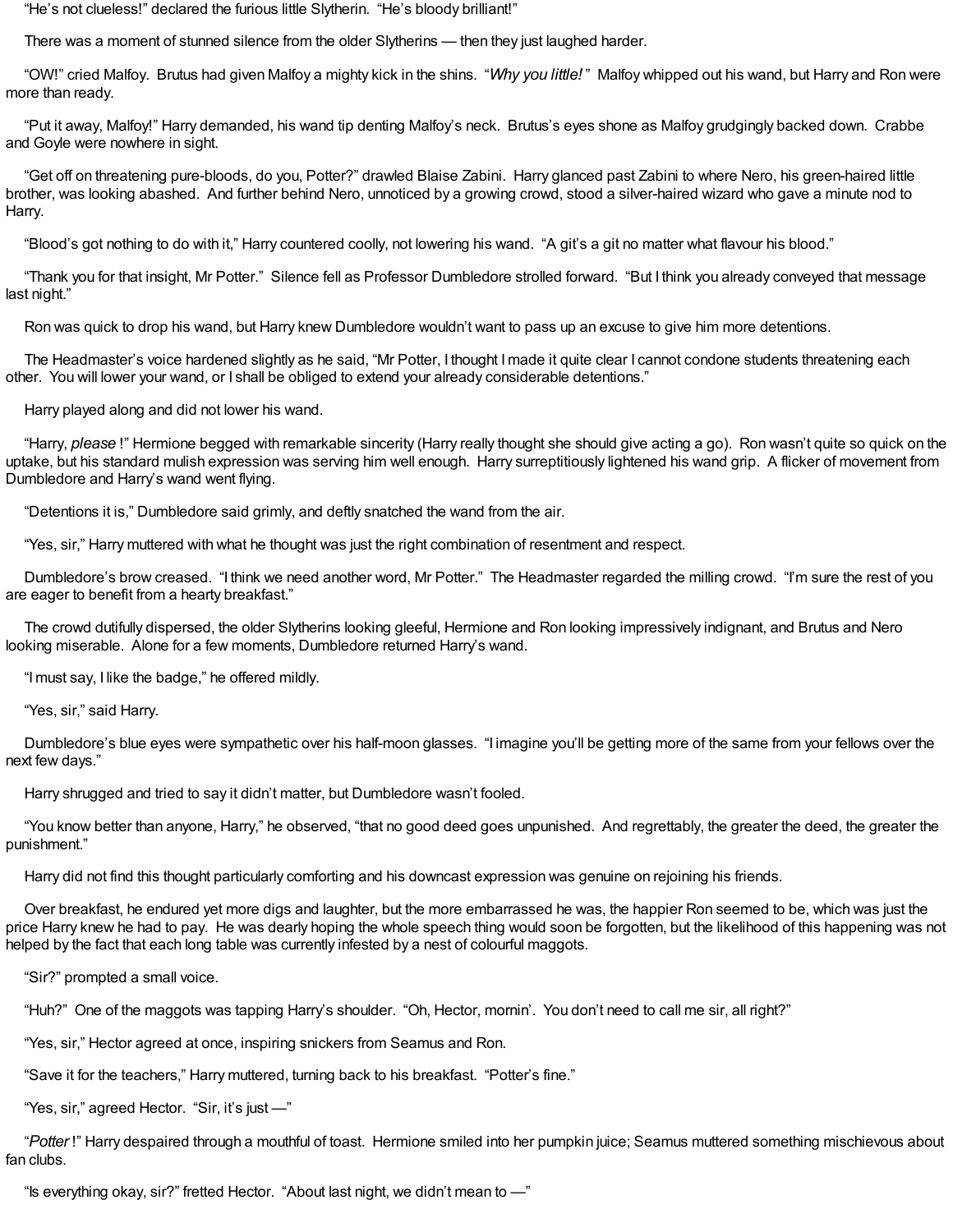"Everything's *fine* !" Harry cut in testily, thinking that everything *would* have been fine if he hadn't gotten himself mixed up with all those rotten little maggots in the first place. He jabbed a fork into his fried egg, causing yolk to squirt all over his toast. Harry swore under his breath; he hated soggy toast.

"Sir, honestly," Hector blurted in a rush, "we never meant to get you into trouble. Did the Headmaster —"

"Drop it!" snapped Harry.

Hermione stopped smiling. Wincing, Harry twisted around to find a crestfallen little boy who even with green hair looked far too much like a Weasley to stay mad at for long.

"Sorry, Hector," Harry apologised, giving the child a pat on the shoulder. "Look, it's fine, truly. I just got a bunch of detentions; it's nothing for you to worry about."

But Hector wasn't about to drop it, and as the morning's Owl Post screeched overhead, dropping books and chastisements on forgetful students (everyone near Neville ducked), Hector breathlessly offered to write to Fred and George for an antidote.

"Hector, it's *fine* ," repeated Harry. "The Headmaster actually likes your hair. It's just that I shouldn't have been messing about and I got a bunch of detentions — it's no big deal."

Hector was miserable. "But it's not fair …"

Bemused, Harry shook his head at the moppet and said, "Seriously, this is nothing. I spend half my life in detention."

"Well, that's true," agreed Ron. Twisting around, he idly waved a forkful of sausage at his cousin. "You can't leave him alone for one minute, you know. You would not *believe* what it takes to keep him out of trouble." Ron looked Harry up and down and shook his head in mock sadness. "Clueless. Completely clueless."

"A finely matched pair, then," said an archly knowing Scottish voice. Ron and Harry exchanged sheepish looks as Professor McGonagall towered over them, checking through a stack of timetables. "Potter, Potter," McGonagall murmured.

"Erm, sorry about last night, Professor," Harry offered.

"I've no one to blame but myself, Potter," McGonagall returned crisply, flicking through her timetables. "I should be grateful, I suppose, that you didn't feed the children to the Giant Squid — or send them flying into the Whomping Willow." There were appreciative snickers at this from the sixth years. "Here you are," she said, handing Harry his timetable.

#### "Thanks, Professor."

"Right," murmured McGonagall, "where was I ... Finnigan, here you are ... and Miss Granger ..." Hermione excitedly claimed her timetable. "... And Miss Brown. ... Yes, Professor Firenze is still teaching. ... I'm afraid I've not the slightest idea if he likes apples." McGonagall turned her steely gaze on Ron. "Weasley, yes ... I'm afraid your marks were insufficient for your ambition to carry on with Potions, but I spoke with Professor Snape at some length this morning and he has agreed to accept you into his NEWT class on a probationary basis."

Hermione gasped with delight. Ron's gasp conveyed anything but.

McGonagall frowned and said, "That is if you *do* still wish to proceed."

"I do — Imean ..." Ron looked helplessly towards Harry, who nodded encouragingly; he didn't want to lose Ron's company in Potions — or beyond; they both had ambitions to become Aurors, and Potions was a requisite NEWT. Ron turned back to McGonagall and nodded glumly. "Put me down," he said, defeated.

"OH!" Hermione cried in a sudden panic. "Double-Potions in fifteen minutes!"

\*\*\*\*\*\*

Loitering at the back of the Potions queue, Harry eyed the small group with satisfaction; DA members outnumbered the Slytherins two to one.

Before Snape arrived, Ron surprised Harry by quietly telling him to take off his *MORE CLUELESS* badge.

"You sure?" checked Harry.

### "You kidding?" countered Ron.

The minute Snape opened the dungeon door, three Ravenclaws: Michael Corner, Terry Boot, and AnthonyGoldstein, raced three Slytherins: Draco Malfoy, Blaise Zabini, and Theodore Nott, for the front bench. Harry had never *seen* Ravenclaws move so fast, but their rare burst of athleticism was to no avail. Even though they'd gotten there first, Snape relegated them to the second row. Having spent five years with Hufflepuffs, the Ravenclaws were clearly unaccustomed to coming second and took their displacement with less than good humour. Ernie Macmillan, Susan Bones, and Daphne Greengrass claimed the third bench, and the three Gryffindors were quite content with the fourth. When Snape took the roll, he lingered pointedly over Ron's name. The Slytherins snickered derisively, leaving Harry in no doubt that Snape had blabbed about having made an exception for Ron.

"Ignore him," intoned Hermione under her breath.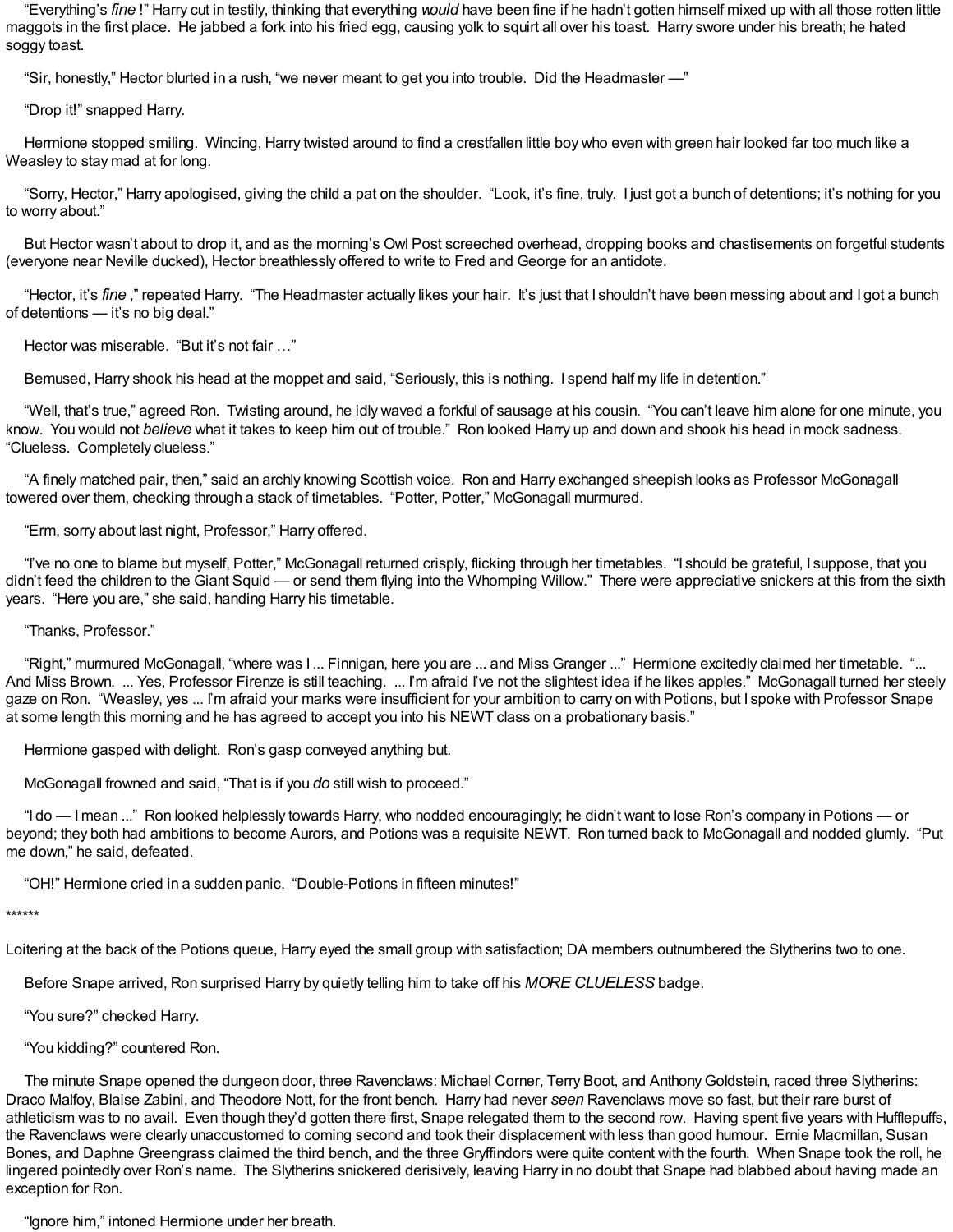"Sir?" drawled Malfoy, raising a lazy hand. "I thought you only took *Outstanding* students at NEWT level."

Snape gave Malfoy an oily smile, not the least put out by the interruption.

"Draco, Draco," he murmured sleekly, "we must all make *allowances* for those who are ..." Snape paused as if searching for the right word. Malfoy found it for him.

"Completely clueless, sir?"

Ron's quill snapped in two.

"At least *some* people didn't need to repeat!" Harry shot heatedly. Crabbe and Goyle had managed to fail all their OWLs.

"Five points from Gryffindor for denigrating the intellectual capacity of fellow students," Snape declared swiftly.

Score one for the Great Bat, Harry thought sourly. He knew Professor Dumbledore wouldn't think it wrong for Snape to take points when he actually *did* give cheek. As the students set up their cauldrons, their Potions Master prowled the workbenches, looking for things to criticise. Ron, naturally enough, was without his potions things, which Snape was quick to point out to the whole class.

"I'll owl Mum for my textbook and stuff," Ron said stiffly, still smarting from the roll.

"Sir ..." said Snape.

"*Sir,* " muttered Ron.

Snape summoned a spare textbook from a stack inside the bottom of the ingredients cupboard. He caught the book in one hand, checked something inside, then handed it to Ron.

"You may wish to belay that order," he drawled, "until after you've passed your *probation.* Surely, you wouldn't want your mother to buy an *expensive* textbook that you'll only need for a few — days."

The Slytherins snickered appreciatively. Ron reddened; Hermione quivered with indignation; Harry fumed impotently; he had wondered why Snape ever let McGonagall convince him to make an exception for Ron Weasley, and now he knew, for it was evident that Snape was having a wonderful day. When he wasn't droning on about Draughts of Peace, or setting them miles of homework, he was exploiting every opportunity to patronise Ron Weasley, savouring every mistake he made and making a show of noting them all down on a special chart he titled *The Weasley Improvement Testimonial* (T.W.I.T.), or twit, as he called it, which he hung on the dungeon wall for all to see.

Ron said not one word against Harry during all this, which just made Harry feel even worse, and the minute they were clear of the dungeons, Harry voluntarily pinned his *MORE CLUELESS* badge back on. Ron made an admirable show of not noticing.

\*\*\*\*\*\*

After the morning break, Professor Sprout hurried the sixth years into Greenhouse Five and sealed the door. The students did their best to avoid waking anything up; Greenhouse Five was home to some of the most vindictive, flesh-eating plants known to the Wizarding World. Professor Sprout beckoned them towards a man-sized, obelisk-like flower.

"Regulus Amorphophallus Titanum," she whispered proudly, "or 'little king with very big shapeless phallus'." There were juvenile sniggers at this. "Yes, yes, very amusing," she agreed, patting down her hands to quiet the group. "Our prince is asleep right now, and we want to keep him that way a good while longer. At six feet, he's still a baby and needs his rest."

Professor Sprout went on to explain (over yet more helpless giggles and snickers) that the flower's bloom would stay erect for about a week, and then it would collapse and a new one would emerge in its place. As the plant matured, each flowering cycle would see the bloom growing taller until its full height of twelve feet. Ron and Harry shared a look that agreed that calling twelve feet little hardly seemed fair.

"The *Rex* Amorphophallus Gigas is bigger again," advised Professor Sprout, "but the Regulus is considerably easier to handle. The flower attracts pollinators by emitting powerful waves of pheromones. The resulting odour of carrion is intoxicating to flies and carries for miles."

An excited buzz sounded from inside Ron's robes; it seemed Bruce had found a friend.

"Of course," Sprout said in a cheerful whisper, "that does make it smell like there's a dead body inside — though, naturally, sometimes there *is* a dead body inside. At this stage, our little prince is just learning to feed on small animals — rats, ferrets, Nifflers, and such — but at full maturity, it can digest much larger prey, including humans, which gives rise to its more common name, the *Corpse Flower* . The Corpse Flower makes an excellent guard plant, very sensitive to both noise and ill intent. Can anyone tell me about its defensive strategies?"

Neville's hand shot up. Excitedly, he whispered, "When it's under attack, the Corpse Flower paralyses its attacker with noxious gases."

"Excellent, Longbottom!" whispered the professor. "Five points to Gryffindor!"

The Ravenclaws and Slytherins stared in disbelief, stunned that Neville had answered a question — and got it right! The Gryffindors exchanged smug looks, pleased to see Neville get one up on the brainy Ravenclaws and smarmy Slytherins.

"And can anyone tell me how the plant attracts its prey?" Professor Sprout prompted hopefully.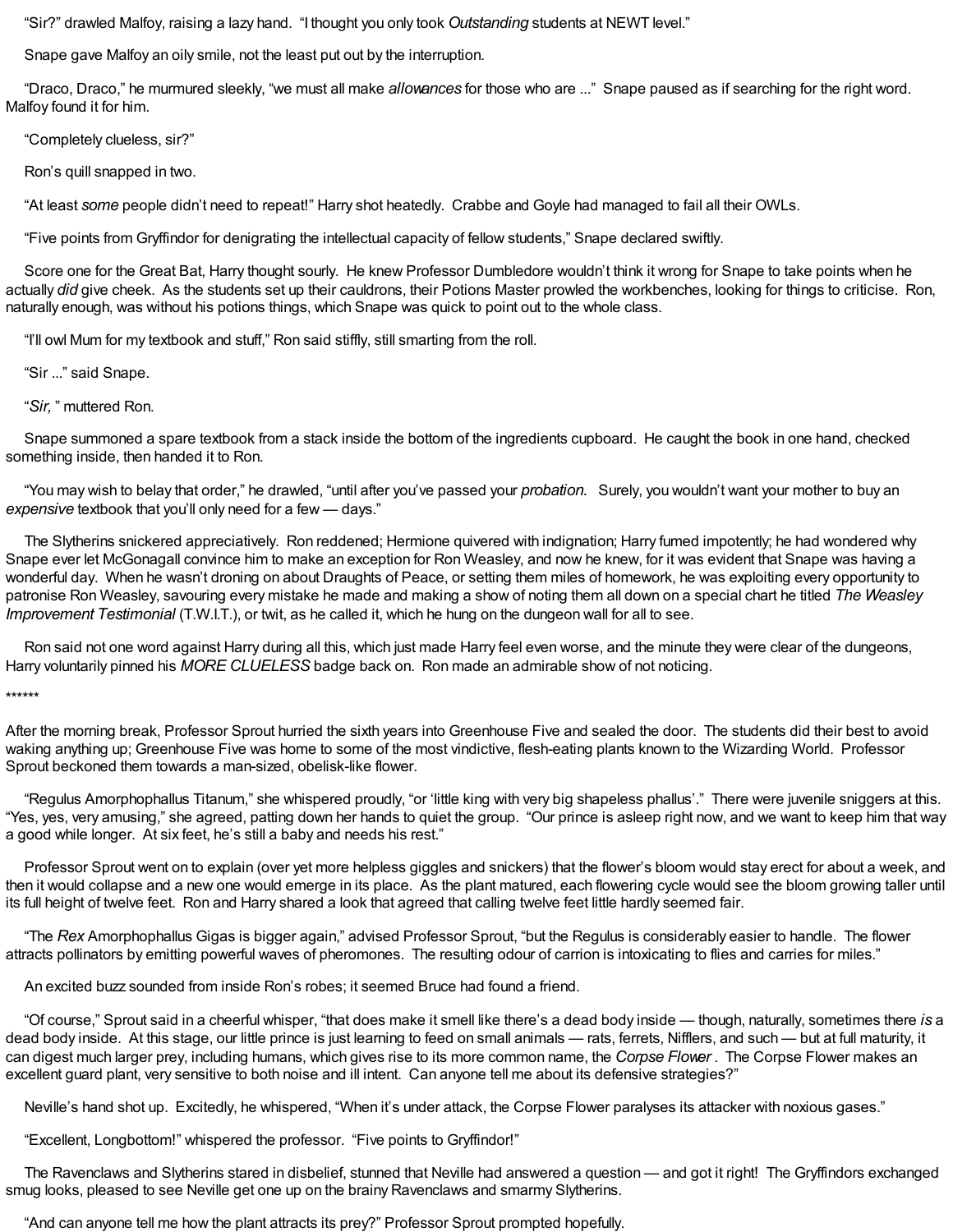Hermione's hand just beat Neville's. "When the plant is hungry, it emits pheromones to appeal to its victim's —" Hermione hesitated, which was most unlike her, and her cheeks were oddly pink, "— erm, to appeal to its victim's more *lustful* urges."

"Very good! Another five points to Gryffindor!" Professor Sprout folded her arms over her ample bosom and gazed fondly at the singular, pointy bloom. "The flesh inside the phallus has powerfully euphoric properties, making it extremely useful for pain-killing potions. I'm pleased to advise that we shall be donating this year's harvest to Saint Mungo's for their pain-management programme. I know you'll all want to do your best for the war effort." Harry eyed the flower with new respect; he doubted he would have made it through his hospital ordeal without such potions. "With the right care and attention," Professor Sprout whispered encouragingly, "you should each be able to bring your little princes to their largest possible blooms by the end of the year!"

Ron drew closer to Harry and whispered in his ear, "Yeah, let's grow two dozen plants that need to eat people to survive, have paralysing farts, and make you want to hump something."

Harry laughed out loud, which was a grave mistake because the noise awoke the young plant, and, before you could say Bubble-Headed Charm, The Little Prince let rip with a frightened fart that knocked out the entire class.

\*\*\*\*\*\*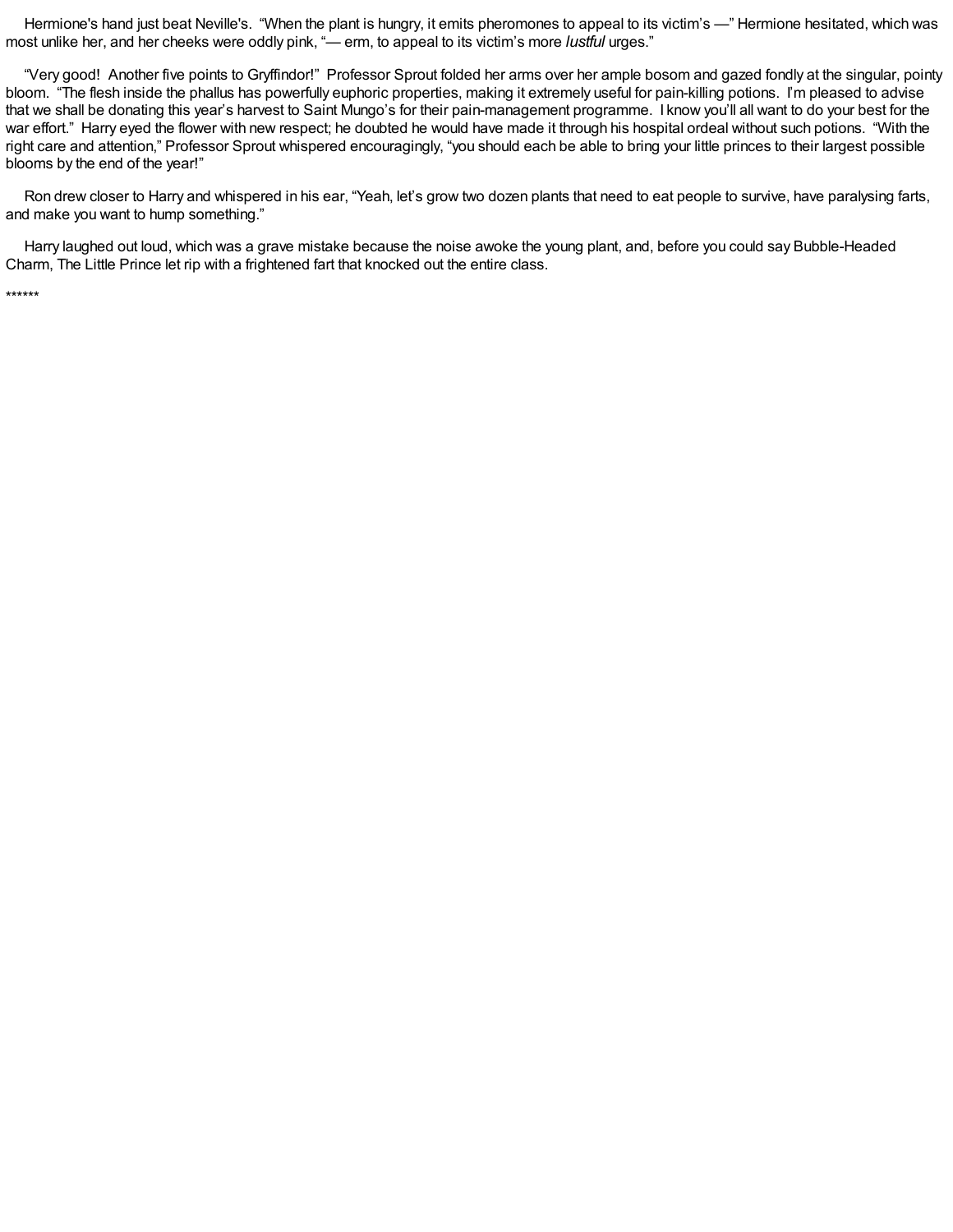# Lady Alchymia<br>FanficAuthors.net

- 
- 
- 
- 
- 
- -
	-
- - - -
			-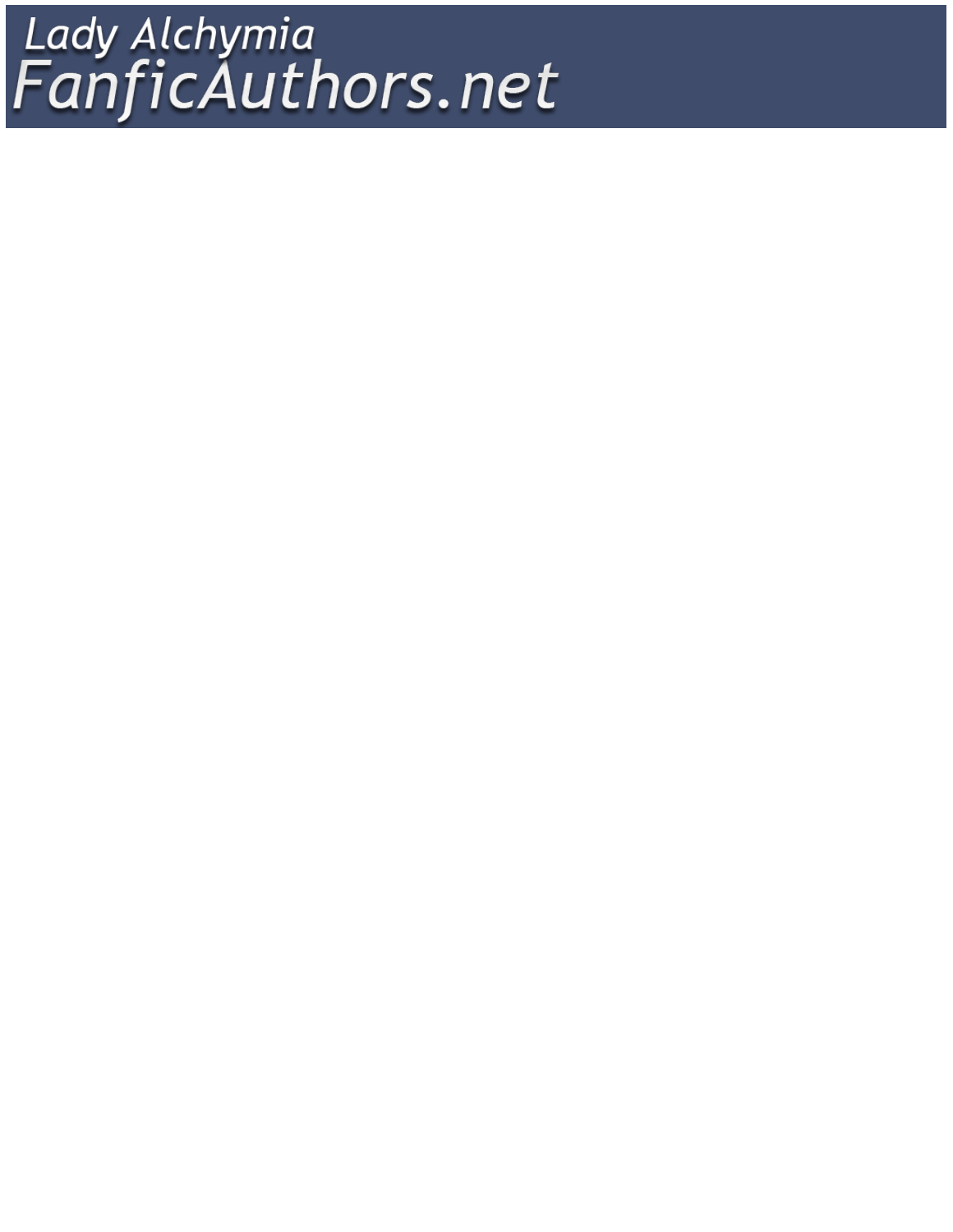## **Psychomachia Chapter 3 — Purgo Puteo**

There had been a time at Hogwarts when people wore badges saying 'POTTER STINKS'. Harry would blame no one if they wore one now. Turning on the shower for the third time, he lathered up with Goat's Milk Soap to no avail. Nothing he'd tried so far was up to the task of defeating the Corpse Flower's defensive stench of rancid meat and goodness knows what else. He banged his head pitifully against the shower tiles, tormented by more than stink. He was painfully aware that he was responsible for paralysing and putrefying most of the girls in his year — no thanks to a certain idiot redhead. To put it mildly, Harry's first day back at Hogwarts was not going well.

"Come on, Harry!" Ron called out, impatient to get to lunch. "I'm *starving* ! Professor Sprout said it'd wear off eventually!"

"You go on!" Harry sputtered through the water. Then he poked his head through the curtain to shout, "Save me something good!"

Back in his dorm, he collapsed on his bed and decided he smelled even worse than when he was a baby with a filthy nappy. Despite the malevolent odours wafting about him, Harry found a smile thinking of all the happy memories of his mum and dad he'd been given courtesy of possessing Frank Longbottom in Saint Mungo's. Just simple things like bath time, feeding time, nappy time. Harry's smile deepened. Lily taught Frank and James a brilliant purification charm when she was teaching them to change nappies. Harry supposed it was one of those 'housewifely' spells that crusty old academics never thought to teach you at Hogwarts. Leaping to his feet, he jabbed his wand to his chest and said loudly and clearly, "*Purgo Puteo* !"

Nothing. Well, nothing except even *more* rancid meat. He tried again — and again. He tried to recall exactly what his mum told Frank something about needing pure thoughts to cast a successful purification charm. It was actually a rather tricky spell, he realised now, but he kept at it (he was highly motivated to succeed). Replaying Frank's memories in his mind's eye, Harry savoured the sound of his mother's tinkling laughter as James and Frank practiced the charm on their sons. And he lingered longer than necessary on the bittersweet sight of his mum kissing and cuddling him.

"*Purgo Puteo* !" he cried, for about the twentieth time. He sniffed then grinned; he couldn't smell a thing!

Bounding down the stairs to lunch, Harry's happy green moodstone dulled with each gaggle of giggling airheads he passed by. Ron hadn't said how long he had to wear his *MORE CLUELESS* badge, and Harry knew he was really in no position to argue the point, but, seriously, enough was enough. Joining his stinky mate at the Gryffindor table, Harry offered up his new charm as a peace offering. Ron accepted at once.

"*Purgo Puteo* !" said Harry.

"*Pwah* !" cried Ron.

Wincing, Harry figured he must not have been thinking pure enough thoughts because the odour of rotten meat about Ron only intensified coupled with a whiff of something like burnt honey. Whatever it was, it was enough to clear the lunchtime stragglers from the Gryffindor and Hufflepuff tables. He wanted to try again, but Ron flatly refused.

Rising from the table he added darkly, "I expect you'll be needing that badge a while longer."

\*\*\*\*\*\*

The Defence Against the Dark Arts classroom was full of nervous chatter (and a great many unfortunate smells). The whole class had arrived on time for their first lesson with Professor Flamel, but it was ten past the hour and there was still no sign of her. Rumours ran rife about her story. The DA members, who made up more than half the class, clustered together to compare notes; everyone was unusually interested in what Hermione had to say.

"She can't be *that* old!" Zacharias Smith snorted disbelievingly.

"Six hundred and sixty-four this year," Hermione repeated briskly. "She and her husband, Nicolas, who is seven years older, use a Philosopher's Stone to stay alive. After Harry —"

Lavender Brown cut in, saying, "Iwonder what moisturising potion she uses? Seriously, for an old duck, she could look a *lot* worse!"

"It's catching up with her, though," Hannah Abbott said wisely. "You should see her Frog photo from just a few years ago. She looks *so* much older now."

"*Anyway,* " Hermione said, sparing barely a withering glance towards Hannah and Lavender. "After Harry saved the Philosopher's Stone from Lord Voldemort," and here Hermione ignored several sharp gasps, "the Flamels decided to destroy it, lest it fall into the wrong hands again. Harry said they kept enough in reserve to put their affairs in order and then they'd die."

Harry (who by now had taken a voluntary vow of silence) glanced around uneasily; he had a most unsettling feeling he was being watched.

"They must have a fair bit in reserve then," observed AnthonyGoldstein. "They might live on for years and years yet."

Musing on the idea, Hermione said, "Very true. You only need a minute dose — taken regularly, of course."

Susan stopped holding her nose long enough to say, "She can't have that much left. Imean he's dead, isn't he. My auntie went to his funeral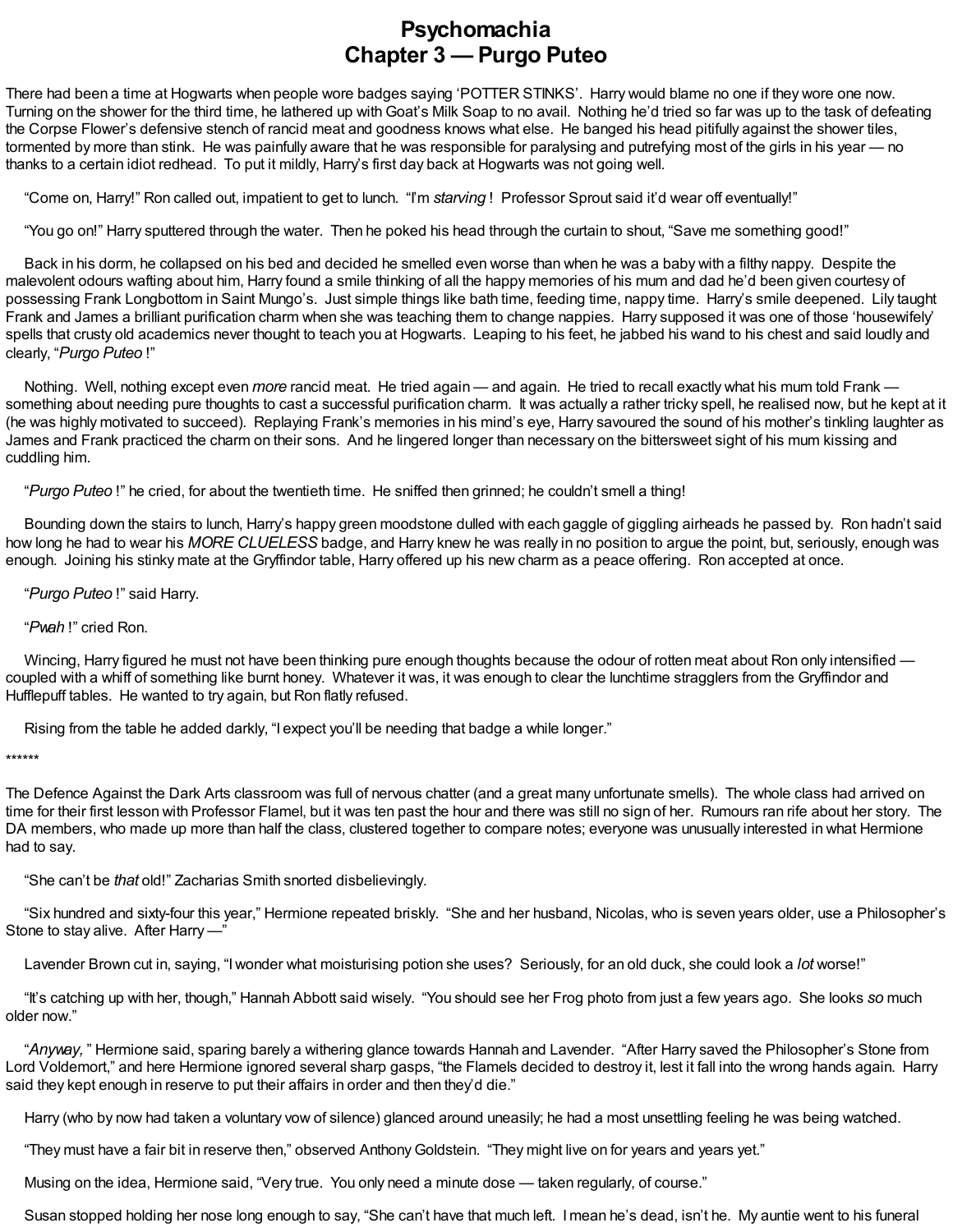ages ago. It was this big thing in Paris."

Hermione was startled into silence by this new information.

"Very true, Susan," Ernie said importantly, holding up a trading card, "got her Frog right here."

Everyone abandoned Hermione and clustered around Ernie as he read aloud from the card.

"Perenelle Flamel: French Alchemist and inventor of the Lunascope. Sublime Sultana (retired) and Benefactress of the Order of the Peacock. Thrice widowed. Together with her late husband, Nicolas, founded numerous Muggle and Wizarding hospitals, hospices, and orphanages. Lady Flamel enjoys the opera, cryptic crosswords, jousting, and petit point."

"Jousting's cool," noted Ron, nodding approvingly. "But what's this petite pointy thing?"

"That's not how you say it," Hermione said with a superior kind of look towards Ernie, who merely blinked. "It's *French* ."

"Maybe it's like fencing," guessed Neville, "but for little people?"

Seamus brightened. "For Leprechauns?"

Michael Corner rolled his eyes. "It's needlepoint, you prats. My mum does it," he added defensively when the boys eyed him askance and the girls hid smiles.

"How's she still alive, then," pondered Padma Patil, getting back to the subject at hand, "if her husband's dead?"

Anthony had an idea. "If Nicolas Flamel was seven years older when he died, maybe she's just got a couple of extra years left in her?"

"She'd better have enough life in her to last out the year," Ernie said huffily. "Imean, *really* , we can't be expected to put up with any more nonsense now that we're NEWT students!" He looked around forbiddingly, as if daring anyone to contradict him.

"Very true, dear," agreed Hannah, absently patting his arm.

"Well, I heard," Terry Boot started, but whatever Terry heard was forgotten, for the room plunged into a darkness so dense, so complete, that Harry could not see his own hand in front of his face. Nervous chatter erupted again, then yelps of surprise. Captured inside enormous, glowing bubbles, the students were sent bouncing crazily around the room. Harry succeeded in steadying his blue-tinged bubble only to have a very green Neville crash into him, sending him tumbling through a cluster of Slytherins, scattering them like billiard balls only to see them collect again on the ceiling like so many bright-coloured helium balloons. Grinning wickedly, Harry pushed off a wall and rammed an orange Ron. Ron went spinning into a baby-pink Pansy Parkinson, who shrieked and collided with an upside-down lilac Hermione (who Harry thought would really find it much easier to get upright if she wasn't so busy holding down her robes). He peered around the blackened room for their teacher, but all he could see were two dozen human billiard balls. He half-expected to see a giant pool cue appear any minute. The laughter and noise in the room escalated as people started ramming each other with considerable abandon (all the while with a very purple Hermione shrieking for people to 'stop right this minute!').

"SHOT!" roared Ron when Neville sent Draco Malfoy reeling, though the look of surprise on Neville's face perhaps indicated that the move had not been deliberate. "The incredible bouncing ferret bounces again!" crowed Ron.

Malfoy wasn't down long. A wild pool game ensued and went full throttle for a good ten minutes. The DA had a numbers advantage, but the Slytherins put up a good fight. It was a difficult game, however, if you wished to sustain any anger. Cushioned by their bubbles, there didn't appear to be any way to get hurt, which the Gryffindor and Slytherin boys found a bit disappointing, really.

No one noticed her at first. She drifted quietly among them, seated on a one-person flying carpet (something Harry was quite certain was illegal in Britain). She gave no sign at all that she wanted the game to stop; she just floated past with a kind of mild curiosity, as if watching monkeys at the zoo. Seen only by reflected light of the bubbles, Professor Flamel proved to be a smallish woman in delicately embroidered, pale-blue robes, her white hair scooped in an elegant French knot. There was an amused and dreamy quality about her that reminded Harry of Professor Dumbledore. After watching them play for a while, Professor Flamel landed on her desk — and waited.

By tacit agreement, the students stopped messing about, and their bubbles collected again on the ceiling. Kneeling on all fours like so many puppy dogs, they stared down at Flamel, who lifted her misty white eyes to the light of her colourful 'moons'.

"Good afternoon, children," she said softly. Her voice betrayed only the very slightest of French accents and carried effortlessly to every corner of the room. "You may take your seats."

The students pushed off the ceiling in an effort to dive downwards, but they simply bounced off the floor and landed back up on the ceiling. Harry poked at the rubbery skin of his bubble — maybe if he burst it, like a balloon — but it was a long fall to the ground. He attempted to puncture it during a downward dive, so that he wouldn't have so far to fall, but his bubble refused to burst. This went on for several minutes before Hermione ventured the inevitable question.

"Excuse me, Professor, what are we allowed to do to break free?"

Professor Flamel appeared delighted with the question.

"A conundrum for all the ages," she observed, nodding approvingly, "and one worthy of much pondering."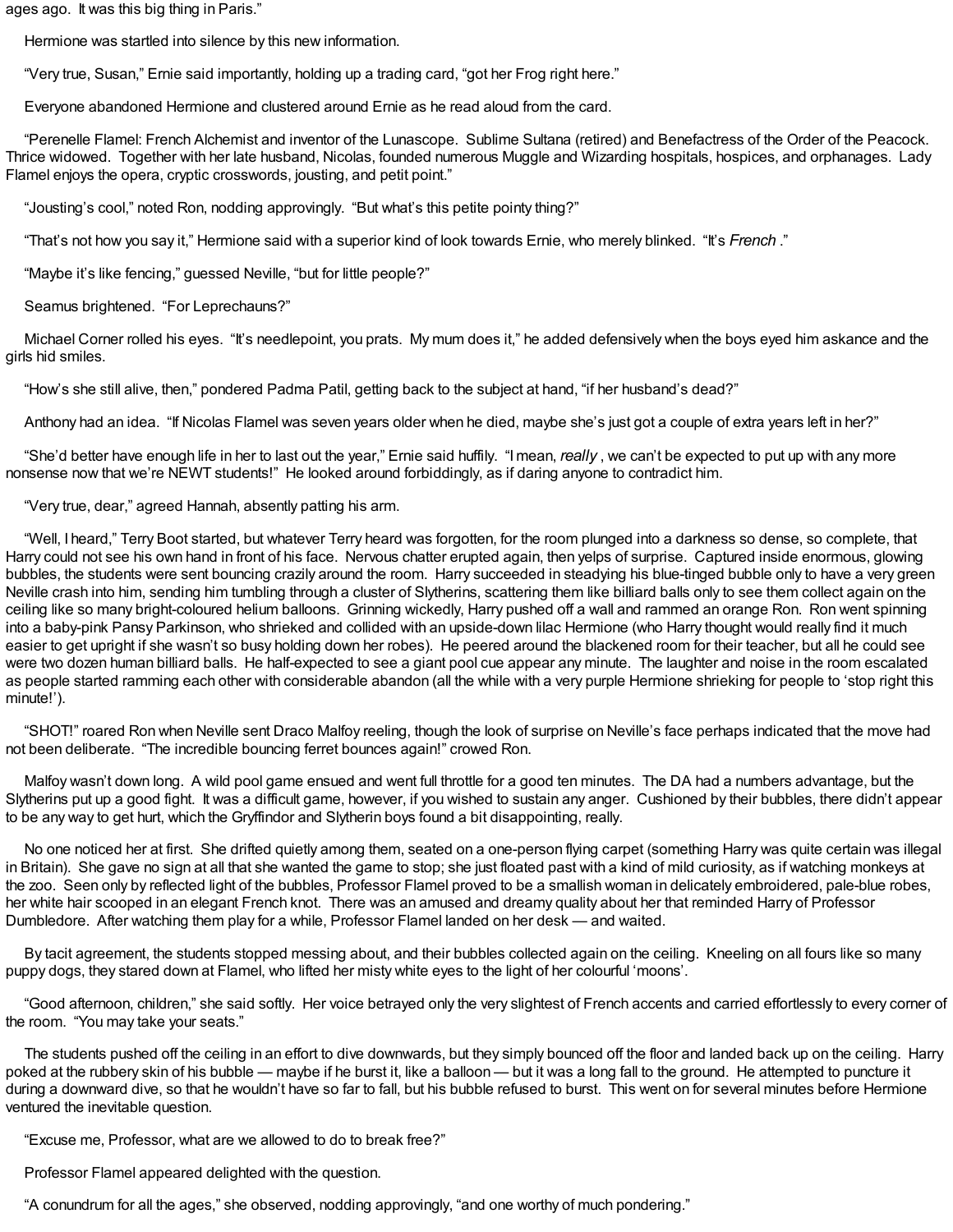Harry and Hermione exchanged a look that agreed that this answer was hardly helpful.

Waving madly, Pansy Parkinson screamed, "Professor! Professor! Can we use our wands?"

Professor Flamel took flight once more, one silk-slippered foot dangling demurely from her Persian carpet. The students' faces pressed against their bubbles, following her tour of the room.

Serenely, she advised them, "To achieve your goal, everything you need you can find within yourself." Her students were frankly dubious of that. She smiled slightly and added, "You do not need your wands, but you may use them if you so desire."

Maybe it was the Flamels' connection to Albus Dumbledore, but Harry couldn't get the Mirror of Erised out of his head. He'd been able to retrieve the Philosopher's Stone by desiring it more than anything else but only in order to keep it safe from Voldemort. He felt certain that there would be a similar trick for escaping the bubble and he would rather find it than just blast his way out. Others were not so patient. All around the ceiling, people were experimenting with different spells. Reductor Curses were popular, though it seemed to take an awful lot of them to —

#### *WHOOSH!!*

Draco Malfoy went whizzing around the room, finally coming to rest in a dark corner. Panting for breath, he wriggled free of his limp bubble like a grub escaping its cocoon before it had a chance to turn into a butterfly. Insufferably pleased with himself, the grub dusted off his smouldering robes and swaggered over to a seat in the front row, where his lazy taunting of Harry somehow failed to attract any chastisement from their teacher.

Come on, think, Harry berated himself. There must be a trick!

*I want more than anything in the world to get free ... but ... er ... not for myself?*

Harry's bubble belched belligerently. Right, so a lie wasn't going to work, he thought sourly. Well, that was hardly fair.

The Ravenclaws thought there was a trick, too, and were having an impromptu bubble-bursting brainstorming session in a corner of the room. Hermione eyed them longingly. Meanwhile, spells were firing madly all around them. Ernie's beige bubble was steadily inflating, growing bigger and bigger, until it filled half the room. Harry thought Ernie might actually be onto something; the skin of his bubble stretched thinner and thinner, and then it popped. Some kind of Engorgement Charm, Harry thought with grudging approval. Justin quickly followed Ernie's example.

Susan wasn't doing quite so well. She had one long, bare leg dangling outside her green bubble, but had somehow failed to puncture it. She was thoroughly stuck, half-in, half-out. Harry found it difficult to regret the girl's plight; he was rather enjoying the view. Justin, now free and standing on his desk, tried to talk her down. Flustered, Susan did her best to ignore him. Harry concealed a superior smirk; he had a shrewd idea Susan fancied Justin; Harry knew she fancied *someone* ; she'd revealed that much under the influence of a Soothsayer Mint at his birthday party. Sadly, Susan and her lovely leg blasted free. Meanwhile, Pansy Parkinson had given up on curses and was trying to puncture her bubble using her prefects' pin (Harry figured it was the only useful thing she'd ever done with it). The pin failed to pierce the skin, but Malfoy and Zabini sneaked Reductor Curses at her bubble, and down she went.

Not wanting to be last, Hermione and the Ravenclaws were now resorting to force, too, but Harry persisted in trying to think of a wand-free solution, running endless options through his mind without success. Things were getting desperate. Only he and Neville were still bobbing around like idiots. The thought of coming absolute last in his first DADA lesson was mortifying to Harry; Defence was his very best subject, and yet he *still* resisted the temptation of drawing his wand. The Slytherins were having a field day, making smart remarks that Professor Flamel seemed to have no intention of quelling. Harry got the feeling he and the other students were lab rats in some experiment — an experiment in which Harry Potter was failing miserably.

"Just use *Reducto* , Harry!" Ron bellowed from below.

#### WHOOSH!

Neville went zooming around the room, leaving a trail of black smoke in his wake. Harry's blue bubble was now the only source of illumination in the classroom.

"Come on, Harry!" cried Hermione. "It's easy; just use your wand!"

Reluctantly, Harry drew his wand.

Malfoy crowed, "Told you Potter can't perform without an audience!"

"Shut it, Ferret!" snapped Ron.

"Silence," said Flamel.

The word was whispered yet caused all chatter to cease instantly. As Flamel floated towards him, Harry willed himself to think of something *anything* ! He was sure she would shake her head with disappointment and release him herself, but she didn't.

"Open your mind, little one, not your soul," she suggested. Harry stared. Right, he thought, really helpful. Professor Flamel smiled slightly as she circled his bubble. "Brute force can break the shield, but it is not the only way. Think beyond yourself. Think — bigger."

Flamel retreated into the dark, leaving Harry even more confused. Pocketing his wand, he clambered to his feet, steadying himself with his limbs outstretched. The class, tinged blue under the light of his lone bubble, stared back at him, their upturned faces displaying a mixture of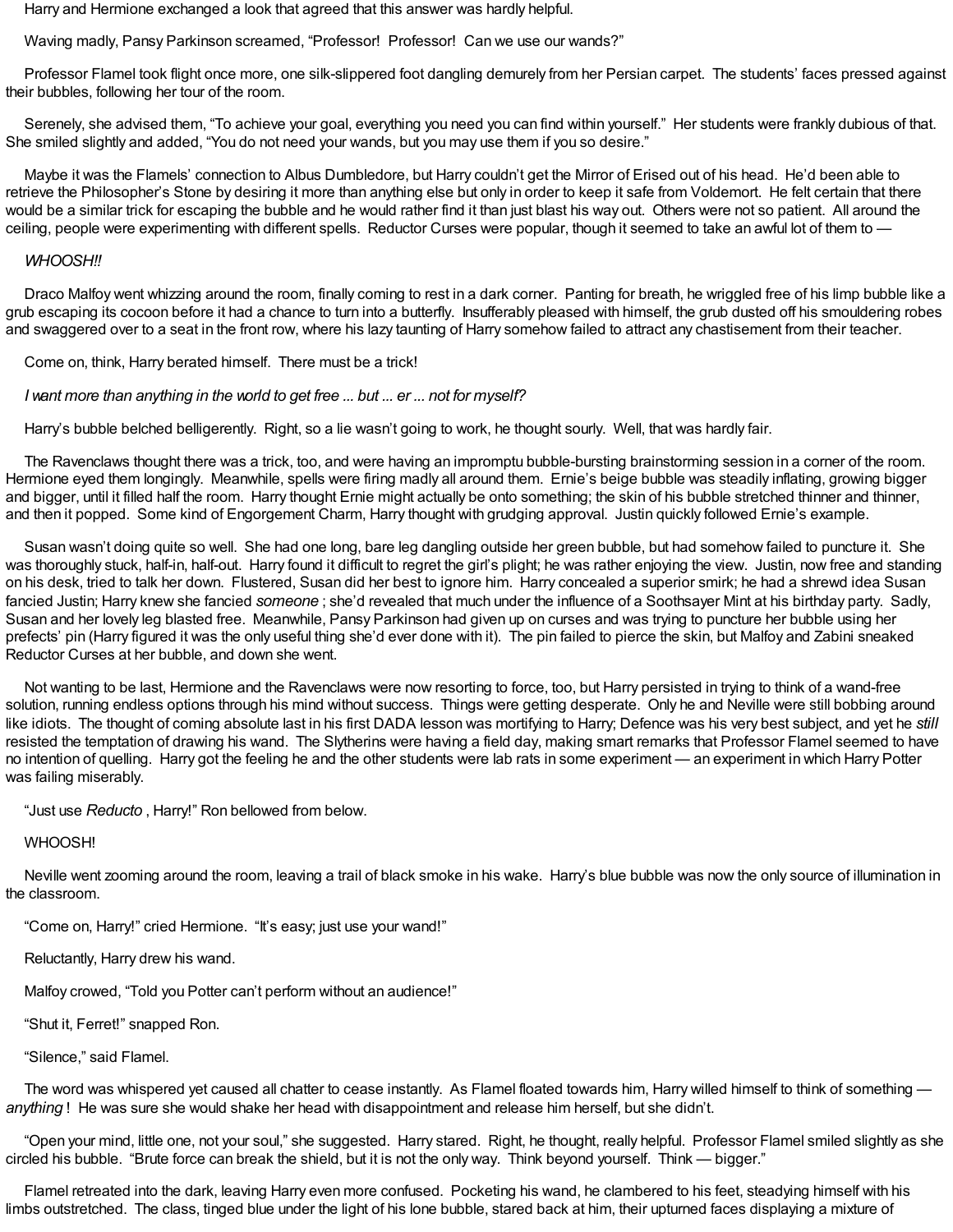curiosity, contempt, boredom, pity. Harry closed his eyes and tried to shut everything else out, just as Elizabeth taught him over the summer. Sharp gasps sounded and his eyes shot open in alarm, but all that had happened was that he dropped a few feet.

Open your mind, Harry thought fitfully as his bubble started rising again. What did that even mean? Everyone was always trying to get him to *close* his mind. Open your mind — not your soul. If he could just calm down and think! Abruptly, his bubble dropped again.

"Okay, okay, I get it," he muttered under his breath. "Quit feeling and think."

This was easier said than done with the entire class watching him. He squeezed shut his eyes again and set about jettisoning troubling emotions (there were plenty to pick from today). Drawing deep steadying breaths, he recited in his mind his most familiar mantras, filling his mind with images of a spiralling galaxy; how the stars were home to every living thing; how even the tiniest living things were made up of millions of individual cells. He could feel his heartbeat slowing and an inkling of an idea tickling at the edge of his mind. He was convinced the trick would be in *not* trying to escape, for it was clear that anyone could do that with violence.

Everything you need, you can find within yourself, Professor Flamel said, but then she also said to think beyond that, to think bigger. The DADA classroom faded completely from Harry's mind and he set about thinking of the biggest, most untouchable, most awe-inspiring thing in his memory. His mind turned to Black Island, when Remus was reading *Captains Courageous* to him on the beach, and all around them, glittering like diamonds, were stars, an eternity of stars, too distant to touch, yet close enough to feel.

Spinning slowly now in his bubble, he felt oddly at peace. In the darkness of his mind's eye, the stars were a comforting blanket. Sirius was there, watching over him; and down below, on solid ground, was Remus — and Remus wasn't going anywhere anytime soon. And inside Harry were his parents. Always. It wasn't a happy thought, exactly, having three of his four protectors being only spirit guardians, but it was comforting to know he was never alone — not really. But Harry also knew he was past looking for other people to protect him. He was ready to learn everything he could in order to fight his own battles against the Dark Arts, against every kind of darkness, to make himself ready for the day when he would face Voldemort and —

Harry jumped, startled by a ringing bell. His bubble was gone and he was sitting at his desk in bright sunshine. Professor Flamel was flipping through a textbook.

"... And if you would be so good as to read Chapter One before our next lesson, we can begin our study of Entrapment Curses. Good afternoon, children."

"Good afternoon, Professor," recited the class obediently, and then there followed the usual sounds of chairs scraping and noisy chatter.

"What?" Harry said stupidly.

"Didn't you hear?" said Ron, thumping him on the back. "She gave you *twenty* points!"

"How did you do it, Harry?" Hermione demanded, succeeding in looking both impressed and put out. The rest of his friends huddled around, also curious.

"Seriously cool bit of wandless magic," Michael said enviously.

"Oh, it really was!" gushed Hannah. She held her arms out and pivoted gracefully on the spot, her eyes closed and a dreamy smile on her face. "The way you just floated back to earth and then *pop* !" Hannah stopped spinning and clapped her hands. "The bubble was gone and you're just sitting there, peaceful as can be. I had to do *thirty* -six Reductor Curses to break free! I'm going to be smelling of burnt rubber for days!"

Harry winced; burnt rubber wasn't the only thing she smelled of. His friends peppered him with questions and wanted to know when they were going to resume DA meetings. Harry hushed them and glanced guiltily towards Flamel, who was smiling softly into a Grindylow tank she had just placed on her desk. He wasn't quite sure what to make of their new teacher just yet. She seemed okay, but how would she react to them going behind her back?

"Dunno," he muttered vaguely. "There's Quidditch to sort out — and I've got already got a ton of detentions — just check your Galleons." He snatched up his satchel and left. Ron and Hermione raced to catch up. The corridor was crowded with students heading outside for their midafternoon break. It seemed like every single one of them took the time to stop, point, and squeal as Harry and his *MORE CLUELESS* badge dashed past. Desperate for a breath of fresh air away from the lot of them, he sought higher ground.

"Do we have to?" Ron moaned when he saw where Harry was heading. "Why can't we go the long way?"

"Shut up; he'll hear you."

Halfway down the Forbidden Corridor, Ethelred the Ever-Ready hid a very useful staircase that somehow went straight from the third floor to the sixth in only twelve steps (Harry had given up trying to rationalise that, Wizarding space just didn't work by Muggle rules). During his life, Ethelred would curse passers-by for merely glancing at his turnips the wrong way. As a marble statue, put upon by centuries of students, he was even more cantankerous. Fortunately, he was in a good mood today, and Hermione's winning smile, and a very polite 'please', was enough to appease the medieval warrior. His long marble legs split apart and Harry, Ron, and Hermione crawled through. Moments later, they emerged on the sixth floor behind a tapestry of six proudly prancing Hippogriffs. Then it was through a small door and out onto a castle balcony with commanding views over the lake and the long castle drive.

Harry didn't use the terrace much (too cold in winter), but Ron liked it a lot, and Harry was still trying to make amends for the whole my-bestmate-is-an-idiot thing. For some reason, you couldn't actually see the terrace from the exterior of the castle unless you knew it was there — not until you were practically on top of it anyway. Ron had sniffed it out whilst flying around the castle in their second year. South-facing, the terrace boasted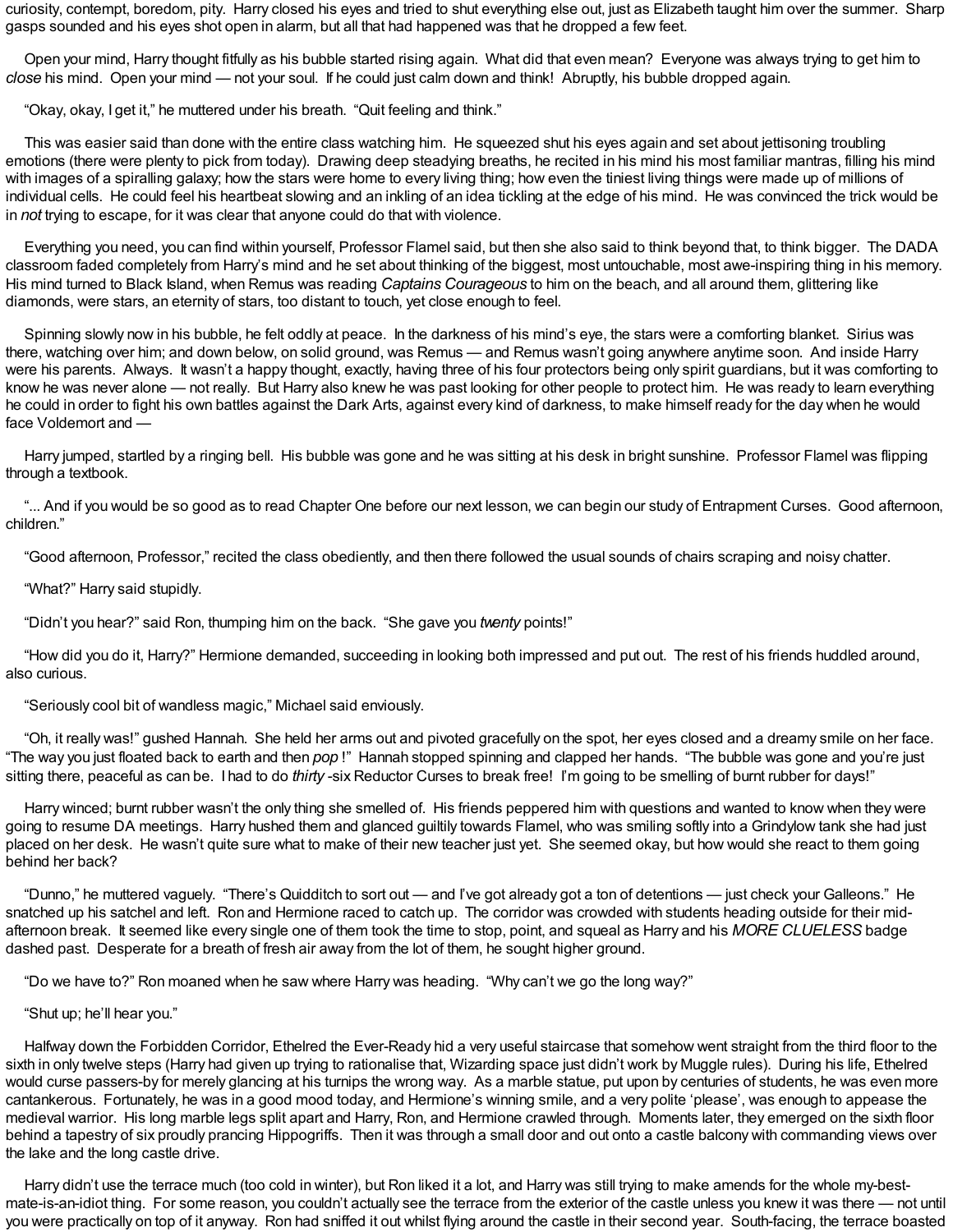a drinking fountain spouting cool water from the mouths of playful bronze nymphs, and a potted Katsura tree, the very tree that had betrayed the terrace's existence to Ron. The Katsura's heart-shaped leaves turned pink in autumn and smelled of fairy-floss. When ready to fall, they'd exhale a delicate sigh and turn into little balls of real fairy-floss. If quick, you could nab a delicious sugary treat before the floss hit the ground. Unfortunately, the bench beneath the Katsura was currently occupied by a pair of Ravenclaw girls, but a glare from Ron sent them scurrying, leaving the trio quite alone.

"I love being in the Sixth," Ron said. Collapsing onto the seat, he lazily crossed his arms and stretched out his legs. Harry dallied at the font to play with the nymphs and escape the lingering stench of his two best friends.

"I can't wait for our next Defence lesson!" Hermione declared happily. "Entrapment Curses are fascinating!"

"Fascinating," Ron agreed, staring up at the Katsura longingly, but the tree's leaves had not yet turned, and he had to content himself with inhaling its sugary aroma.

Hermione tried without success to hand around some muesli bars. Undeterred, she grabbed Harry's hand and pulled him down to sit between her and Ron.

"So, how did you do it, Harry?" she demanded, but Harry wasn't about to admit he'd done nothing but calm down and want to learn.

He adopted his most earnest puppy dog eyes and said, "I'd be happy to tell you, but don't you want to figure it out for yourself?"

Hermione mumbled something about the importance of teamwork in problem-solving then disappeared back into her school bag. Ron snickered appreciatively.

He leaned close to whisper in Harry's ear, "But you'll tell *me* , right?"

Harry just grinned and looked out over the sun-drenched lake; he knew it wouldn't be long before the warm days were just a memory.

"Wanna go for a fly?" Ron prompted cheerfully, reading Harry's mind. "We've got the whole afternoon off!"

"*You* might," Hermione said, emerging from her bag with her timetable. "I've got double-Arithmancy."

Harry glanced at her timetable. Something looked wrong. He checked Ron's and found the same mistake.

"You haven't got Care of Magical Creatures marked in," he observed helpfully, pulling out his own timetable to show them. Ron and Hermione exchanged a look. Harry said, "You are doing it, aren't you?"

"I'd really like to," Hermione said carefully, "but my timetable is so full, I had to give something up — I just couldn't ... well, I ..." Her voice trailed off uncomfortably.

Hermione's timetable *was* pretty full but Ron's wasn't. Harry just stared at his best mate, not wanting to believe he would let Hagrid down. The silence thickened. Ron caved in first.

"Look, I hated the stupid subject, all right? Imean Hagrid's great and all, but come on, *seriously* ! And I'm gonna need all the spare time I can get just to make it through Potions!"

"You were ready to go for a fly two minutes ago," Harry pointed out.

Ron looked to be thinking fast. "Well, yeah, but you want me to practice for Quidditch, don't you?"

Harry pursed his lips in annoyance and took a closer look at Ron's timetable. "You're still doing Divination," he noted.

"Mum wants me to kick on with it. Reckons I should keep my options open."

By some weird fluke, Ron had achieved anOutstanding in Divination — his *only* Outstanding — which only proved to Harry that the marking system (if not the whole subject) was completely meaningless. But having last night announced to the whole school that he thought Ron Weasley was 'completely clueless', Harry was not of a mind to deride Ron's best OWL right now. As for dropping Care of Magical Creatures, the trouble was he could quite easily understand Ron's point of view; he didn't actually like the subject either.

"Fair enough," he conceded with a sigh.

Ron perked up again. "So, come for a fly?"

"Nah, I've got Light Arts."

"What are you doing that for?"

"They do painting and stuff. Thought it might be fun."

"Bit *girlie* , isn't it?"

Stung, Harry muttered, "It's not *girlie*. They do music and statues and stuff."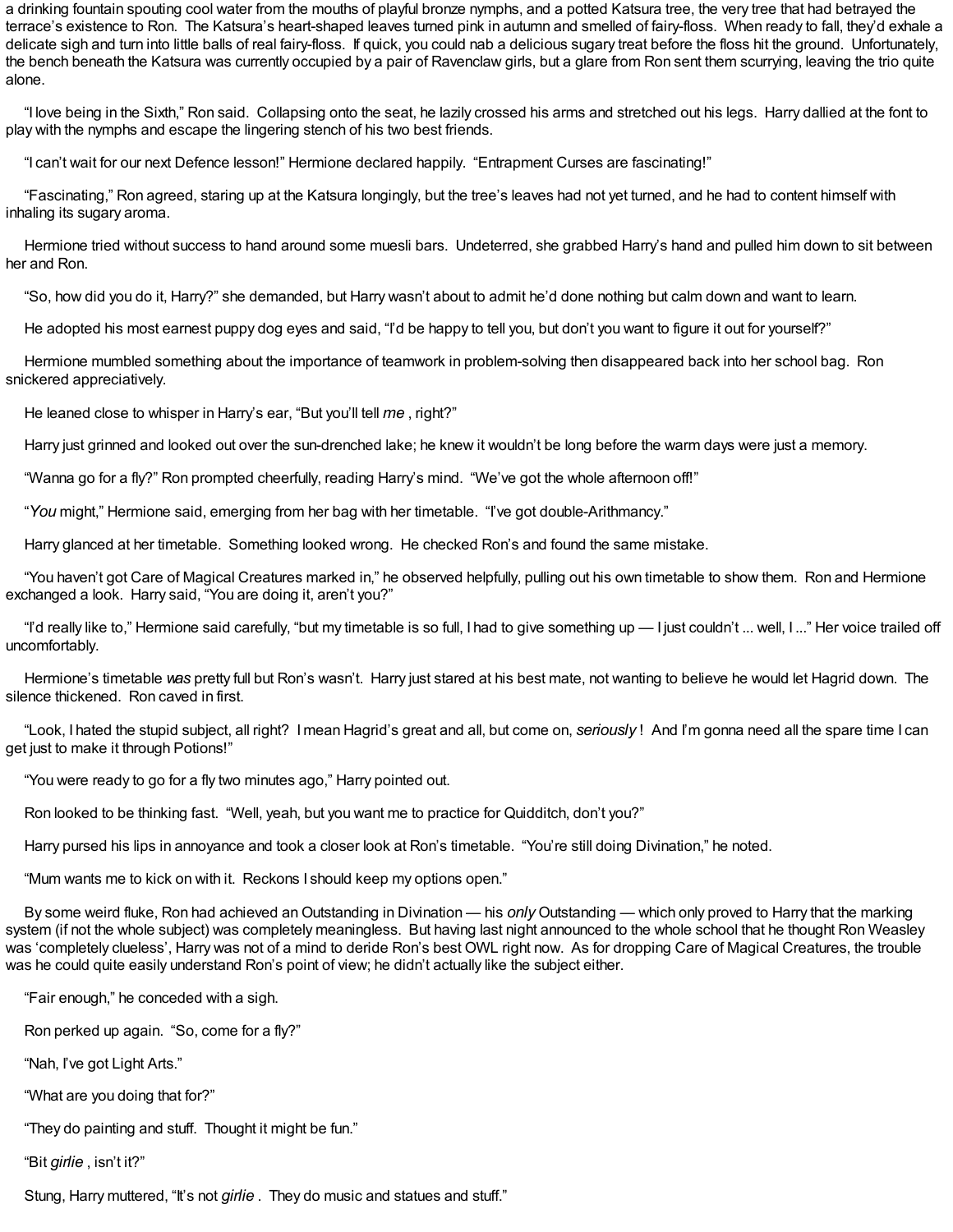Genuinely perplexed, Hermione ventured, "But it won't be a *NEWT* if you only start in the Sixth."

Harry wasn't going to argue the point. "I'm doing Light Arts," he said flatly and that was that.

Hermione looked peeved — or maybe it was just the smell getting to her.

"Well," she muttered under her breath, as usual needing to have the last word, "if you want to use up valuable lesson time for hobbies."

She drew her wand and started blowing air over herself, trying in vain to evict the evil gases of *eau de little prince* still hanging about from Herbology; she had not yet noticed that Harry smelled perfectly fine. Harry had a fleeting, unworthy, urge not to tell her about the Purgo Charm. Even though it hadn't worked when he first tried it on Ron, Harry was confident he could do better if they gave him a chance (and she really did stink). He nudged her shoulder with his own and invited her to smell him. She gave him a look that was easily as foul as The Little Prince.

"There's no need to be rude, Harry. Iwas just giving you my honest opinion."

"Iwasn't trying to be — oh, forget it."

Harry returned to staring at the lake, watching the Giant Squid propel itself across the sunlit surface. Stuck between his smelly best friends, Harry rather envied the squid. Not for the first time, he wondered if he was making the right choice about Light Arts. It had been Susan Bones who planted the idea in his head about the subject, but Harry was honest enough with himself to know she wasn't the only reason. Elizabeth was all for it when Harry asked for her advice, and *she* was an Auror. She said they were always looking for candidates with creative minds — people who could think 'outside the box', not just memorise a lot of spells.

"Look," he said, trying again, "I just wanted to try a subject that's a bit of fun — Ican always drop it if it gets too much. Now, are you going to smell me or not?"

"I am *not* smelling you!"

"Just one sniff."

"No way!"

"C'mon, Hermione, I'm *not* being rude; I've got this charm. It's really good!"

Ron snorted disparagingly. "*Skunk* Charm: doubles the stink on you."

"No, it doesn't," Harry said at once. Ron raised an eyebrow, supremely disinterested; the charm had not worked well on him at lunch. "Look," Harry said irritably, "if you'd just let me take another shot —"

"Do it on yourself if it's so good," challenged Ron.

"No problem!" Harry pointed his wand at himself and conjured the purest, happiest thoughts he could think of; it was easy; he just thought about his mum. "*Purgo Puteo* !"

Hermione's nose wrinkled suspiciously, though she refused to bring it any closer to him.

"I don't smell anything bad ..." she conceded. "Where did you learn this charm?"

"In hospital," replied Harry, which was true enough, for that was where he possessed Frank Longbottom. Hermione shifted gears faster than a Viktor Krum feint.

"A healing charm! Why didn't you say so?" She leaned in closer and sniffed deeply at Harry's neck. "Oh, you smell lovely! Like fresh-baked bread — or a pie, maybe."

"No, I don't," said Harry. Frowning, he sniffed himself; he smelled nothing of the sort. Then Ron was sniffing him too.

"Short crust pastry," advised the expert. "Fresh out of the oven. Sugar baked into the crust." Ron inhaled more deeply, his brow creased in thought. "Peaches!" he declared confidently.

"I do *not* smell of peaches!" Harry declared firmly, sliding further away from Ron. "And quit sniffing me!"

"It's more of a baking smell to me," said Hermione, inhaling contentedly at Harry's neck. "It's really nice, actually."

"Do me!" Ron ordered at once.

Determined not to skunk Ron again, Harry was careful to perform the spell perfectly. Ron sniffed at his arm then smiled uncertainly.

"Smell me."

Harry sniffed briefly at Ron's shoulder. The bad smells were gone, leaving a whiff of something else.

"Honey," breathed Hermione vacantly from Harry's other side. Surprised she could smell it over her own stink, Harry nodded. Eagerly, she said, "Me next!"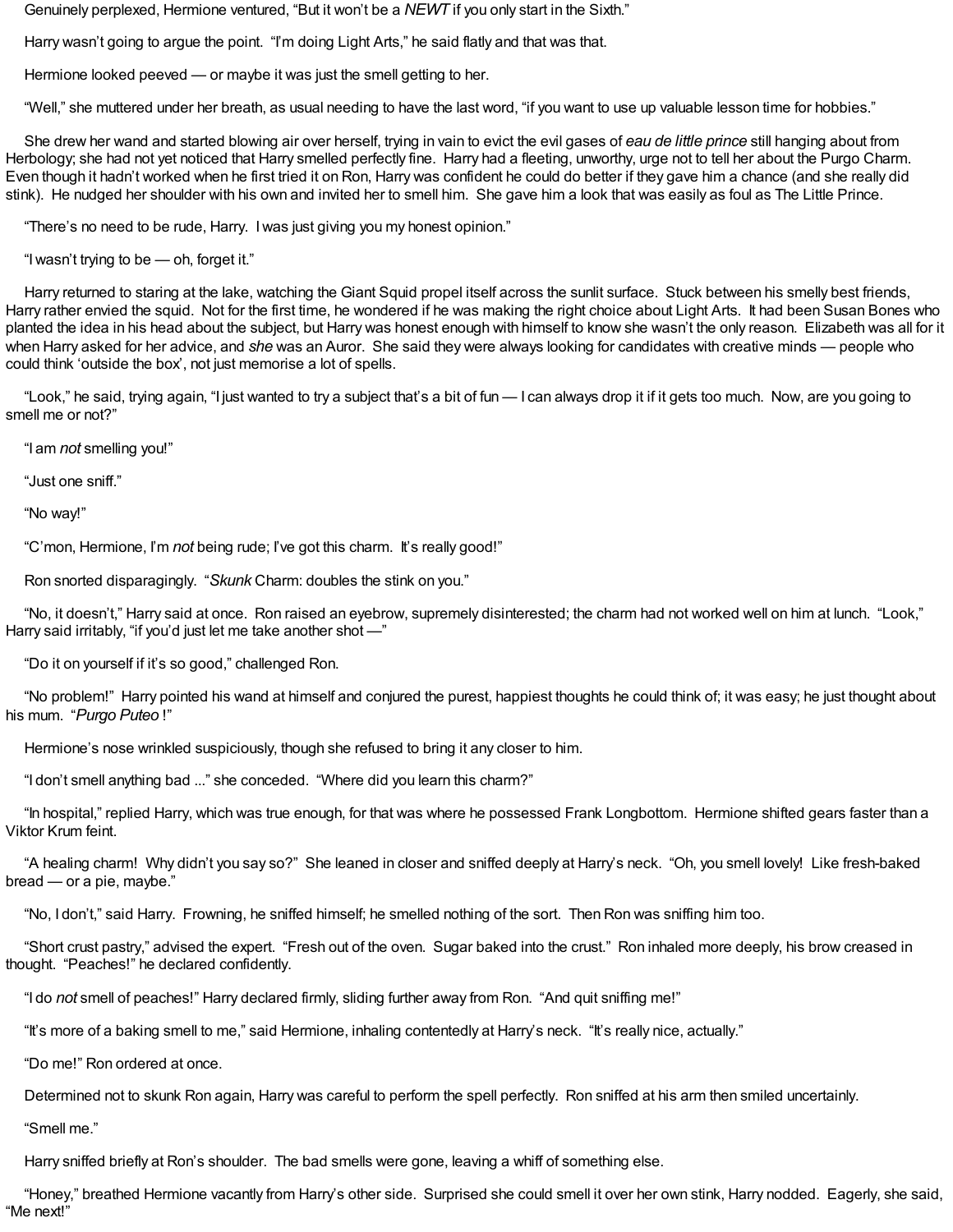Harry gladly obliged. Curious, he sniffed at her ear, catching a strangely familiar fragrance — a kind of Christmassy spice. Ron was smiling dopily. Harry thought it was lucky his mate had the afternoon off because the heady combination of candyfloss Katsura leaves, honey, peach pie (Harry still didn't buy that), and now fruitcake was bound to make him useless for the rest of the day. Hermione sniffed suspiciously at her elbow.

"I don't smell anything," she said, oddly disappointed for someone who had just stopped smelling like a dead Doxy. Ron pulled her hand across Harry's lap and sniffed deeply at her wrist.

"Yeah, you do," he assured her, his eyes glazing. "You smell like — what are those sharp little things that make other stuff smell good?"

Hermione was still frowning. "Cloves?"

"You smell very nice," Harry assured her.

"*Really* nice!" Ron agreed earnestly. He inhaled deeply at her wrist again. "Seriously, you smell *really, really* good."

Pinking, Hermione murmured, "They use cloves in fighting gum disease ... and toothaches."

Ron's fingers slid into Hermione's sleeve and pushed it right up to her elbow, revealing a long expanse of milky skin to inhale, which he did with great enthusiasm. Harry, stuck in the middle, looked to the sky and silently begged for the bell to ring. It didn't.

Blissfully deep in her elbow, Ron said, "You smell like — like a really nice piece of pork —"

"Like a *what* ?" Highly affronted, Hermione whipped her arm away. "Are you saying I smell like a *pig* ? Is *that* what you're saying?"

Bewilderment filled Ron's freckled face. "Who said anything about a pig?"

Hermione's bushy hair crackled ominously. "What was the *Miss Piggy* perfume about, then?"

Harry choked a laugh. He knew Ron had given Hermione perfume for Christmas, but he couldn't possibly have been so stupid as to —

"Lavender said you'd love it!" cried Ron. "It's Muggle and everything. Took me ages to find it!"

"I can well imagine," Hermione returned frostily.

"I need to get to Light Arts!" Harry declared.

At serious risk of injuring himself if he stayed a moment longer, he almost tripped over in his haste to escape.

\*\*\*\*\*\*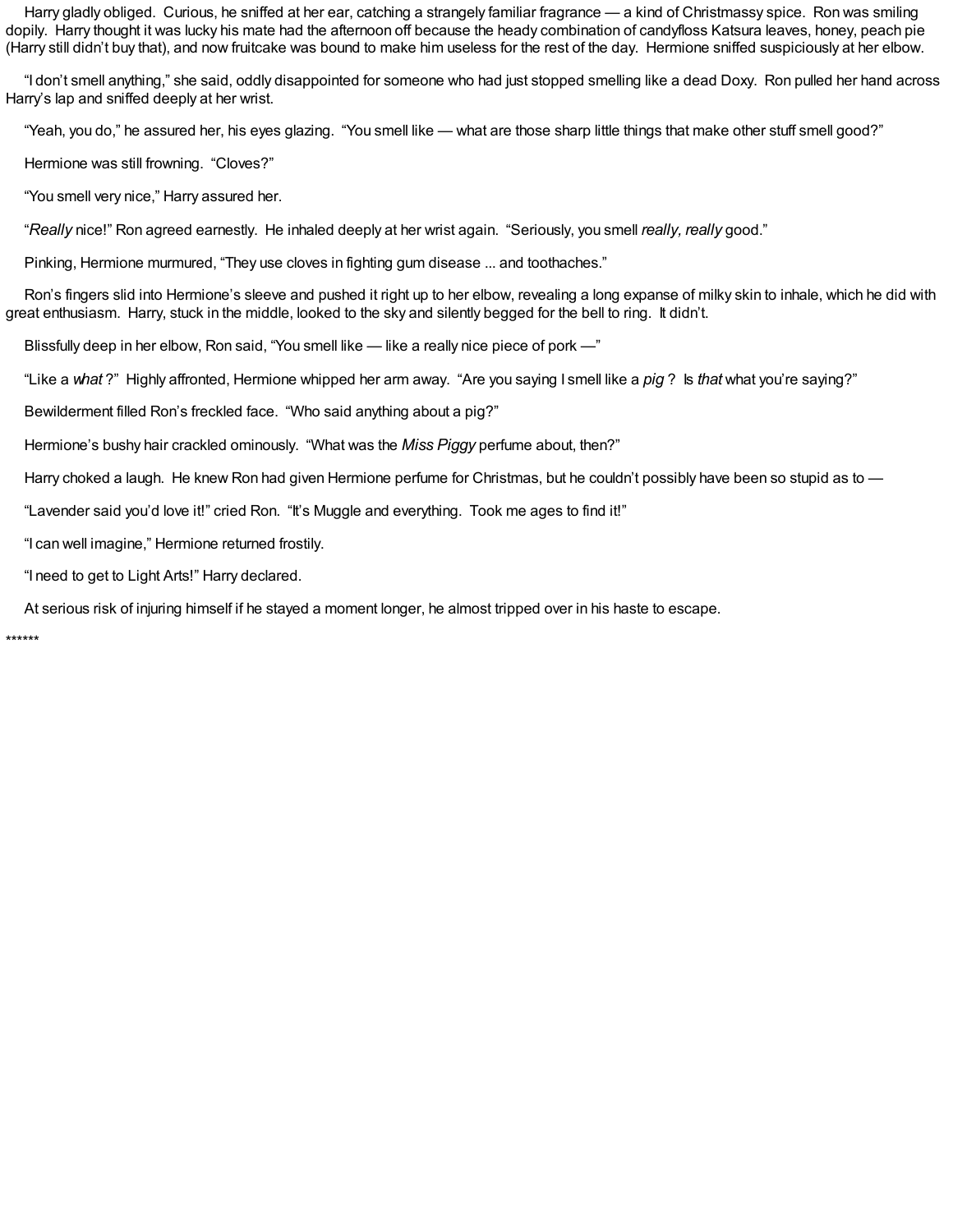# Lady Alchymia<br>FanficAuthors.net

- 
- 
- 
- 
- 
- -
	-
- - - -
			-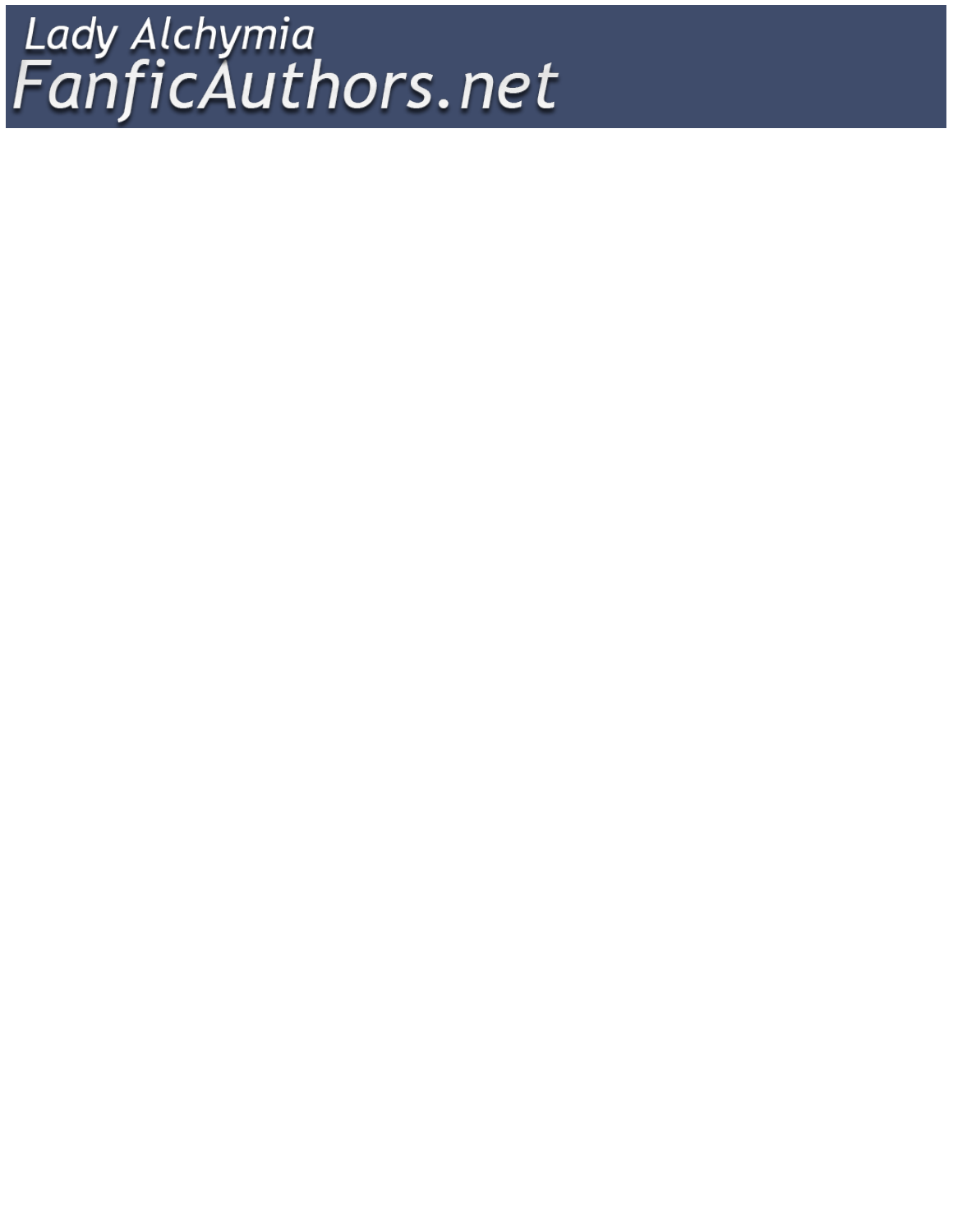## **Psychomachia Chapter 4 — Oribel the Whimsical**

After being told by Ron that Light Arts was for girls, Harry was relieved to see a decent representation of boys outside the classroom. Michael Corner was there, and he was all right — Neville, Dean, and Seamus, too, though Seamus didn't look entirely happy about it.

Right on the bell, the door opened to reveal tiny Professor Oribel, fear in her eyes and a hand clapped tight across her nose. Muttering apologies, the stinky students filed past and into a large, airy classroom. Long windows flooded the room with light and revealed dusty corners full of half-painted portraits, half-carved statues, and boxes that trembled, as if anxious to be opened. One whole wall was lined with pigeonholes stuffed with dusty scrolls tied with faded pink ribbons. Tottering stacks of art supplies were scattered about as well as glass cabinets full of weird instruments. These were to be expected, but one thing was not — a rather large one thing. Embedded in the far wall was an enormous Giant Clam.

Still smelling of death, Susan took the liberty of opening the windows wide. Harry helped. Musical chimes sounded. Startled, they looked up to see an avant-garde chandelier constructed of silver knitting needles high above them (no doubt the major work of some past student). Harry eyed the dangling needles warily but none fell; they seemed to be rather enjoying the breeze.

While her students found seats around a circle of tall, slanting desks, Professor Oribel lingered at the door, peering outside and frowning. Meanwhile, Harry gave Michael a nudge and quietly offered to purify him (Harry knew that a bloke would not be offended by such an offer). Harry was correct and once Michael was done the rest of the students pleaded for the Purgo Charm, too. With Harry concentrating hard on his spell work, the fetid odours filling the room were soon replaced with an intoxicating melange of fragrances. The dreamy scents quickly dissipated on the breeze, but the happily vacant expressions lasted a while longer. It became obvious people were unable to smell their own scent, and Harry was forced to conclude that he probably did, indeed, smell of peach pie. It could be worse; Neville got garlic and Seamus got corned beef. Working his way around the circle, Harry did Susan, seated to his left, last and was just enjoying a most delicious whiff of vanilla — and forgetting why he ever thought giving up on girls was a good idea — when he realised Michael was poking him in the shoulder — hard.

"Greetings, Hogwarts students," said a husky voice. Professor Oribel stood inside the circle of desks on a platform raised for her to meet her student's eye-lines. Today she wore simple brown robes, over which was tied a crisp white work-apron.

"Greetings, Professor Oribel," the class returned politely.

Her elongated fingers trembled slightly as she unfurled a scroll and took the roll, stumbling over some of the more difficult names (and feeling the need to consult prefect Hannah Abbott before calling anyone a Longbottom). There were a number of missing students — all Slytherins. Harry thought the class was well rid of them, but Professor Oribel looked uncertainly towards the open door.

"Should we wait …?" she asked no one in particular.

"Nah," Harry said lightly, drawing his wand before anyone could object. "Allow me. *Colloportus* !"

The door swung shut and locked with a satisfying squelch.

"Thank you, Mr Potter," said the young professor. She leaned forward a little and added, "May I give you points for getting rid of that smell?"

The class laughed and clapped appreciatively. Professor Oribel smiled shyly back at them.

"Absolutely," Harry said, adding helpfully, "I'm inGryffindor." Professor Oribel nodded. Uncertain again, she scurried over to Hannah.

"I'd say about twenty points," suggested Hannah in a stage whisper. "We *were* pretty rank."

"Yes, you were," the little goblin agreed guilelessly. "Twenty points to Gryffindor!" She looked around hopefully for a moment, as if to hear the rubies falling in the Gryffindor hourglass, but it was only the tinkling of knitting needles on the breeze.

Finally, the class was ready to begin. Professor Oribel lifted her delicately pointed chin, took a deep breath, and said, "Inside your desks, you will find some of the tools we will be using this year." The students lifted the lids of their desks to find well-worn sets of artists' tools: paintbrushes, chisels, hammers, sculpting knives, and the like. "You are responsible for ensuring that your equipment is kept clean and in good repair at all times. You must treat your tools with respect, or they will -"

"*OW* !" cried Lavender. She jumped off her stool and flung a chisel at a wall, where it stuck, quivering. Harry watched, astonished, as the chisel wriggled free and then disappeared deep into a pigeonhole.

"... Or they will *not* let you use them!" finished the professor, hurrying across the room. Muttering in Gobbledegook, she coaxed the chisel out of its hole, stroked it gently until it calmed down, then somewhat reluctantly returned it to Lavender, who was still sucking her thumb. "It would be wise," Professor Oribel said sternly, not looking quite so whimsical now, "for you to *introduce* yourselves to your tools before you touch them."

Embarrassed laughter travelled around the room as the students held up the lids of their desks once more and started greeting their tools.

"Um, hi," said Harry in a low voice, thinking that this was about the stupidest thing he'd done in a very long time, "my name's Harry. Erm ..." Harry glanced across to Michael, who was already having a good chat with an excitable little hammer.

"I've got my own sculpting set at home," Michael told Harry. "Took me ages to break them in." Harry could well believe it.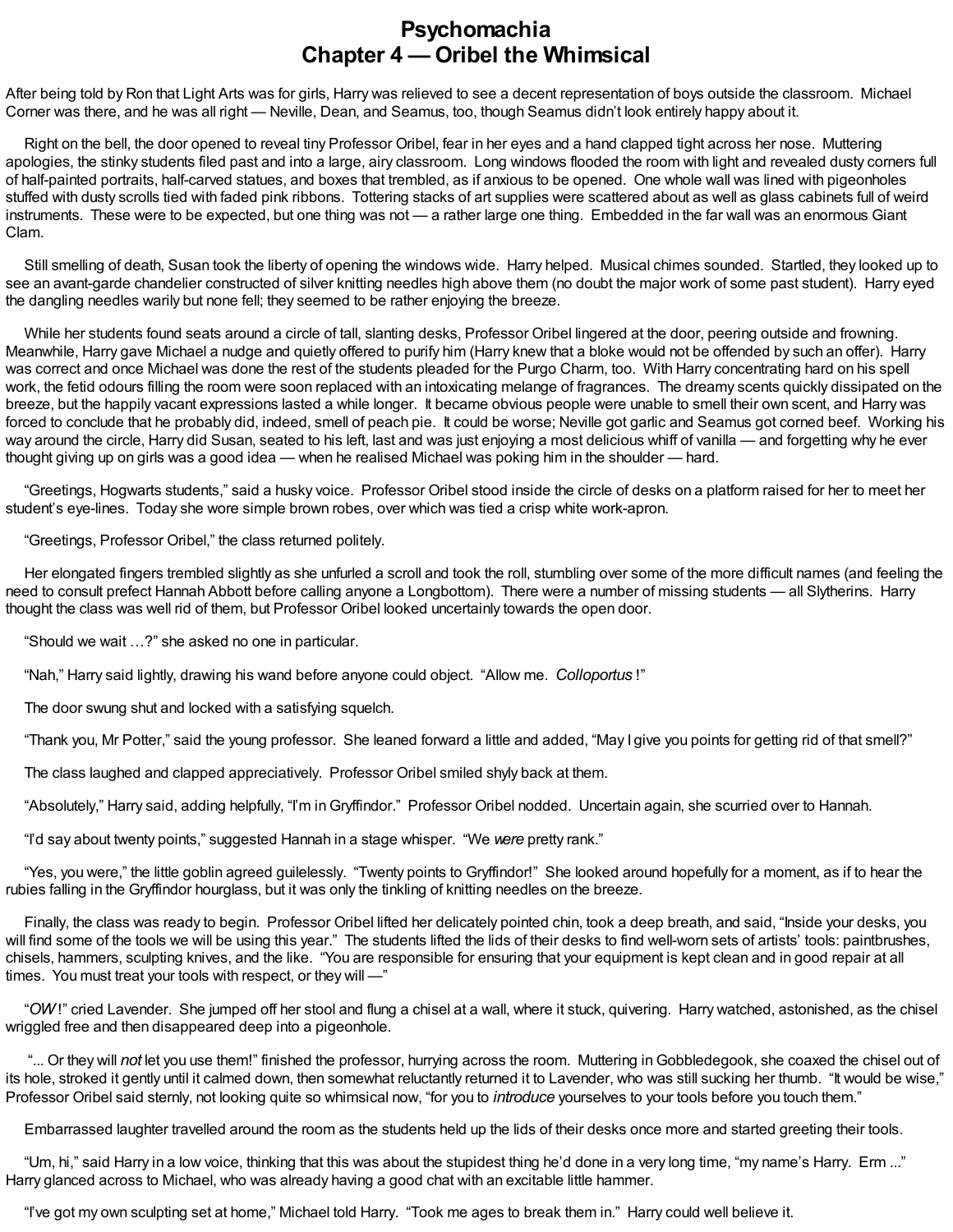Turning back to his own tools, he blew out his cheeks before whispering into his desk, "Right, well, nice to meet you all. I hope — um — you know — we can do some good work together ... um ..."

A sable paintbrush nudged at Harry's fingertips. Harry risked a gentle touch. The brush growled and quivered contentedly, bringing a rather silly smile to Harry's lips. Susan was also smiling sheepishly into her desk.

She caught Harry's eye and whispered, "Is this the daftest thing you've ever done?"

Harry's mind went blank. He started to smile back, but Susan had already turned away to deal with a pair of duelling putty knives. Harry's eyes narrowed with dislike when Justin, one seat further along, leaned over to help her.

Professor Oribel called them to order. "Tools such as these can help bring your creative visions to life, but they take a great deal of time and effort to master. In fact, it is not so much a question of mastering the tools, as creating a partnership with them."

She jumped, startled, at a knock on the door. Harry resignedly issued an Alohomora Charm, and two Slytherin girls, Daphne Greengrass and Millicent Bulstrode, poked their heads into the room.

"Sorry," Daphne said lightly, "got a bit lost."

Susan rolled her eyes at that and Harry concurred; the Light Arts classroom, located on the sixth floor — not far from the Katsura terrace — had not been *that* difficult to find, not for sixth years. Professor Oribel, however, was sympathetic and waved the girls to a pair of empty stools. A horribly cloying perfume (which failed miserably in masking the stench of Little Prince) wafted across the room and made Professor Oribel's slanted eyes water. Millicent Bulstrode, who Ron and Harry privately rated as being well capable of snapping most sixth year boys in two, pointedly moved away from Daphne to a seat next to Neville.

"It's not me," grunted the heavy-set witch — which was true; she did not take Herbology.

Daphne just rolled her eyes. Slightly built with dark-blonde hair and sloe-shaped eyes, Daphne was definitely one of the prettier sixth-year girls (and she knew it), but right now, Harry thought she smelled like something Hagrid would dab on in an effort to attract Thestrals whilst on a date with Madam Maxine. The smell was clearly too much for Professor Oribel.

"Mr Potter? Would you mind ...?"

Ordinarily, there was no way Harry would do a Slytherin a favour, but then again, he didn't fancy spending the afternoon smelling her stink, either. Resignedly, he rose to his feet and walked around the circle to take a good shot at her. Daphne leapt from her stool in alarm when Harry drew his wand. Professor Oribel rushed forward.

"You smell very bad," she assured the girl. "Mr Potter will cleanse you."

"Like hell he will!" Daphne declared over cackles of laughter from the rest of the students (including Millicent Bulstrode).

Harry just smiled sweetly and twirled his wand in his fingers, thoroughly enjoying the Slytherin's discomfort. Daphne looked ready to flee and Harry was of a mind to help her along. He remembered only too well what a hard time she, along with the rest of Pansy Parkinson's gang, had given him when he and Cho tried to go out. He started conjuring evil thoughts so he could skunk her good and proper; it wasn't hard.

"It's all right, Daphne," Justin assured her. "Harry did all of us. He's got this brilliant purification charm."

Harry groaned inwardly. Trust a Hufflepuff to ruin a perfectly good opportunity for some well-deserved payback.

"Oh, well, if *you* say so, Justin," Daphne said coyly, surprising Harry. A Slytherin fancying a Muggle-born? Susan was rolling her eyes again, perhaps annoyed to discover she had competition for Justin's affections. Harry decided he'd always liked Daphne.

"It'll be fine," he promised her. He fully intended keeping his word, but there was just one hitch. Despite his newfound fondness for the girl, Harry just couldn't bring himself to think positively about a Slytherin witch and his mum in the same breath. Instead, he closed his eyes and carefully conjured a warm memory of Frank Longbottom cuddling baby Neville. It then took Harry longer again before he was confident he'd managed to eject all the gratuitous and negative thoughts from his mind.

"Are you just going to *point* that thing at me all day?" Daphne drawled sarcastically, breaking Harry from his positive frame of mind.

"It's harder than it looks for *some* people," he said sourly. Daphne just stood there, cross-armed and bored. Harry shut his eyes tightly and started clearing his mind all over again. He kept reminding himself that the girl hadn't done anything to him lately; she hadn't been in Umbridge's Inquisitorial Squad like the Bulstrode hag; she only stank because of him in the first place; she'd been putting up with the smell all day; she deserved to be clean; she deserved to be ...

Harry's heart just wasn't in it. He tried another tack: She had a point about Cho.

"*Purgo Puteo* !"

The worst of the smells faded away, though not completely, and there was no telltale whiff of something tasty left behind. Daphne, however, was pleased enough and skipped around the circle to claim a vacant seat next to Justin without even thanking Harry. Professor Oribel clapped her hands in relief and gratefully awarded Gryffindor another 1.34 points. Harry blinked, bemused.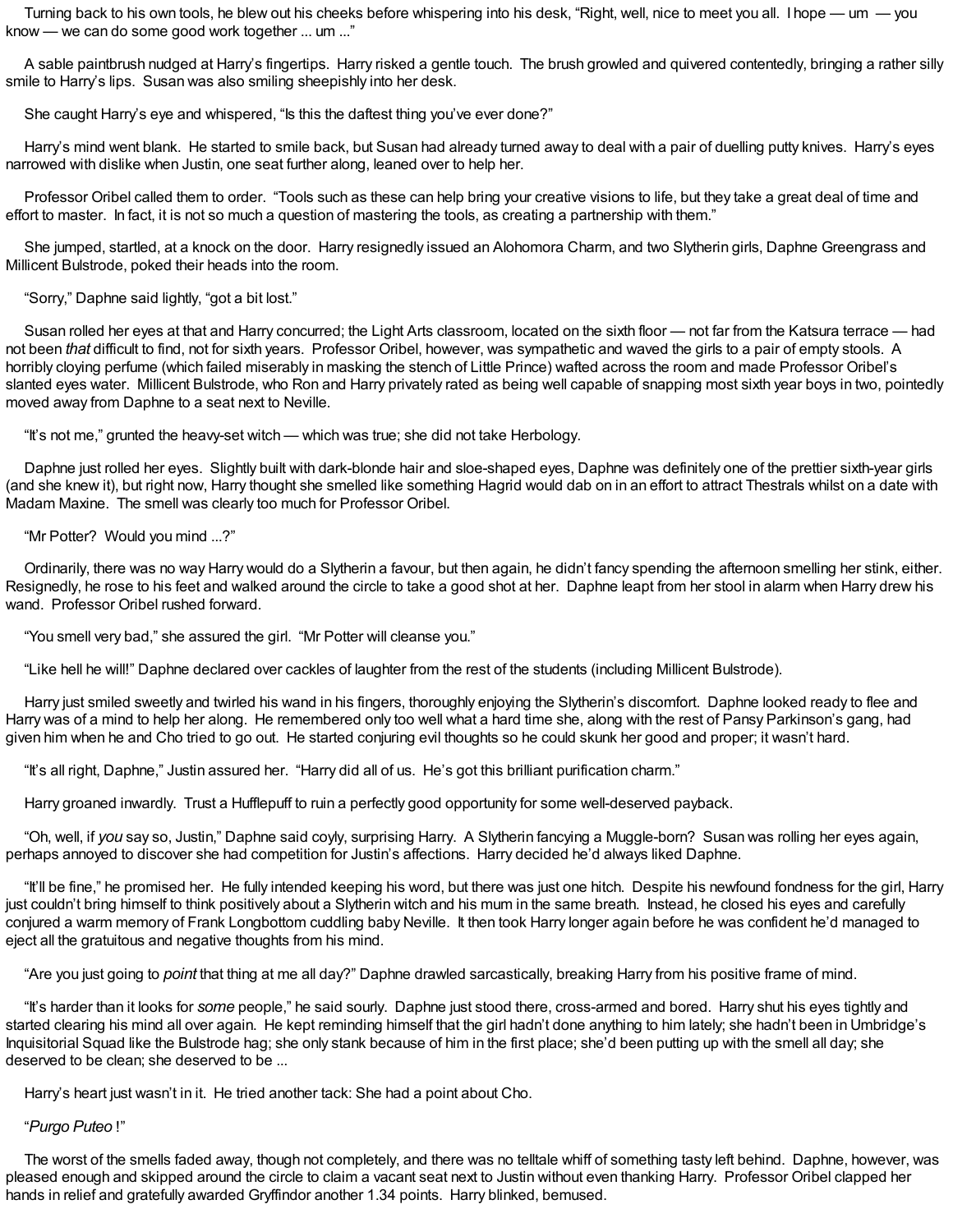Professor Oribel explained. "Twenty points for fifteen students; one point three-four points for one student. Irounded up," she added helpfully.

Harry thanked her but tried to explain that they didn't really do decimals at Hogwarts. Professor Oribel didn't quite seem to believe him.

"Imprecision in gemstones is most unwise," she assured him very seriously. Harry could only agree.

Professor Oribel went on to announce in her low, breathy voice that Light Arts was a vast subject, encompassing Art, Sculpture, Music, Literature, Philosophy, Healing, Communication, Poetry and much more, though she said the best they could hope for in just two years was to create what she called 'a few toys'.

"But if you are adept," she added encouragingly, "we may be able to explore a little. If you will all follow me, please."

The students followed and gathered curiously around the Giant Clam. Professor Oribel gently tickled the underside of the scalloped shell, and the students jumped back as the clam creaked open to reveal a tiered orchestra filled with musical instruments: lyres, guitars, violins, bagpipes and such but also some weird Wizarding ones that Professor Oribel invited them to examine. The girls squealed in fright, and the boys laughed, when they realised that the xylophone Millicent Bulstrode was slamming with a thighbone was actually made of shrunken heads — and the heads weren't looking at all happy about it. Professor Oribel, showing impressive strength in her slender arms, wrestled the thighbone from Millicent and ordered the students back to their desks. After calming the snapping, biting heads, she gave the clam another tickle and it creaked shut. Thoroughly rattled, she dallied by the clam for a moment to calm down, smoothing her shiny apron and shock of white-gold hair.

"You may now take notes," she suggested firmly. Disappointed sighs accompanied the rustling of schoolbags as quills and notebooks came out; Harry wasn't the only one who'd been hoping they'd get to try out their new tools straight away. Heading for the other end of the room, the little professor called out, "We shall now look at some of the materials with which you will be working."

While she gathered some boxes from a far corner, Michael leaned towards Harry and said, "So, how long is Weasley gonna make you wear that thing?"

Harry glanced down at his *MORE CLUELESS* badge and blew out his cheeks. "Well, if I can behave myself, he may let me lose it in time for Potterfest seventeen."

"I like that you're wearing it," decided Susan and Harry smiled at her. "Imean it was pretty rough what you said," she added bluntly, squinting with annoyance as she tried to pick some shrivelled rubber off her sleeve.

Harry's face fell, but he could hardly blame her for thinking him an arrogant bully: frightening little kids, dangling them over balconies, hissing at them in the dark in Parseltongue.

Professor Oribel returned and passed around numerous specimen boxes containing a great many rocks and metals: granite, marble, copper, tin, and crystals of every shape, size, and colour. There were knobbly nuggets of emeralds, hematite, calcite, Labradorite, magnetite, Sunstone, and many more. There was even a Merlinite. As the stones travelled around the Light Arts circle, Professor Oribel encouraged the students to examine them closely.

"Can you feel the vibrations?" she prompted hopefully.

Harry closed his fingers around a piece of polished onyx, straining to feel something other than a small, hard rock. The rest of the students were doing the same with whichever crystals were in front of them. Across the other side of the circle, Harry heard Seamus muttering under his breath, "Why am I here?"

Dean scowled at his best friend, but Professor Oribel was delighted.

"You must be holding Luvulite," she declared happily, and explained to the class that Luvulite prompted the bearer to ask himself such questions. She took the pink and violet-striped stone from Seamus's hand and walked around with it to show to the class. "Luvulite is one of the major loving stones. It focuses spiritual love and wisdom. It can help bring light and love to the very darkest of times. It is also helpful for beings who feel they are misfits and do not find it easy to call the Earth their home. Luvulite can also inspire beings to defeat obstacles to learning." She handed the stone back to Seamus and suggested most gently, "You should keep this."

Seamus went very red and Dean failed spectacularly to hide a toothy grin.

Daphne held a tourmaline wand to the light and observed in a bored voice, "Crystals are a bit old-fashioned aren't they? Professor Snape says they're very unreliable."

Professor Oribel inclined her head thoughtfully. "Crystals possess their own powerful magic, but the magic is not easily bent to the will of the wizard, which can make them seem unreliable to those who crave dominance over their Art."

"Like Snape," Michael whispered to Harry, who smirked his agreement. Harry couldn't see Severus Snape swapping his beloved cauldron for a handful of whimsical rocks anytime soon.

Taking measured steps around her circular platform, Professor Oribel said, "Crystals are imbued with the most ancient of earthly magic."

Harry's ears picked up at that. Lord Voldemort might not have much time for Ancient Magic, but Harry knew its protective power. A question burned unspoken on his lips: was this Ancient Magic the power that he had that Voldemort had not at all? Dumbledore implied the power was love. Crystals that possessed some kind of Love Magic for defeating obstacles didn't seem quite so silly now, but Harry wondered how such magic could be used by him to defeat Voldemort. He, Harry, was hardly some kind of crystal bullet to shoot at the Dark Wizard. Professor Oribel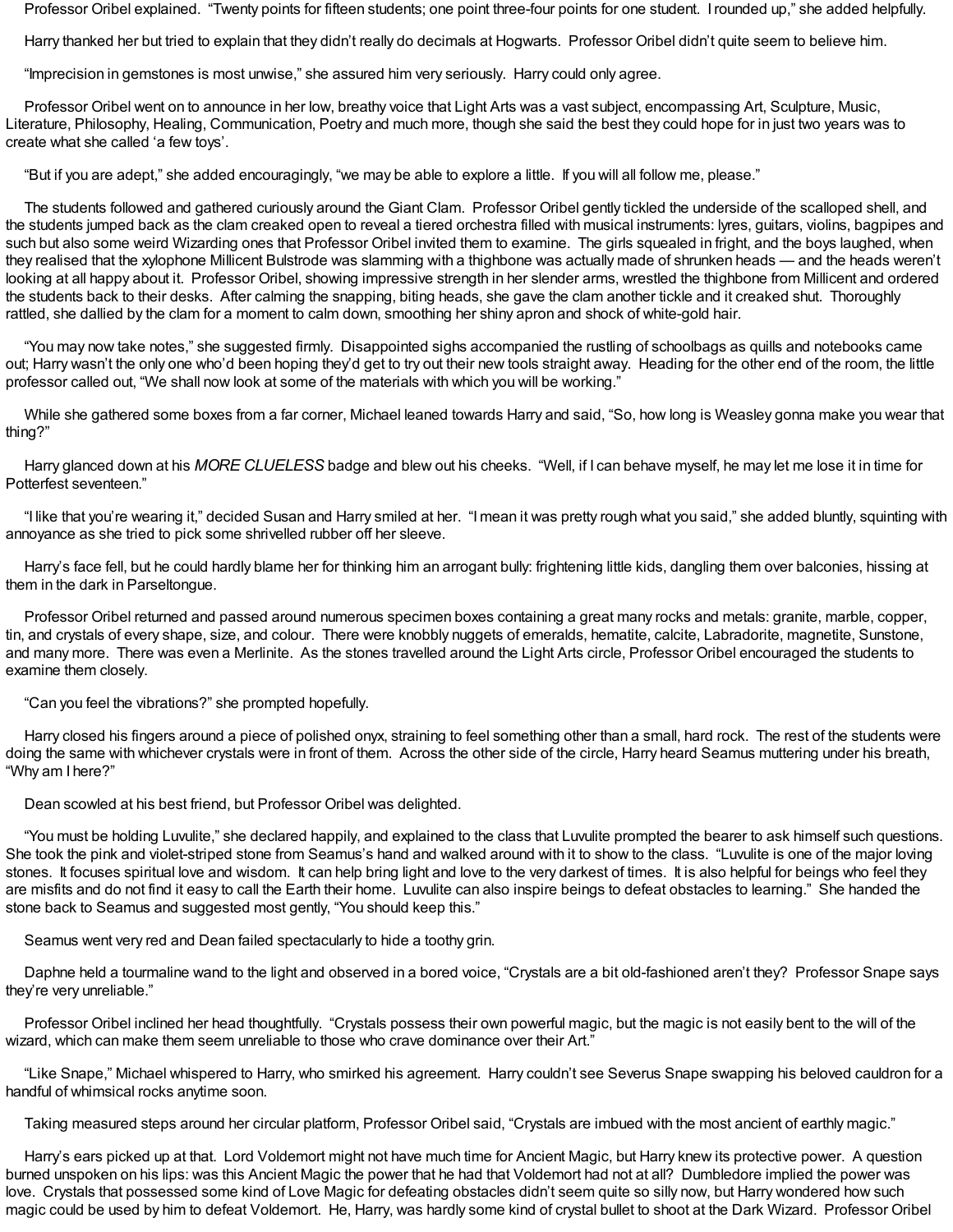reached into one of the boxes, looking for something, and pulled out two small stones.

"These are Boji Stones," she announced huskily, holding up two metallic-brown stones, one in each hand. "Boji Stones are natural aural energisers. In art, we use them to re-energise holes in a subject's aura when donations are made for portrait animations." She handed one stone to Neville and the other to Hannah to pass in opposite directions around the circle. "They are as old as the Earth itself and can be used individually or in pairs of male and female stones. You will see that the male crystal has square protrusions and the female is smooth. Your subject should try to carry one or more Bojis to boost their aura prior to sitting for their portrait. The male stone exudes solar energy, which gives a being solidity, the female lunar energy, which enables transfiguration. The stones will know what your subject lacks."

"They have intelligence?" Mandy Brocklehurst, a Ravenclaw, ventured sceptically.

Professor Oribel considered the question. "Not intelligence — more that the power within the Boji is drawn to holes within a being's aura. Like water poured over uneven ground, it will find its own level."

"Why don't people use them all the time?" Susan asked curiously.

Professor Oribel smiled a little. "There are — side effects. Boji Stones have excellent healing applications in clearing blocked emotions and dealing with painful memories, but this can be — distracting. And since the Boji is so full of earthly forces, it also means that it is a very powerful grounding crystal, which can sometimes be — inconvenient." The little goblin paused and added confidingly, "I suggest you do not carry one in your pocket if you are taking your Apparition Test. You will fail. Badly."

The class chuckled at that, but everyone was careful to note it down since they would indeed be learning to Apparate this year.

The two stones had made their way all around to Harry and Susan by now. Harry's was round and smooth — clearly a female Boji. He went to swap stones with Susan, but Professor Oribel stopped him.

"Alone, each Boji exudes a certain primordial power, but when used together ..." and here she placed both stones in Harry's upturned palm and then closed Susan's hand over his, "two Boji Stones together, in the right hands, are capable of wondrous things."

Harry and Susan glanced awkwardly at each other, not sure what they were supposed to do; Professor Oribel was just standing there, watching them expectantly. Then it happened. The stones started vibrating inside their clasped hands. The vibrations merged into a single thumping heartbeat, and a heavy, warm sensation swept over Harry, as if he was being wrapped in a soft embrace. Everything went dim, dark. Then he was falling — no, not falling, sinking — softly, deeply, safely. Lily whipped out her wand; she was furious with James.

"*You're just an arrogant, bullying toerag, Potter!"*

Harry whipped his hand away. The stones clattered across the desk and onto the floor. Harry dived under the desk to retrieve them.

"Grounding usually takes much longer," Professor Oribel said approvingly.

Harry wasn't nearly so pleased. Why did *that* memory have to surface? Why now? Did Susan see it, too? He risked a sideways glance. Susan's cheeks were flushed and her eyes firmly fixed on her desk.

"Boji Stones are very rare," Oribel was telling the class, "and very valuable. The stones can be recharged by exposure to the rays of the sun and the moon, but if the energy within is allowed to completely deplete, they will crumble to dust. They are best stored on a windowsill with good light."

Harry hunched over his desk, taking notes and feeling rattled about what the stones made him see.

"But whilst the *brown* Boji prevents movement through the astral plane," continued Professor Oribel, "the *blue* Boji actually aids lost souls in finding their way back into their bodies." Harry looked up with interest. That had been the hardest thing when he was outside his body: getting back in. But Professor Oribel said no more about Boji Stones. She turned, instead, to talking about goblets carved from single crystals for binding ceremonies, such as for weddings and truces, and most of the remainder of the lesson was spent discussing the kinds of metals and stones that were most magically receptive to sculpting, engraving, and animating.

"But the most vital ingredient in art," she said breathily, as if revealing a great secret, "is the concept and emotion of the work. Do you have your mythology texts?"

Another rustling of bags sounded as the students each dragged out a weighty tome, *Magical World Mythology* , by Sophia Demiurge, a red leather-bound book full of elaborate moving illustrations and fables from all over the world. Professor Oribel encouraged her students to flick through their books.

"You will find tales that have inspired Light Wizards for thousands of years." The young goblin's eyes misted over dreamily and she rocked a little on her heels. "Myths of creation, like the Great Sneeze of Nostrilamus. Legends of great travellers, like Lug the Legless. Gods and goddesses, like Zeus and Hera. Folk tales, hearth stories, nymphs and satyrs ... so much to capture the imagination and inspire the soul. And all of these tales carry ancient truths about —"

"Not gods and goddesses," scoffed Daphne. "Imean they're not *real* ."

Professor Oribel's head tilted a little. "The pantheon of the Earth's gods and goddesses is certainly immense, and it is true that many stories can be — elastic — with the truth and grow even more fanciful with the telling. Take Zeus, for example, who could punish people with bolts of lightning and disguise himself as swans and bulls and golden showers. Some believe he was an Olympian god, others believe he was an avaricious Metamorphmagus with a wandering eye and delusions of grandeur."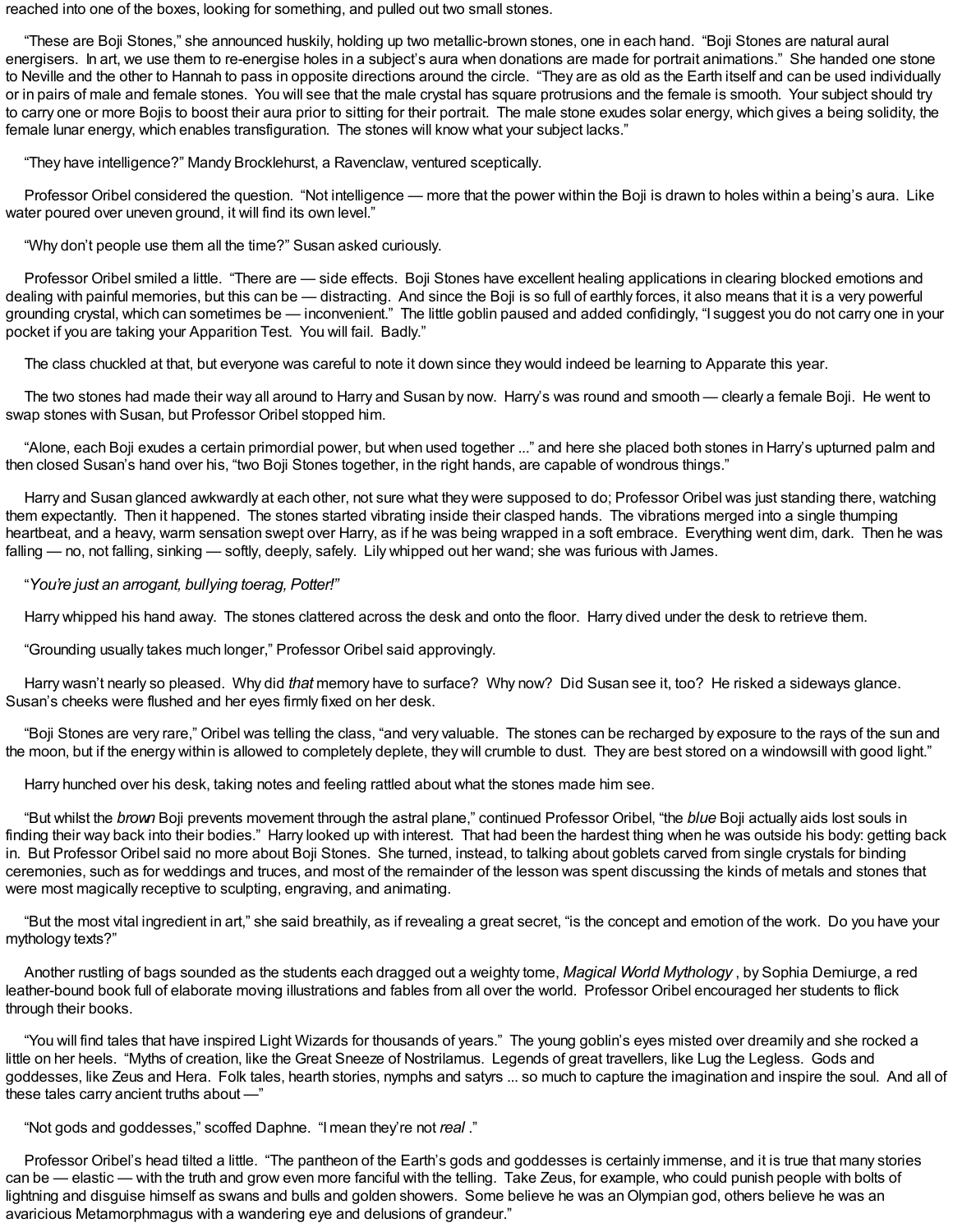There were chuckles at this from around the circle. Oribel the Whimsical ran an elongated finger lovingly along the edge of Neville's textbook.

"But true or not," she said, dreamy-eyed again, "such tales are rich with intriguing characters. Characters full of courage, revenge, jealousy, rage … love. And these things are very real for all beings. Without an investment in profound emotions, your works, no matter how finely carved or painted, will be no more than pretty paperweights and wall coverings."

The final bell rang, leaving Harry disappointed. He hoped to do more than just sit around talking about rocks. It had practically been a *Hermione* lesson. The students packed up to leave, but Harry was in no hurry to go downstairs and resume being the laughing stock of the school. Instead, he went to ask Professor Oribel if he could try out the instruments, but Susan beat him to it.

"Oh," said Susan, backing off. "No, you go ahead, Harry — I need to go get my music anyway. I can come back later. If that's okay, Professor?"

Professor Oribel was quite amenable and re-opened the Giant Clam for Harry. He picked out the most normal-looking guitar and sat down at the piano to tune it. Professor Oribel perched on a stool nearby and didn't hesitate for a moment in correcting his mistakes. Harry was quite happy to take her advice, and the better he played, the happier she grew.

"You need more practice, much more," she observed, "but you have grace in your fingers. It is pleasing."

Harry would take her word for that. "Do you play all these instruments, Professor?"

"Oh no," breathed Professor Oribel, "the harp is my pleasure. Other strings from time to time, but I like the harp. It has the most wonderful mathematics. So pure — so articulate. The precision within your fingertips," she said, curling her elongated fingers as if plucking at strings, "is most exhilarating to explore."

"And the piano?" Harry asked, thinking of Susan.

"The piano is but a harp trapped inside a box," she replied. Impishly, and she stretched out her long feet and confided, "And my toes do not reach the pedals." Climbing down from her stool, she said, "I am sorry, Mr Potter, but Imust return to my workshop now. My tools will be anxious to continue. I promised Iwould not be gone long. We are at a most delicate point," she assured him.

Standing at the edge of the clamshell, she lingered a moment to look around her empty classroom. The late summer sun was sending lazy sunbeams creeping across the empty circle of desks, but none reached the cool interior of the clamshell; only Oribel's delicate profile and shock of white-gold hair were illuminated in silhouette.

"You did really well today," Harry offered unthinkingly then bit his tongue; he didn't know why he said that.

"Thank you, Mr Potter," she said shyly. She rocked a little on her heels and confided that it had been her first class ever.

"Iwould never have guessed," Harry lied gallantly.

"Oh!" she cried. "I forgot to set homework!"

"We hardly ever get homework the first week," Harry lied comfortingly and his teacher nodded.

"It is very — new, being here," she admitted hesitantly. "So many beings — all at once. Mealtimes are very … loud."

Harry nodded sympathetically. "You know, the teachers don't always come down to the Great Hall to eat. I bet the house-elves would be happy to bring you your meals. I can pop by the kitchens on my way to tea. Shall I tell them to take your dinner to your workshop?"

Professor Oribel nodded gratefully. As a thank you, or perhaps just because she wanted him to practice more, she gave him permission to use the Light Arts classroom when it was not otherwise in use.

"You will need the password for the door," she said. She looked around before confiding in a whisper, "*Bacioni* ." Then she spelled it for him, just to be sure. "Oh, and Miss Bones, too. You will pass that on?" Harry nodded. "But you must be very careful — there are many valuables in this classroom."

"We'll be careful," Harry promised her.

Professor Oribel was not gone long when Susan returned. Harry swiftly surrendered the piano seat.

"Thanks," panted Susan, climbing into the shell and dumping a heavy portfolio on the closed lid of the piano. "Iwas just in the Great Hall," she offered helpfully. "Ron and Hermione are doing prep down there."

Harry didn't imagine that was Ron's idea. In no hurry to referee a row over Muppets, he dallied at an open window, staring down to where a group of first years were tumbling around on the grass. They looked so tiny and happy, not a care in the world. Two of the little girls, Amanda and Willow, were doing handstands and trying to hold up each other's legs and robes. They were making a terrible meal of the job and looked for all the world like a pair of baby bats. Hector and Brutus weren't helping matters. They'd dash forward to tickle the girls and then get caught up in a tangle of legs and robes when the girls collapsed, giggling, on top of them.

"Sorry," Susan called out, noticing Harry loitering, "I'll probably be a while — did you want to keep practicing?"

Harry waved her to sit back down. "No, no. I had my turn. I just didn't really fancy ..." Harry shrugged, "... I dunno ... Great Hall gets a bit noisy when I'm around."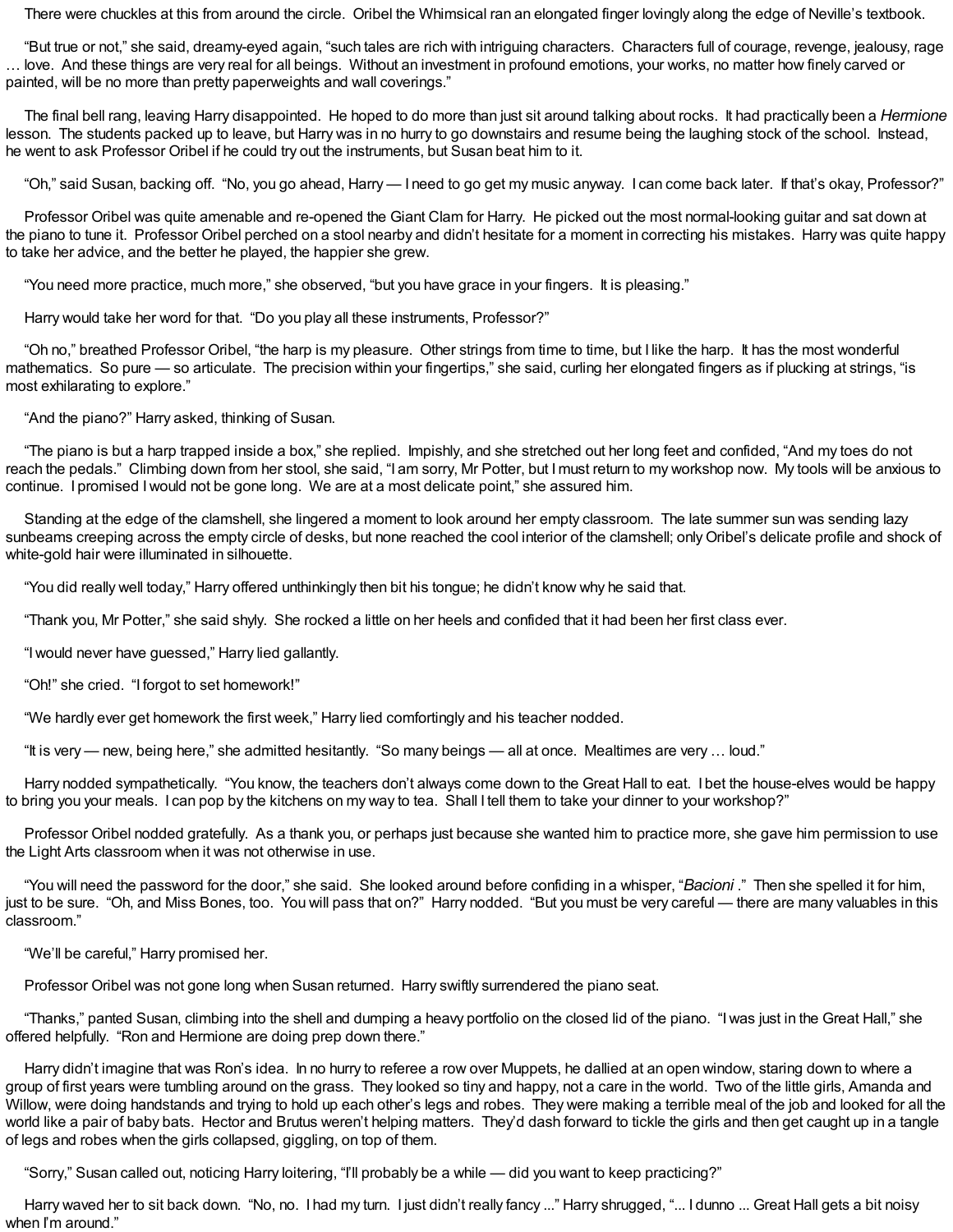"Ah," said Susan understandingly, making Harry feel like an idiot. Why on earth had he said that? "You're welcome to hang up here," Susan offered, "if you can put up with me being all stop-start on the keyboard."

Harry didn't need a second invitation. He found a sunny spot beneath one of the windows and lay down on his stomach with his copy of *Magical World Mythology* . The Great Sneeze of Nostrilamus was just too tempting not to look up, but the hot sun across Harry's back, and the knitting needles tinkling musically on the breeze, provided stiff competition. He didn't even make it past the first Handkerchief of Doom.

"Wha —" he mumbled.

Someone was nudging him awake. He twisted around and gazed blearily into a pair of clear hazel eyes.

"Teatime, sleepy," Susan said, grinning. Harry hurriedly swiped the drool from his mouth with his sleeve and pushed his glasses up the bridge of his nose. "Come on," she said, offering him a hand up.

They closed up the clam and classroom and headed downstairs through the mad maze of hundreds of stairs and passageways that was Hogwarts Castle. There were plenty of shortcuts Harry could have suggested, but speed was the last thing on the lad's mind. He knew very well just how rare it was to get girls completely on their own and he racked his brains for something clever and witty to say. Clever and witty? Harry would settle for simple and sane but his mind was a complete blank. In an effort to buy more time, he led Susan down several sets of trick stairs that landed them back on the floors above.

"Are you okay, Harry?" prompted Susan quietly as they strolled down the old forbidden corridor on the third floor.

"No, I'm good," he said quickly. "Why?"

"You just seem a bit distracted," she observed mildly. "And this is the third time we've come down this corridor. Evening, Ethelred."

Ethelred the Ever-Ready, looking as vexed as ever, deigned to give Susan a curt nod.

Harry grimaced ruefully and said, "Iwas kind of hoping you wouldn't notice."

Susan said nothing to that; she just strolled to the end of the corridor and sat down on a short set of steps. Sprung, Harry sat down too and waited resignedly for whatever lecture was coming. Susan fidgeted for a bit, straightening the music in her lap.

"Those Boji Stones were something," she said finally. Thrown, all Harry could manage was a nod. "Harry, I saw something ... a kind of daydream, I guess." Slumped over his knees, Harry toyed unhappily with his frayed shoelaces. "There was a girl with red hair, like me," said Susan, "and you were there, but our features were all mixed up. Iwas calling you a bully."

Harry's flinched at that, but he could hardly explain that it wasn't him but his father, *James* Potter, being told off by the red-haired, green-eyed Lily Evans.

"Harry, Imight be wrong," Susan said delicately, "but I don't think the vision came from me."

Harry's face grew warm. "No, it didn't. Look, it's nothing. It's stupid. Please, just forget it."

Hugging her portfolio to her chest, Susan's eyes clouded over with concern. "Harry, I know you've been getting a hard time about last night, but I'm sure it'll all blow over. And Ron'll come around," she added encouragingly.

Feeling humiliated all over again about the way he'd mouthed off so arrogantly about his best friend, about scaring little kids, about all the other stupid things he said, Harry had nothing to offer in his defence, not a thing, and it was with a strained kind of laugh that he said, "You must think I'm completely mental."

"Well, yeah," Susan said frankly. She smiled at the look on Harry's face. "In a *good* way," she assured him. "Too many people just accept things as they are. I think it was really wonderful how you stepped up and refused to take any of that pure-blood nonsense. Iwas really proud and impressed with what you did. *More* people should be so mental. And it certainly didn't hurt to have the rest of the school listen in as well. People are finally ready to hear what you have to say, Harry, and it was a really good and powerful message."

Harry was ill-equipped to cope with compliments. She was impressed?

"But," he started uncertainly, "about Ron ... you said how rough it was, what I said about him."

"Well, it was," Susan said unflinchingly. "But did you really mean it?"

"Never!" Harry said vehemently. "I don't even know how it came out like that; it was never what Imeant to say."

"Good," Susan said simply, and relief washed over Harry; she understood, she really understood, and it was okay. "I don't think you're a bully, Harry," she added softly.

"No," said Harry. "Imean that's good. Imean ..."

There was an odd little smile on Susan's face as she leaned closer and whispered, "Do you reckon we can go downstairs now?"

Smiling sheepishly, Harry helped the girl to her feet. They walked on in silence, but it was a deliciously comfortable silence this time, and Harry